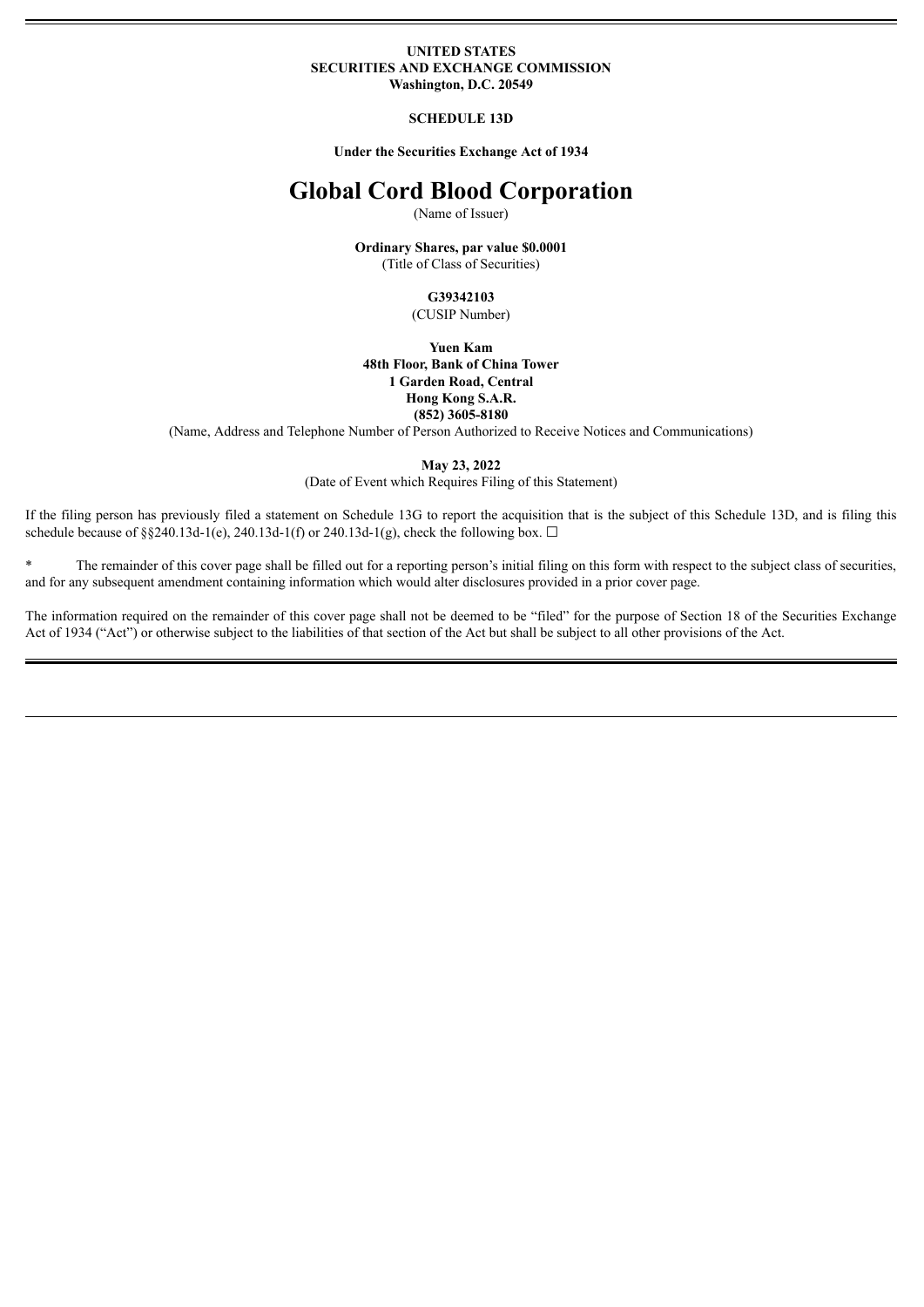| <b>CUSIP No. G39342103</b>                       |                                                                                                |                                 |                                 |  |
|--------------------------------------------------|------------------------------------------------------------------------------------------------|---------------------------------|---------------------------------|--|
| $\mathbf{1}$                                     | <b>NAME OF REPORTING PERSONS</b>                                                               |                                 |                                 |  |
|                                                  | Golden Meditech Stem Cells (BVI) Company Limited                                               |                                 |                                 |  |
| $\mathbf{2}$                                     | CHECK THE APPROPRIATE BOX IF A MEMBER OF A GROUP                                               |                                 |                                 |  |
|                                                  | $(a) \square (b) \square$                                                                      |                                 |                                 |  |
| 3                                                | <b>SEC USE ONLY</b>                                                                            |                                 |                                 |  |
| $\overline{\mathbf{4}}$                          |                                                                                                | <b>SOURCE OF FUNDS</b>          |                                 |  |
|                                                  | 0 <sup>0</sup>                                                                                 |                                 |                                 |  |
| $\overline{5}$                                   | CHECK BOX IF DISCLOSURE OF LEGAL PROCEEDINGS IS REQUIRED PURSUANT TO ITEMS 2(d) or 2(e) $\Box$ |                                 |                                 |  |
| <b>CITIZENSHIP OR PLACE OF ORGANIZATION</b><br>6 |                                                                                                |                                 |                                 |  |
| British Virgin Islands                           |                                                                                                |                                 |                                 |  |
| <b>NUMBER OF</b>                                 |                                                                                                | 7                               | <b>SOLE VOTING POWER</b>        |  |
| <b>SHARES</b>                                    |                                                                                                |                                 | 78,874,106                      |  |
| <b>BENEFICIALLY</b>                              |                                                                                                | 8                               | <b>SHARED VOTING POWER</b>      |  |
| <b>OWNED BY</b>                                  |                                                                                                |                                 | 0                               |  |
| <b>EACH</b>                                      |                                                                                                | 9                               | <b>SOLE DISPOSITIVE POWER</b>   |  |
| <b>REPORTING</b>                                 |                                                                                                |                                 | 78,874,106                      |  |
| <b>PERSON</b>                                    |                                                                                                | 10                              | <b>SHARED DISPOSITIVE POWER</b> |  |
| <b>WITH</b>                                      |                                                                                                |                                 | $\Omega$                        |  |
| 11                                               | <b>AGGREGATE AMOUNT BENEFICIALLY OWNED BY EACH REPORTING PERSON</b>                            |                                 |                                 |  |
|                                                  | 78,874,106                                                                                     |                                 |                                 |  |
| 12                                               | CHECK BOX IF THE AGGREGATE AMOUNT IN ROW (11) EXCLUDES CERTAIN SHARES $\Box$                   |                                 |                                 |  |
| 13                                               | PERCENT OF CLASS REPRESENTED BY AMOUNT IN ROW (11)                                             |                                 |                                 |  |
|                                                  |                                                                                                | $64.9\%^{(1)}$                  |                                 |  |
| 14.                                              |                                                                                                | <b>TYPE OF REPORTING PERSON</b> |                                 |  |
|                                                  | CO                                                                                             |                                 |                                 |  |

(1) Based on 121,551,075 shares outstanding as of December 31, 2021 pursuant to the Issuer's Form 6-K filed with the SEC on February 28, 2022.

1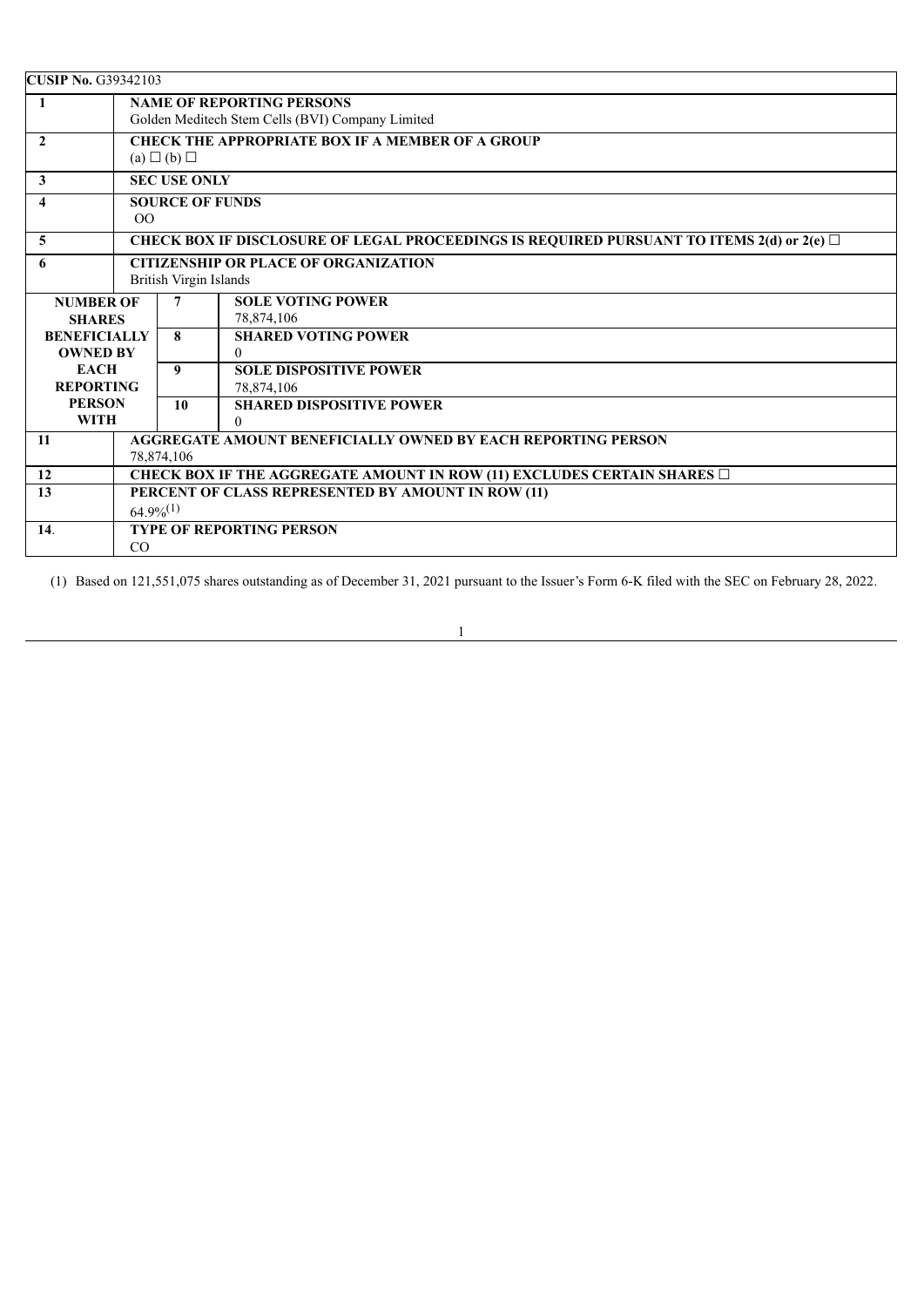| <b>CUSIP No. G39342103</b>                       |                                                                                                |                                 |                                 |  |
|--------------------------------------------------|------------------------------------------------------------------------------------------------|---------------------------------|---------------------------------|--|
| $\mathbf{1}$                                     | <b>NAME OF REPORTING PERSONS</b>                                                               |                                 |                                 |  |
|                                                  | Magnum Opus International Holdings Limited                                                     |                                 |                                 |  |
| $\mathbf{2}$                                     | CHECK THE APPROPRIATE BOX IF A MEMBER OF A GROUP                                               |                                 |                                 |  |
|                                                  | $(a) \Box (b) \Box$                                                                            |                                 |                                 |  |
| 3                                                | <b>SEC USE ONLY</b>                                                                            |                                 |                                 |  |
| 4                                                |                                                                                                | <b>SOURCE OF FUNDS</b>          |                                 |  |
|                                                  | O <sub>O</sub>                                                                                 |                                 |                                 |  |
| $\overline{5}$                                   | CHECK BOX IF DISCLOSURE OF LEGAL PROCEEDINGS IS REQUIRED PURSUANT TO ITEMS 2(d) or 2(e) $\Box$ |                                 |                                 |  |
| <b>CITIZENSHIP OR PLACE OF ORGANIZATION</b><br>6 |                                                                                                |                                 |                                 |  |
| British Virgin Islands                           |                                                                                                |                                 |                                 |  |
| <b>NUMBER OF</b>                                 |                                                                                                | 7                               | <b>SOLE VOTING POWER</b>        |  |
| <b>SHARES</b>                                    |                                                                                                |                                 | 78,874,106                      |  |
| <b>BENEFICIALLY</b>                              |                                                                                                | 8                               | <b>SHARED VOTING POWER</b>      |  |
| <b>OWNED BY</b>                                  |                                                                                                |                                 | $\Omega$                        |  |
| <b>EACH</b>                                      |                                                                                                | 9                               | <b>SOLE DISPOSITIVE POWER</b>   |  |
| <b>REPORTING</b>                                 |                                                                                                |                                 | 78,874,106                      |  |
| <b>PERSON</b>                                    |                                                                                                | 10                              | <b>SHARED DISPOSITIVE POWER</b> |  |
| <b>WITH</b>                                      |                                                                                                |                                 | $\Omega$                        |  |
| 11                                               | <b>AGGREGATE AMOUNT BENEFICIALLY OWNED BY EACH REPORTING PERSON</b>                            |                                 |                                 |  |
|                                                  | 78,874,106                                                                                     |                                 |                                 |  |
| 12                                               | CHECK BOX IF THE AGGREGATE AMOUNT IN ROW (11) EXCLUDES CERTAIN SHARES $\Box$                   |                                 |                                 |  |
| 13                                               | PERCENT OF CLASS REPRESENTED BY AMOUNT IN ROW (11)                                             |                                 |                                 |  |
|                                                  |                                                                                                | $64.9\%^{(1)}$                  |                                 |  |
| 14.                                              |                                                                                                | <b>TYPE OF REPORTING PERSON</b> |                                 |  |
|                                                  | CO                                                                                             |                                 |                                 |  |

(1) Based on 121,551,075 shares outstanding as of December 31, 2021 pursuant to the Issuer's Form 6-K filed with the SEC on February 28, 2022.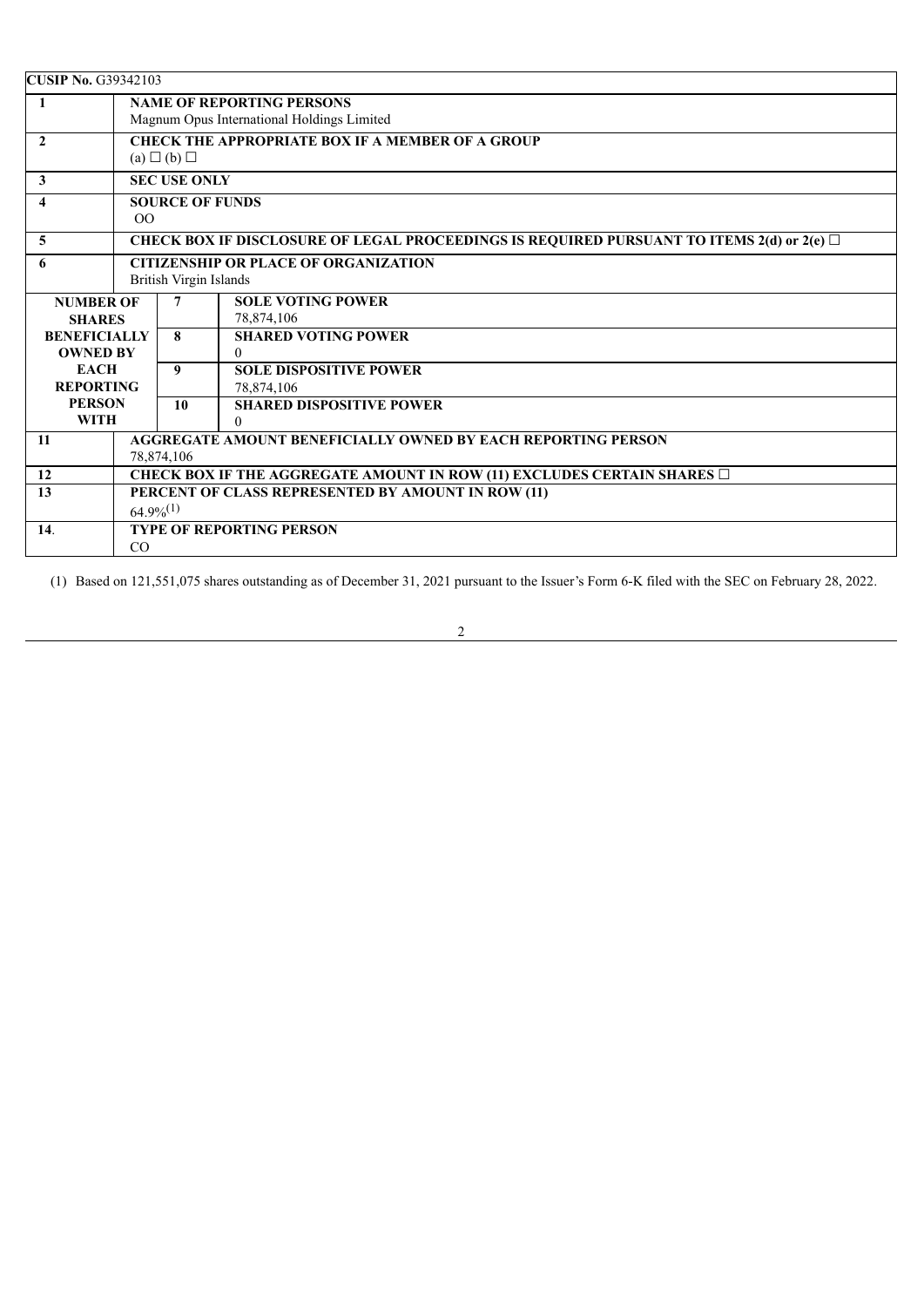| <b>CUSIP No. G39342103</b> |                                                                                                |                     |                                 |  |
|----------------------------|------------------------------------------------------------------------------------------------|---------------------|---------------------------------|--|
| $\mathbf{1}$               | <b>NAME OF REPORTING PERSONS</b>                                                               |                     |                                 |  |
| Kam Yuen                   |                                                                                                |                     |                                 |  |
| $\mathbf{2}$               | <b>CHECK THE APPROPRIATE BOX IF A MEMBER OF A GROUP</b>                                        |                     |                                 |  |
|                            | $(a) \Box (b) \Box$                                                                            |                     |                                 |  |
| 3                          |                                                                                                | <b>SEC USE ONLY</b> |                                 |  |
| 4                          | <b>SOURCE OF FUNDS</b>                                                                         |                     |                                 |  |
|                            | O <sub>O</sub>                                                                                 |                     |                                 |  |
| $\overline{5}$             | CHECK BOX IF DISCLOSURE OF LEGAL PROCEEDINGS IS REQUIRED PURSUANT TO ITEMS 2(d) or 2(e) $\Box$ |                     |                                 |  |
| 6                          | <b>CITIZENSHIP OR PLACE OF ORGANIZATION</b>                                                    |                     |                                 |  |
|                            | Hong Kong S.A.R.                                                                               |                     |                                 |  |
| <b>NUMBER OF</b>           |                                                                                                | $\overline{7}$      | <b>SOLE VOTING POWER</b>        |  |
| <b>SHARES</b>              |                                                                                                |                     | 78,874,106                      |  |
| <b>BENEFICIALLY</b>        |                                                                                                | 8                   | <b>SHARED VOTING POWER</b>      |  |
| <b>OWNED BY</b>            |                                                                                                |                     | $\mathbf{0}$                    |  |
| <b>EACH</b>                |                                                                                                | 9                   | <b>SOLE DISPOSITIVE POWER</b>   |  |
| <b>REPORTING</b>           |                                                                                                |                     | 78,874,106                      |  |
| <b>PERSON</b>              |                                                                                                | 10                  | <b>SHARED DISPOSITIVE POWER</b> |  |
| <b>WITH</b>                |                                                                                                |                     | $\Omega$                        |  |
| 11                         | <b>AGGREGATE AMOUNT BENEFICIALLY OWNED BY EACH REPORTING PERSON</b><br>78.874.106              |                     |                                 |  |
| 12                         | CHECK BOX IF THE AGGREGATE AMOUNT IN ROW (11) EXCLUDES CERTAIN SHARES $\Box$                   |                     |                                 |  |
| 13                         | PERCENT OF CLASS REPRESENTED BY AMOUNT IN ROW (11)                                             |                     |                                 |  |
|                            |                                                                                                | $64.9\%^{(1)}$      |                                 |  |
| 14.                        |                                                                                                |                     | <b>TYPE OF REPORTING PERSON</b> |  |
| IN                         |                                                                                                |                     |                                 |  |

(1) Based on 121,551,075 shares outstanding as of December 31, 2021 pursuant to the Issuer's Form 6-K filed with the SEC on February 28, 2022.

# END OF COVER PAGES

3

<u> 1989 - Johann Barn, mars eta bainar eta bainar eta baina eta baina eta baina eta baina eta baina eta baina e</u>

<u> 1980 - Johann Stoff, deutscher Stoffen und der Stoffen und der Stoffen und der Stoffen und der Stoffen und der</u>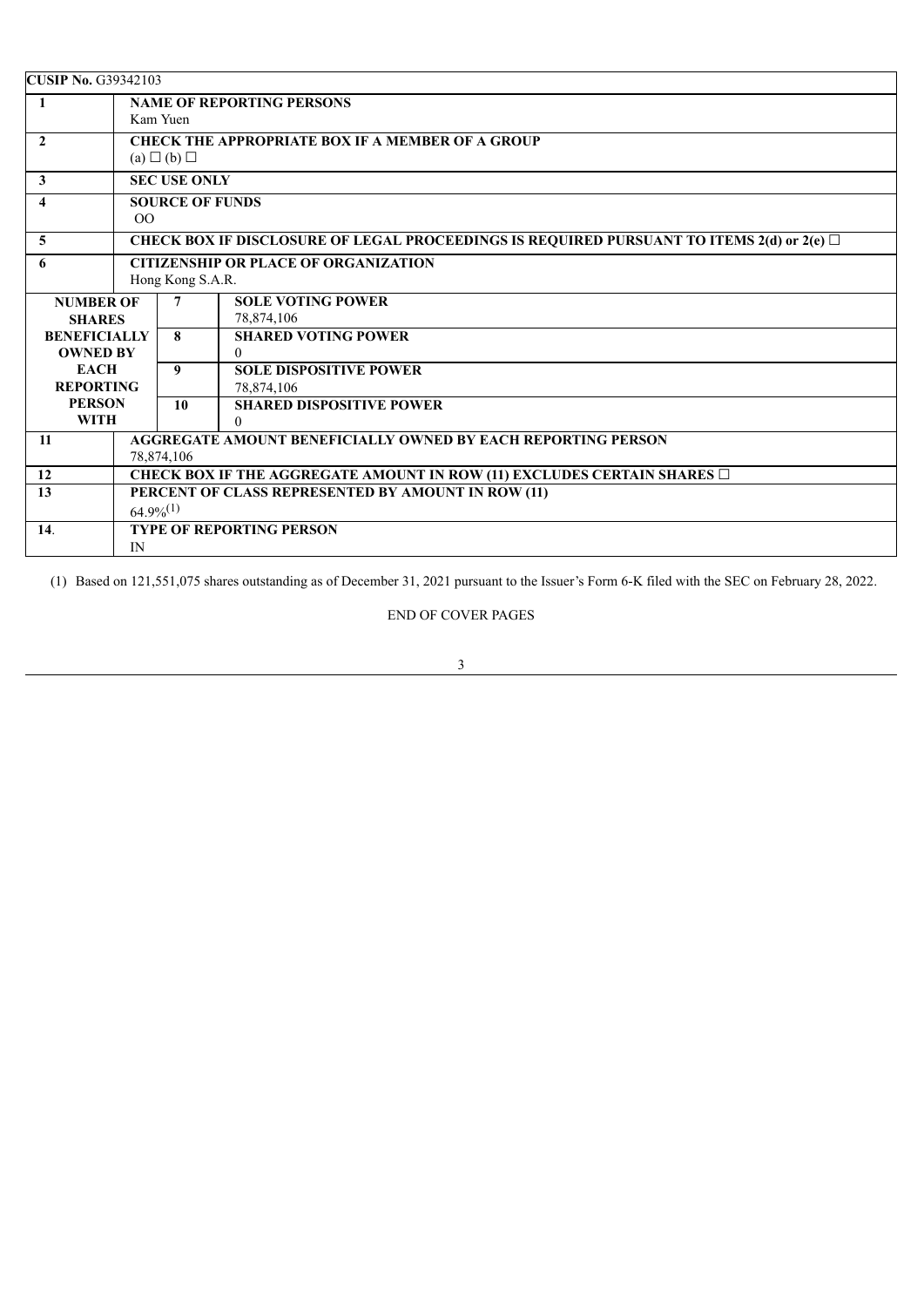#### **ITEM 1. SECURITY AND ISSUER**

This Schedule 13D relates to the ordinary shares, par value US\$0.0001 per share (the "Ordinary Shares"), of Global Cord Blood Corporation (the "Issuer"). The Issuer's principal executive office is located at 48th Floor, Bank of China Tower, 1 Garden Road, Central, Hong Kong S.A.R.

## **ITEM 2. IDENTITY AND BACKGROUND**

(a) – (c). This statement is filed by (i) Golden Meditech Stem Cells (BVI) Company Limited ("GM Stem Cells"), (ii) Magnum Opus International Holdings Limited ("Magnum Opus") and (iii) Yuen Kam ("Mr. Kam", together with GM Stem Cells and Magnum Opus, the "Reporting Persons", and each, a "Reporting Person").

Magnum Opus is an investment holding company. Magnum Opus currently holds 100.0% of the total equity interest in GM Stem Cells. GM Stem Cells solely engages in investment holding. The address of the principal business and principal office of the Reporting Persons is 48th Floor, Bank of China Tower, 1 Garden Road, Central, Hong Kong S.A.R.

The name, residence or business address, present principal occupation or employment of each of the executive officers and directors of each of the Reporting Persons, and the name, principal business and address of any corporation or other organization in which such employment is conducted, are set forth on Schedule I.

- (d) During the last five years, none of the Reporting Persons and, to the best of each Reporting Person's knowledge, its directors or executive officers, has been convicted in a criminal proceeding (excluding traffic violations or similar misdemeanors).
- (e) During the last five years, none of the Reporting Persons and, to the best of each Reporting Person's knowledge, its directors or executive officers, has been a party to a civil proceeding of a judicial or administrative body of competent jurisdiction and, as a result of such proceeding, was or is subject to a judgment, decree or final order enjoining future violations of, or prohibiting or mandating activities subject to, federal or state securities laws or finding any violation with respect to such laws.
- (f) The citizenship of each of the directors and executive officers of the Reporting Persons is set forth in Schedule I.

#### **ITEM 3. SOURCE AND AMOUNT OF FUNDS OR OTHER CONSIDERATION**

Pursuant to a loan agreement dated March 29, 2018 (the "Loan Agreement"), Golden Meditech Holdings Limited (the "Lender"), as lender, agreed to provide certain loan facilities to Nanjing Ying Peng Hui Kang Medical Industry Investment Partnership (Limited Partnership) (the "Borrower").

As security for the obligations of the Borrower under the Loan Agreement, Blue Ocean Structure Investment Company Limited (the "Chargor") has agreed to charge, among other things, 78,874,106 Ordinary Shares to GM Stem Cells pursuant to a Charge over Shares in the Issuer dated March 30, 2018 (the "Share Charge Agreement").

By written notice dated May 12, 2022, counsel to GM Stem Cells notified the Chargor that an event of default has occurred under the Share Charge Agreement and that GM Stem Cells was exercising its rights to be registered as the registered holder of the 78,874,106 Ordinary Shares pledged under the Share Charge Agreement.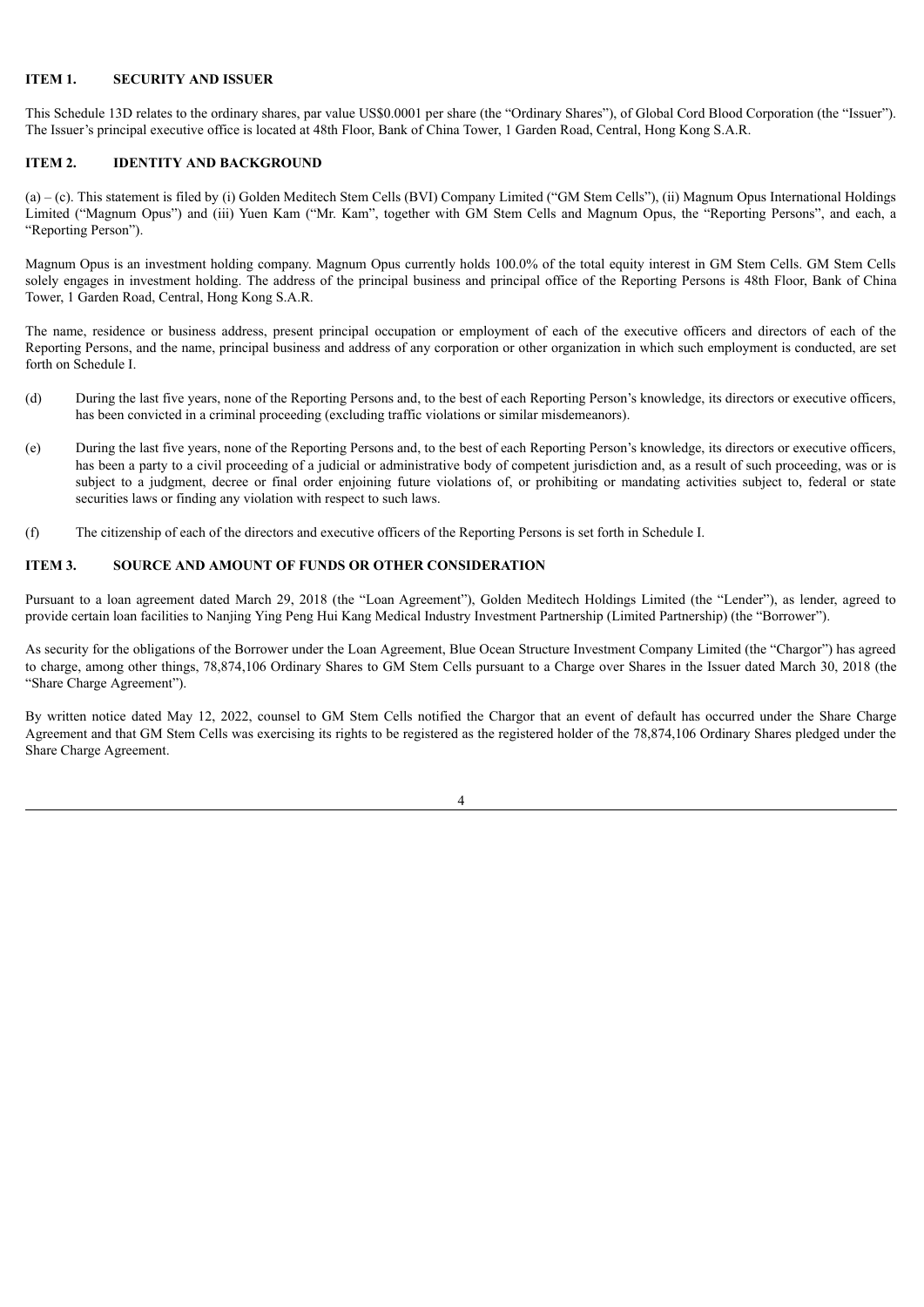The forgoing references to and descriptions of the Share Charge Agreement herein is qualified in its entirety by reference to full text of such agreement, which is filed as Exhibit 99.1 hereto and incorporated herein by reference.

## **ITEM 4. PURPOSE OF THE TRANSACTION**

The Reporting Persons acquired the securities described in this Schedule 13D for investment purposes and intend to review their investments in the Issuer on a continuing basis. Any actions the Reporting Persons might undertake may be made at any time and from time to time without prior notice and will be dependent upon the Reporting Persons' review of numerous factors, including, but not limited to: an ongoing evaluation of the Issuer's business, financial condition, operations and prospects; price levels of the Issuer's securities; general market, industry and economic conditions; the relative attractiveness of alternative business and investment opportunities; and other future developments.

The Reporting Persons may acquire additional securities of the Issuer, or retain or sell all or a portion of the securities then held, in the open market or in privately negotiated transactions.

Other than as described above, the Reporting Persons do not currently have any plans or proposals that relate to, or would result in, any of the matters listed in Items 4(a)—(j) of Schedule 13D, although, depending on the factors discussed herein, the Reporting Persons may change their purpose or formulate different plans or proposals with respect thereto at any time.

#### **ITEM 5. INTEREST OF SECURITIES OF THE ISSUER.**

(a) and (b) The information contained on the cover pages to this Schedule 13D is incorporated herein by reference.

(c) Except for the transactions described in Item 4 of this Schedule 13D, the Reporting Persons have not engaged in any transaction during the past 60 days involving the Ordinary Shares.

(d) None.

(e) Not applicable.

## **Item 6. CONTRACTS, ARRANGEMENTS, UNDERSTANDINGS OR RELATIONSHIPS WITH RESPECT TO SECURITIES OF THE ISSUER**

The information set forth in Item 3 hereof is hereby incorporated by reference into this Item 6, as applicable.

#### **ITEM 7. MATERIAL TO BE FILED AS EXHIBITS**

| Exhibit No. | <b>Description</b>                                                                                                             |
|-------------|--------------------------------------------------------------------------------------------------------------------------------|
| 99.1        | Charge over Shares in the Global Cord Blood Corporation, dated March 30, 2018, between Blue Ocean Structure Investment Company |
|             | Limited and Golden Meditech Stem Cells (BVI) Company Limited                                                                   |
| 99.2        | <u>Joint Filing Agreement by and among the Reporting Persons</u>                                                               |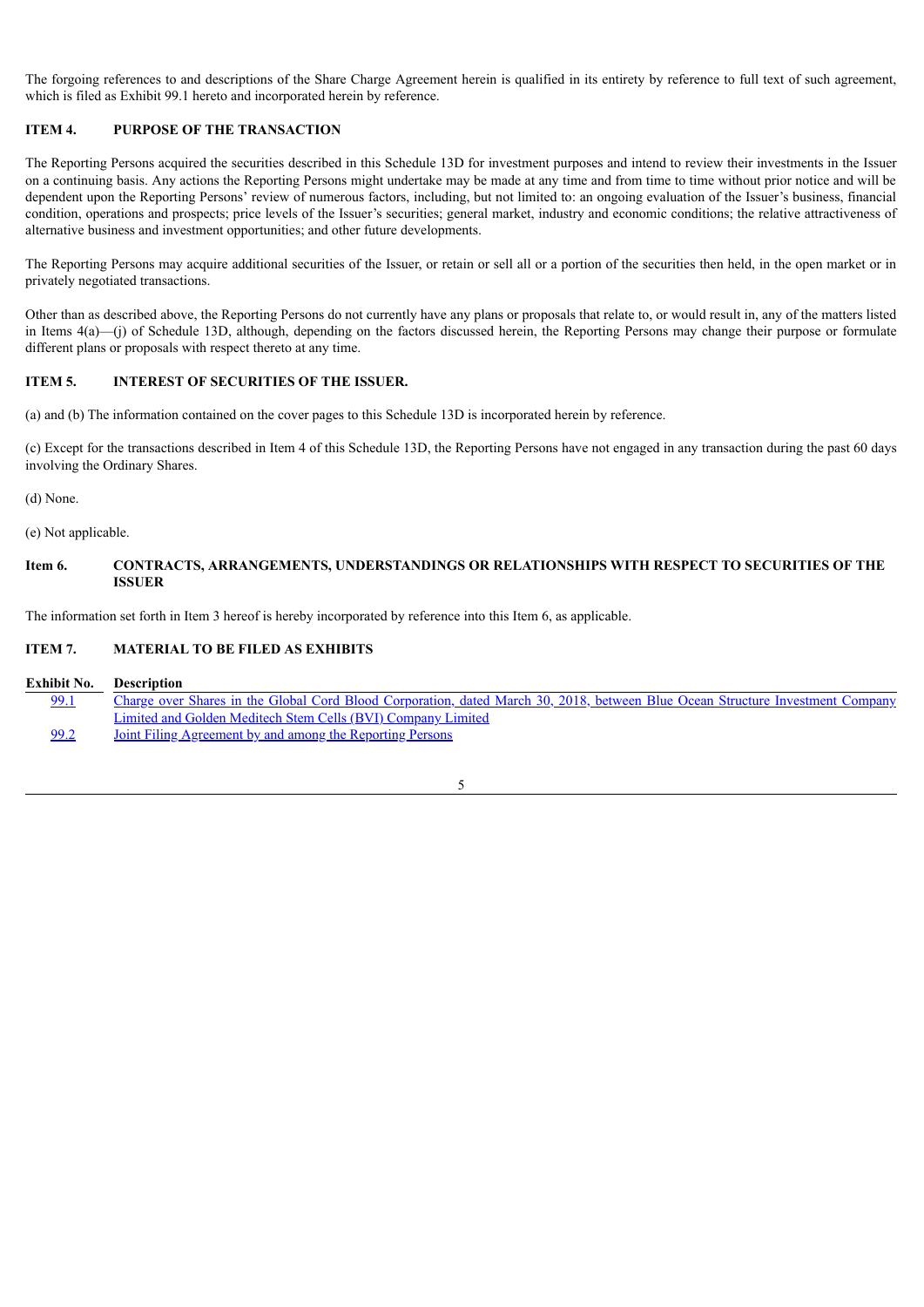#### **Schedule I**

#### **Executive Officers and Directors of the Reporting Persons**

The following is a list of all executive officers and directors of each of the Reporting Persons and certain other information with respect to each executive officer and director. Unless otherwise indicated, the business address of each of the Reporting Persons' executive officers and directors is 48<sup>th</sup> Floor, Bank of China Tower, 1 Garden Road, Central, Hong Kong S.A.R.

## **Executive Officers and Directors of Magnum Opus**

| Name            | <b>Principal Occupation or Employment</b>                | Citizenship      |
|-----------------|----------------------------------------------------------|------------------|
| Yuen Kam        | Director                                                 | Hong Kong S.A.R. |
| Kim Chuan Leong | Director                                                 | Malaysia         |
|                 | <b>Executive Officers and Directors of GM Stem Cells</b> |                  |
| Name            | <b>Principal Occupation or Employment</b>                | Citizenship      |
| Wen Feng        | Director                                                 | <b>PRC</b>       |
| Kim Chuan Leong | Director                                                 | Malaysia         |
|                 | 6                                                        |                  |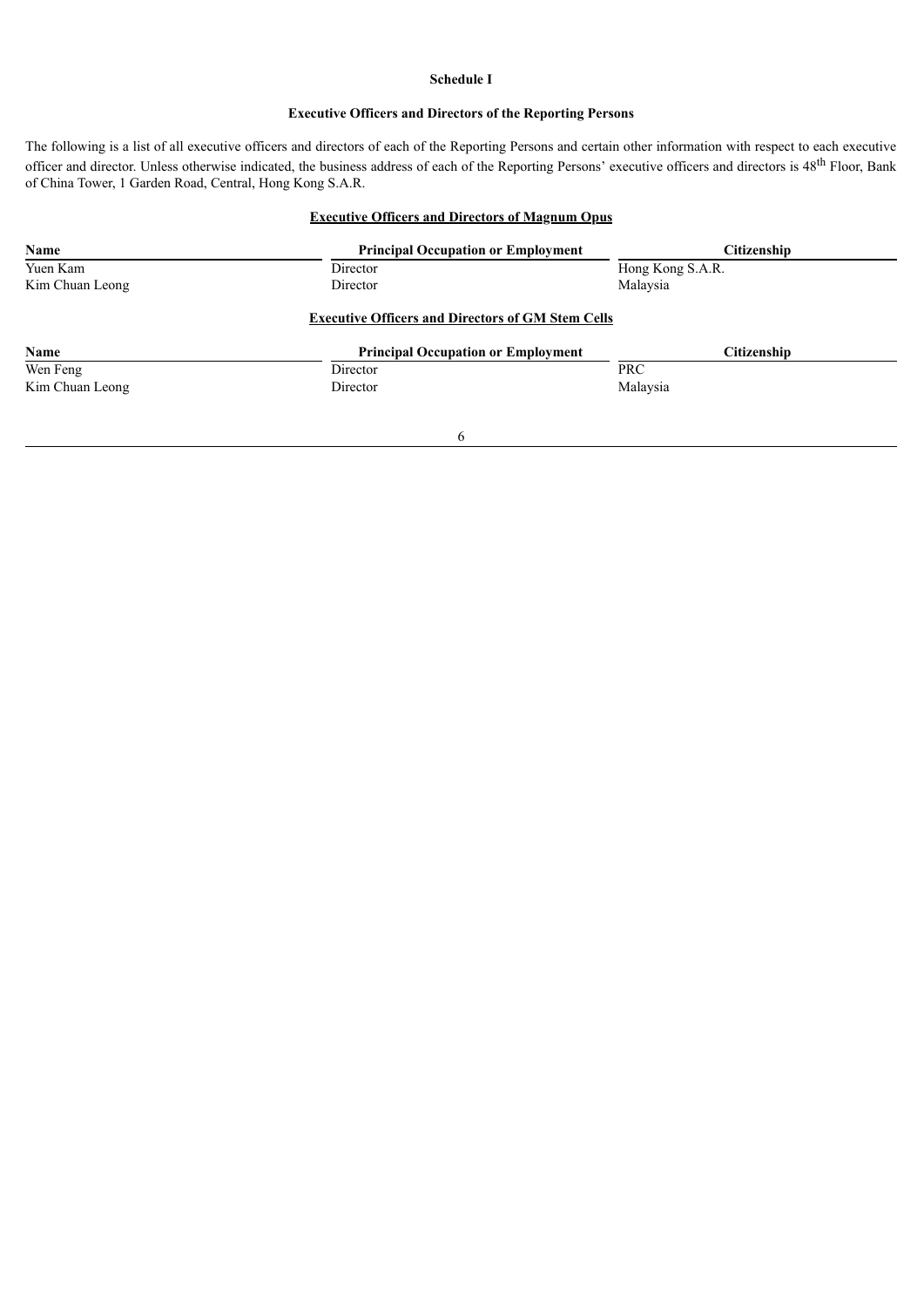## **SIGNATURES**

After reasonable inquiry and to the best of his knowledge and belief, the undersigned certifies that the information set forth in this statement is true, complete and correct.

Dated: May 23, 2022

**YUEN KAM**

/s/ Yuen Kam

[*Signature Page to Schedule 13D*]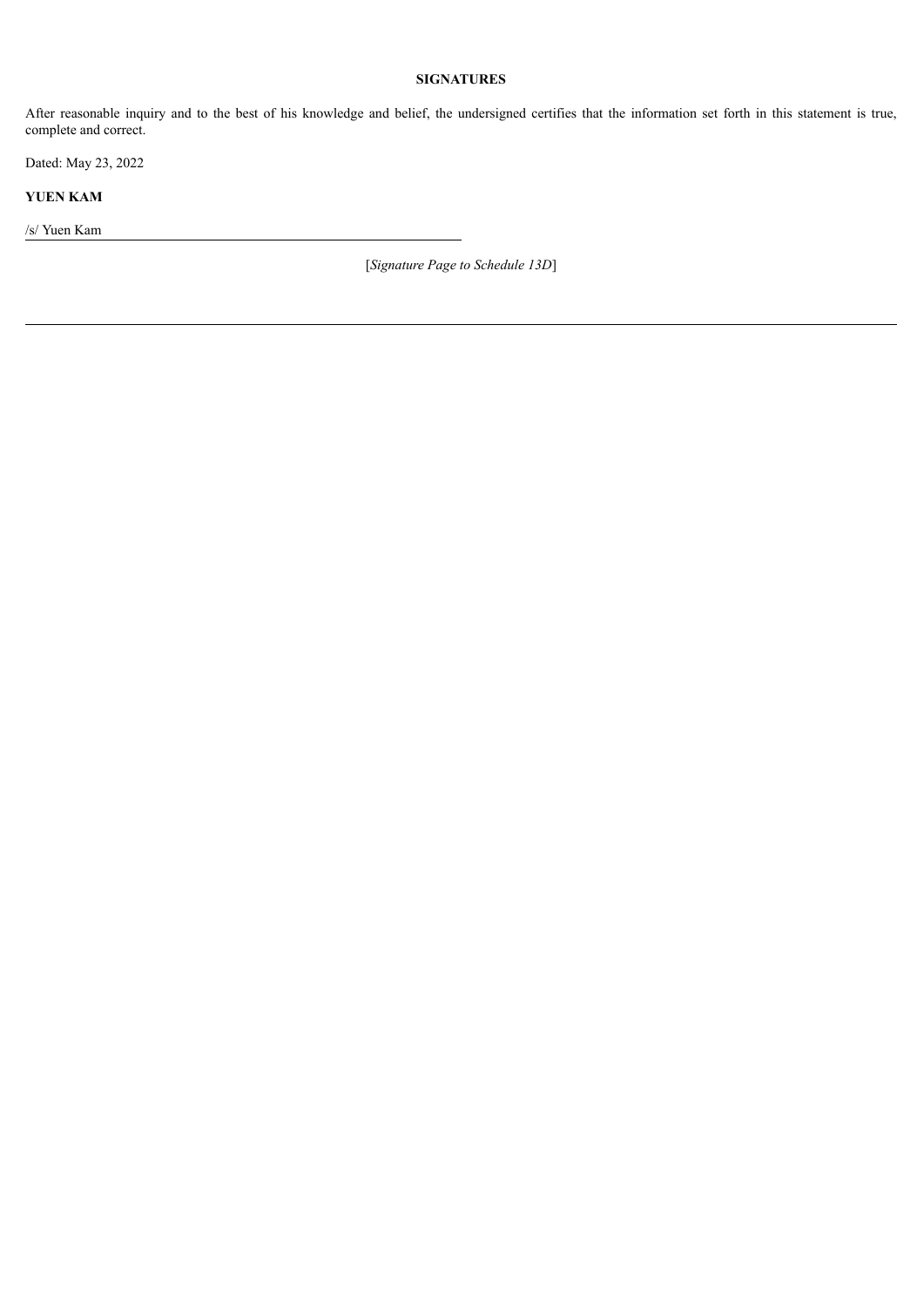After reasonable inquiry and to the best of his or its knowledge and belief, the undersigned certifies that the information set forth in this statement is true, complete and correct.

Dated: May 23, 2022

# **Golden Meditech Stem Cells (BVI) Company Limited**

/s/ Yuen Kam Name: Yuen Kam Title: Authorized Signatory

[*Signature Page to Schedule 13D*]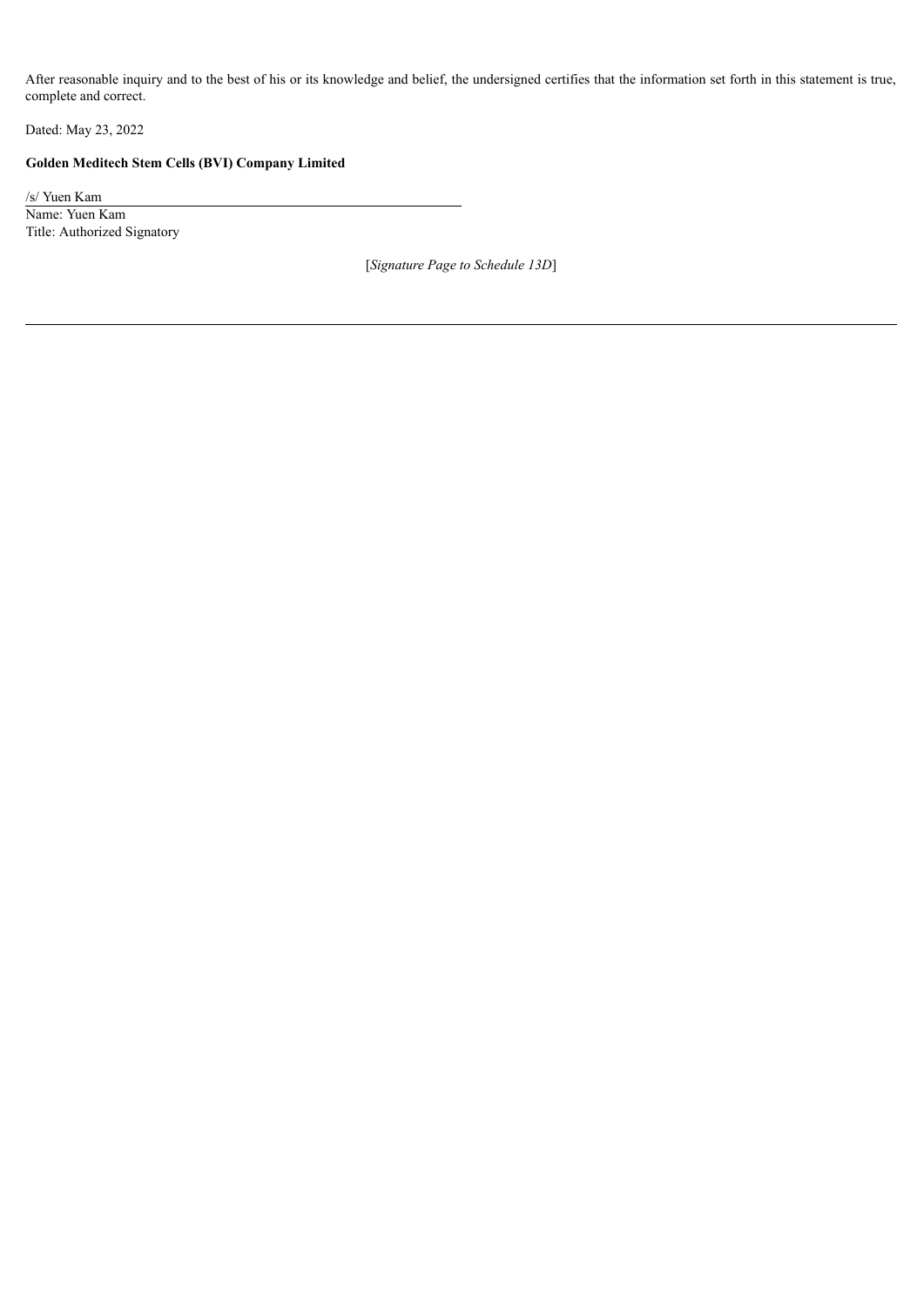After reasonable inquiry and to the best of his or its knowledge and belief, the undersigned certifies that the information set forth in this statement is true, complete and correct.

Dated: May 23, 2022

## **Magnum Opus International Holdings Limited**

/s/ Yuen Kam Name: Yuen Kam Title: Authorized Signatory

[*Signature Page to Schedule 13D*]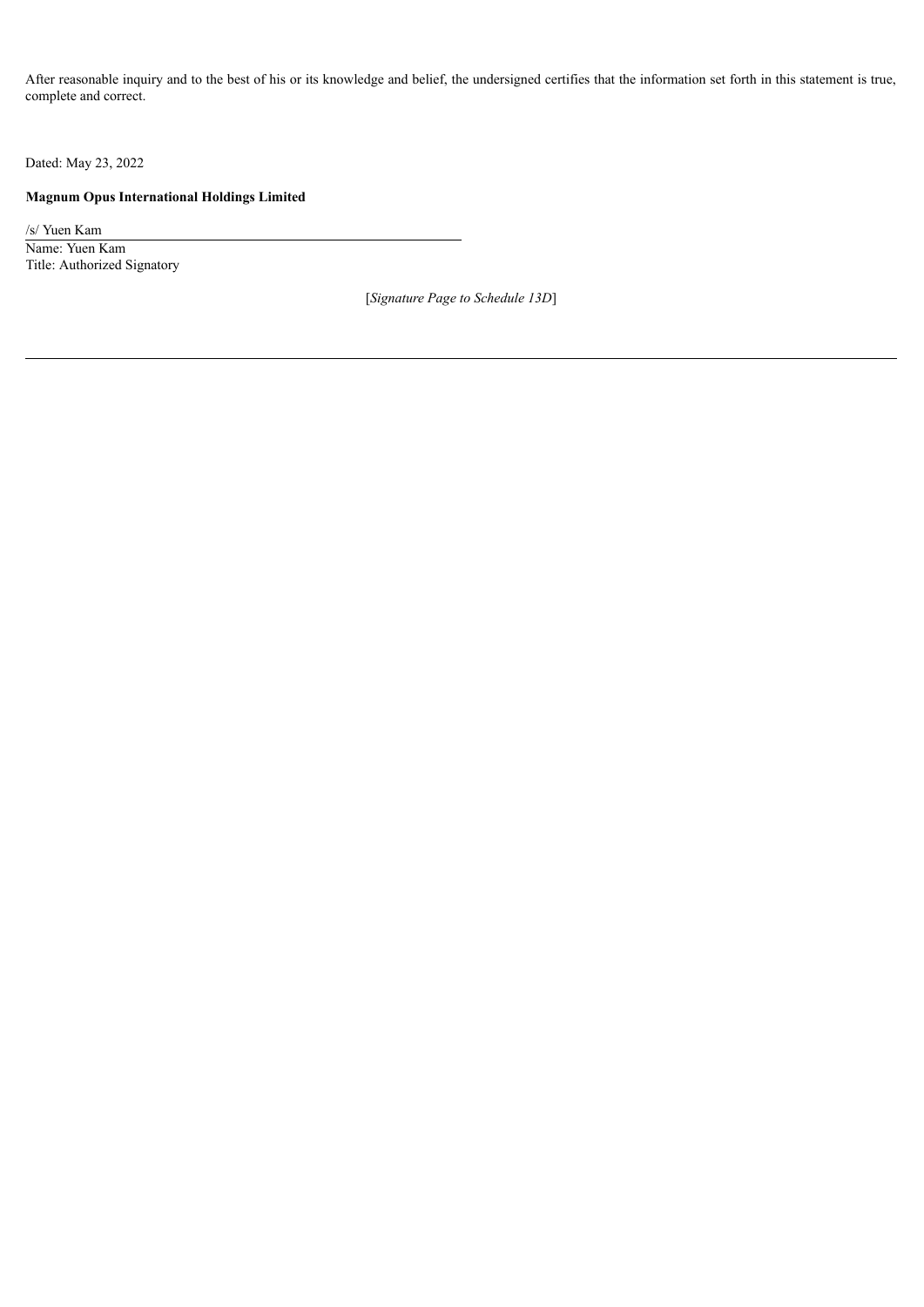## **Dated this 30 day of March 2018**

## **BETWEEN :**

# <span id="page-10-0"></span>**BLUE OCEAN STRUCTURE INVESTMENT COMPANY LIMITED**

# **as Chargor**

# **AND**

# **GOLDEN MEDITECH STEM CELLS (BVI) COMPANY LIMITED**

**as Chargee**

#### **CHARGE OVER SHARES**

## **in Global Cord Blood Corporation**

(formerly known as China Cord Blood Corporation)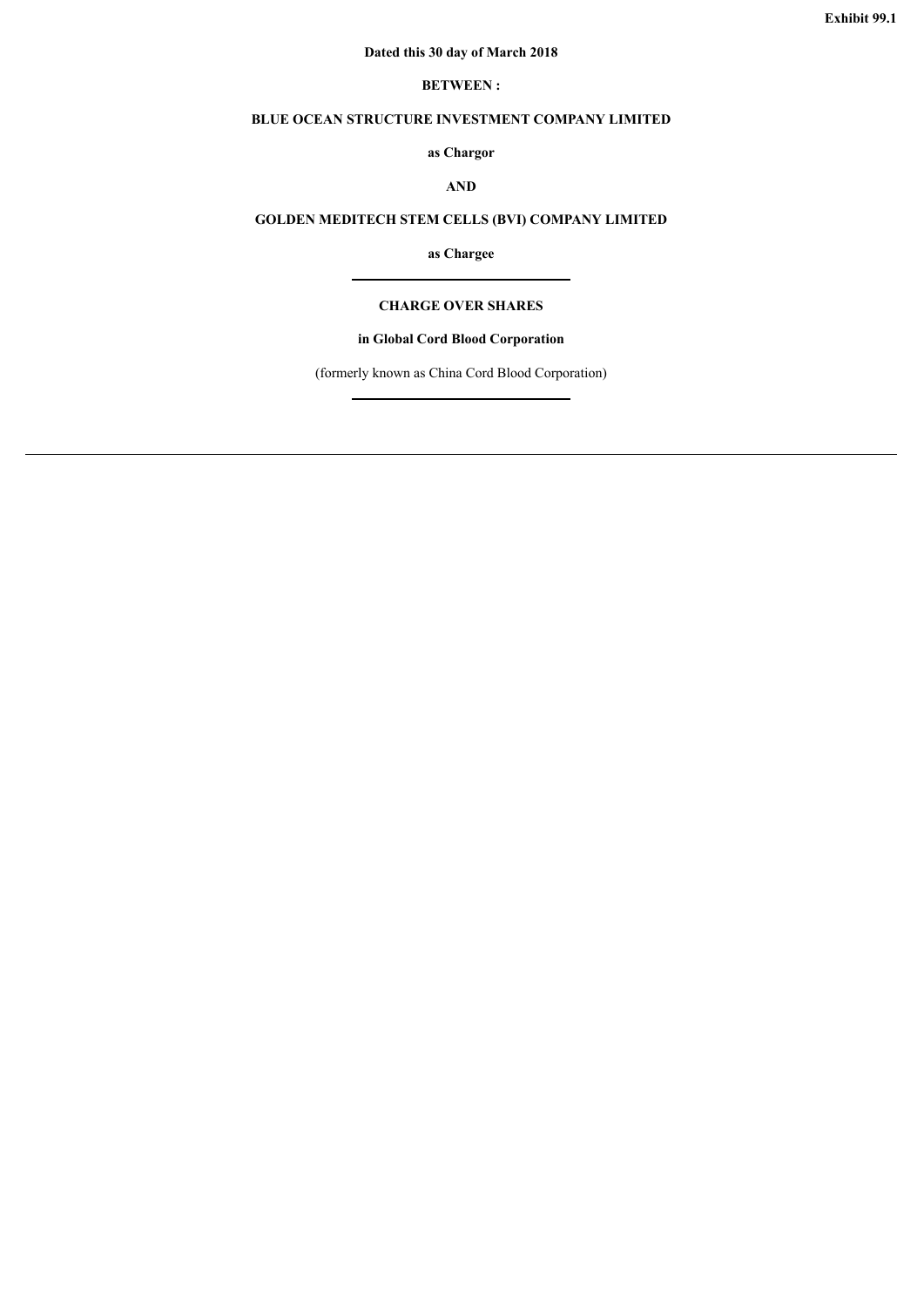| 1 | <b>INTERPRETATION</b>                                             | $\overline{4}$ |
|---|-------------------------------------------------------------------|----------------|
| 2 | <b>CHARGOR'S REPRESENTATIONS AND WARRANTIES</b>                   | 6              |
| 3 | <b>COVENANT TO PAY</b>                                            | 8              |
| 4 | <b>CHARGOR'S COVENANTS</b>                                        | 8              |
| 5 | <b>SECURITY</b>                                                   | 12             |
| 6 | DEALINGS WITH CHARGED PROPERTY                                    | 12             |
| 7 | PRESERVATION OF SECURITY                                          | 13             |
| 8 | ENFORCEMENT OF SECURITY                                           | 15             |
| 9 | <b>RECEIVER</b>                                                   | 17             |
|   | 10 FURTHER ASSURANCES                                             | 19             |
|   | 11 INDEMNITIES                                                    | 20             |
|   | 12 POWER OF ATTORNEY                                              | 20             |
|   | 13 EXPENSES                                                       | 22             |
|   | 14 NOTICES                                                        | 22             |
|   | 15 ASSIGNMENTS                                                    | 23             |
|   | 16 RELEASE                                                        | 24             |
|   | 17 CURRENCY                                                       | 25             |
|   | 18 MISCELLANEOUS                                                  | 25             |
|   | 19 GOVERNING LAW AND JURISDICTION                                 | 27             |
|   | 20 RIGHTS UNDER THE CONTRACTS (RIGHTS OF THIRD PARTIES) LAW, 2014 | $27\,$         |
|   |                                                                   |                |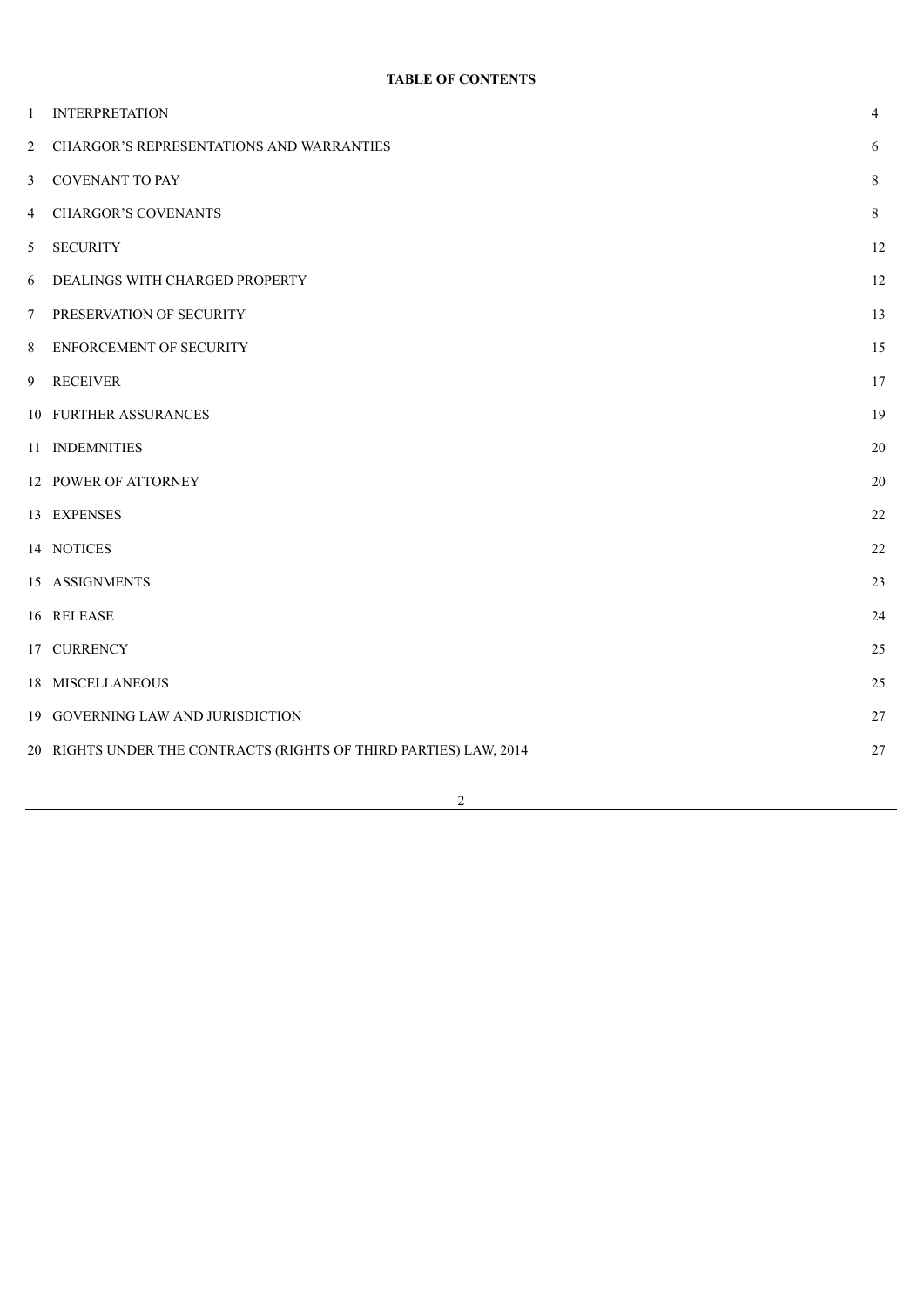#### **THIS CHARGE OVER SHARES** is made on the 30 day of March 2018

#### **BETWEEN:**

**Blue Ocean Structure Investment Company Limited**, a company incorporated under the laws of the British Virgin Islands and having its registered office at Vistra Corporate Services Centre, Wickhams Cay II, Road Town, Tortola, VG1110, British Virgin Islands (the "**Chargor**");

## **AND**

**Golden Meditech Stem Cells (BVI) Company Limited**, a company incorporated under the laws of the British Virgin Islands and having its registered office at Vistra Corporate Services Centre, Wickhams Cay II, Road Town, Tortola, VG1110, British Virgin Islands (the "**Chargee**").

#### **WHEREAS:**

- (A) By loan agreement(s) dated 29 March 2018 and 30 March 2018 (the "**Loan Agreement**") made between Nanjing Ying Peng Hui Kang Medical Industry Investment Partnership (Limited Partnership) (the "**Borrower**"), as borrower, and the Golden Meditech Holdings Limited (the "**Lender**"), as lender, the Lender agreed to provide certain loan facilities to the Borrower on the terms and conditions therein set out.
- (B) As security for the obligations of the Borrower under the Loan Agreement, the Chargor has agreed to charge, *inter alia*, its interest in all of the shares legally and beneficially owned by the Chargor in the Company.
- (C) The Company has an authorised share capital of US\$25,100 consisting of 250,000,000 ordinary shares having a par value of US\$0.0001 each and 1,000,000 preferred shares having a par value of US\$0.0001 each of which 78,874,106 ordinary shares have been issued as fully paid to, are beneficially owned by, and, in the case of the Registered Charged Shares, are currently registered in the name of the Chargor.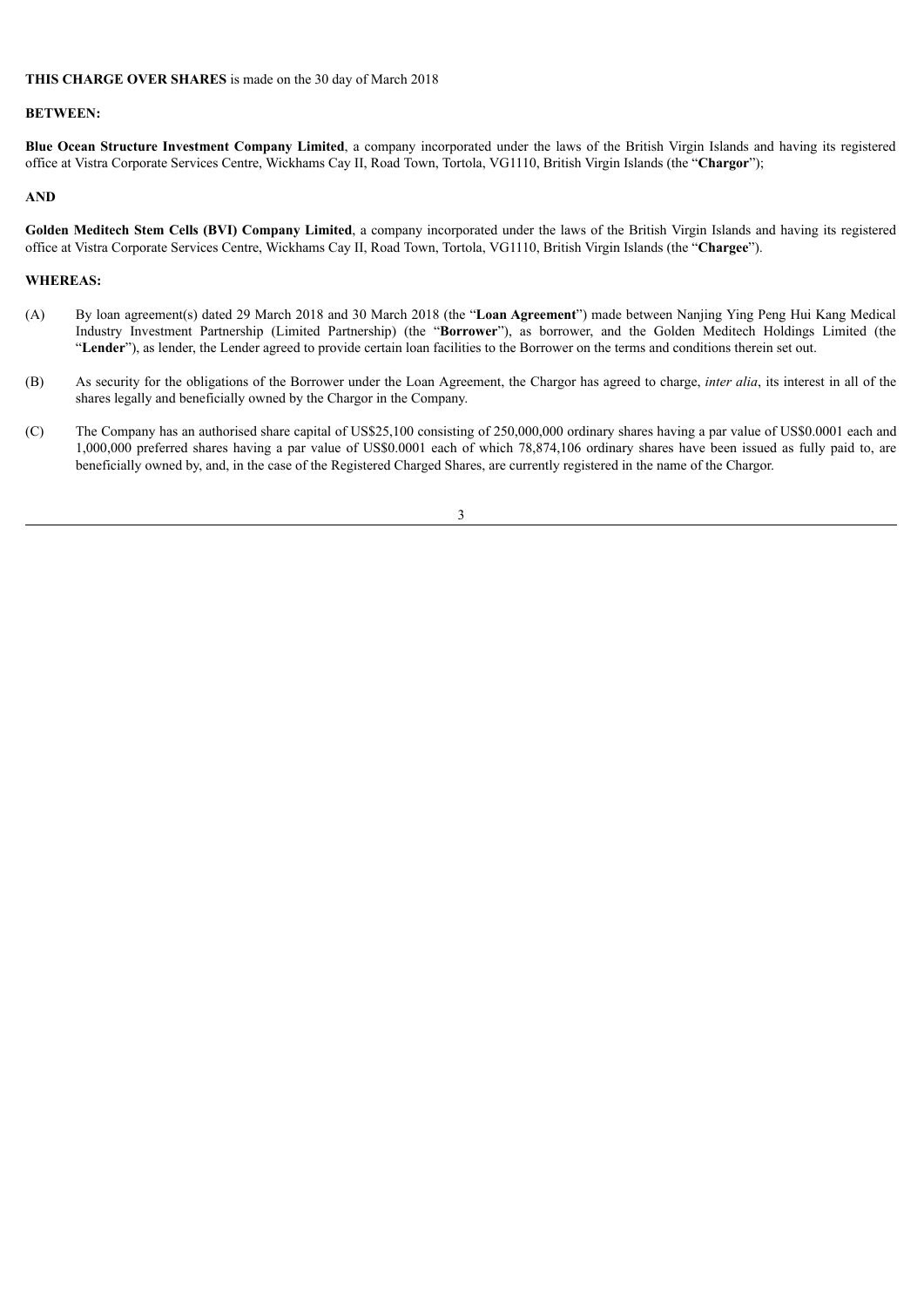# **NOW THIS CHARGE WITNESSES** as follows:

# **1 INTERPRETATION**

**1.1** In this Charge, unless the context otherwise requires, the following words and expressions shall have the following meanings:

| "Business Day"     | means any day other than a Saturday, Sunday or public general holiday in the Cayman Islands;                                                                                                                                                                                                                                                                                                                                                                                                                                                                                                                                                                                                                                                                                                                                                                                                                                              |
|--------------------|-------------------------------------------------------------------------------------------------------------------------------------------------------------------------------------------------------------------------------------------------------------------------------------------------------------------------------------------------------------------------------------------------------------------------------------------------------------------------------------------------------------------------------------------------------------------------------------------------------------------------------------------------------------------------------------------------------------------------------------------------------------------------------------------------------------------------------------------------------------------------------------------------------------------------------------------|
| "Charge"           | means this share charge;                                                                                                                                                                                                                                                                                                                                                                                                                                                                                                                                                                                                                                                                                                                                                                                                                                                                                                                  |
| "Charged Property" | means all of the Charged Shares and all dividends or other distributions, interest and other moneys<br>paid or payable after the date hereof in connection therewith and all interests in and all rights<br>accruing at any time to or in respect of all or any of the Charged Shares and all and any other<br>property that may at any time be received or receivable by or otherwise distributed to the Chargor in<br>respect of or in substitution for, or in addition to, or in exchange for, or on account of, any of the<br>foregoing, including, without limitation, any shares or other securities resulting from the sub-<br>division, consolidation, change, conversion or reclassification of any of the Charged Shares, or the<br>reorganization, merger or amalgamation of the Company with any other body corporate, or the<br>occurrence of any event which results in the substitution or exchange of the Charged Shares; |
| "Charged Shares"   | means the Registered Charged Shares and the Unregistered Charged Shares (being, as at the date of<br>this Charge, 78,874,106 ordinary shares with a nominal value of US\$0.0001 per ordinary share) and<br>any and all other shares in the capital of the Company from time to time acquired or obtained or<br>beneficially owned by, or registered in the name of, the Chargor during the Security Period;                                                                                                                                                                                                                                                                                                                                                                                                                                                                                                                               |
| "Company"          | means Global Cord Blood Corporation (formerly known as China Cord Blood Corporation) a<br>company continued under the laws of the Cayman Islands (No. 227732) and listed on the New York<br>Stock Exchange;                                                                                                                                                                                                                                                                                                                                                                                                                                                                                                                                                                                                                                                                                                                               |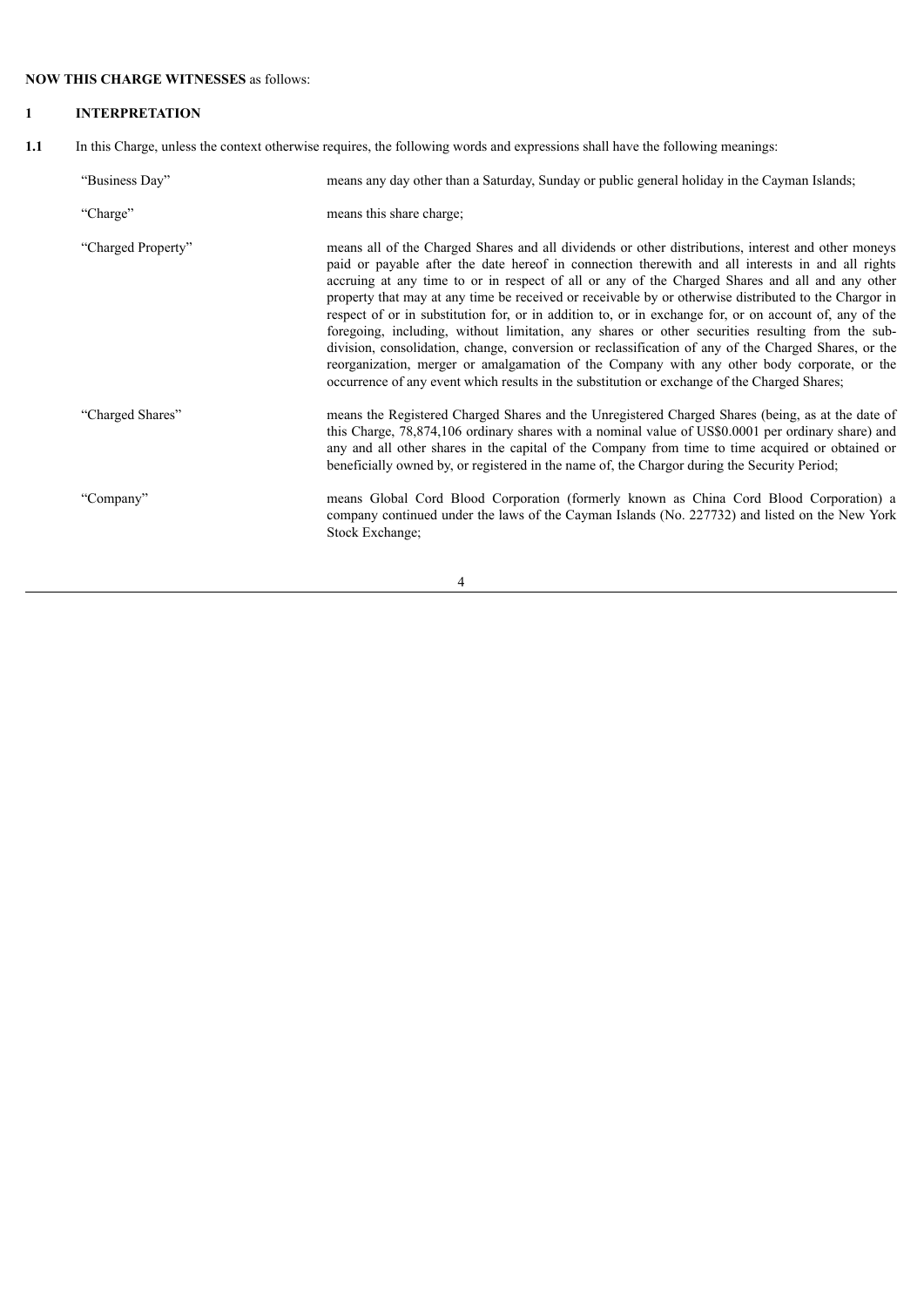| "Event of Default"            | means any breach by the Chargor or the Borrower of any of the provisions of the Loan Agreement or<br>the Security Documents:                                                                                                                                          |
|-------------------------------|-----------------------------------------------------------------------------------------------------------------------------------------------------------------------------------------------------------------------------------------------------------------------|
| "Loan"                        | means the loan made available pursuant to the Loan Agreement described in Recital (A);                                                                                                                                                                                |
| "Parties"                     | means the parties to this Charge collectively; "Party" means any one of them;                                                                                                                                                                                         |
| "Registered Charged Shares"   | means the 77,260,927 ordinary shares with a nominal value of US\$0,0001 per ordinary share in the<br>capital of the Company registered in the name of the Chargor;                                                                                                    |
| "Secured Obligations"         | means all of the present and future payments and other obligations of the Chargor to the Chargee under<br>this Charge and the present and future payments and other obligations of the Borrower to the Lender<br>under the Loan Agreement and the Security Documents; |
| "Security Documents"          | means this Charge and the share charge dated on or about the date hereof between the Chargee and<br>Blue Ocean Creation Investment Hong Kong Limited over all of the shares standing in its name in the<br>Chargor;                                                   |
| "Security Interest"           | means any charge, mortgage, pledge, lien, security interest or other encumbrance, howsoever created or<br>arising;                                                                                                                                                    |
| "Security Period"             | means the period commencing on the date of execution of this Charge and terminating on the date on<br>which all the Secured Obligations have been unconditionally and irrevocably paid and discharged in<br>full:                                                     |
| "Unregistered Charged Shares" | means the 1,613,179 ordinary shares with a nominal value of US\$0.0001 per ordinary share in the<br>capital of the Company registered in the name of the Chargee and in the process of being transferred to<br>and registered in the name of the Chargor.             |

1.2 In this Charge unless the context otherwise requires:

(a) references to statutory provisions shall be construed as references to those provisions as amended or re-enacted or as their application is modified by other provisions from time to time and shall include references to any provisions of which they are re-enactments (whether with or without modification);

<u> 1989 - Johann Barn, mars ar breist fan de Fryske kommunent fan de Fryske kommunent fan de Fryske kommunent f</u>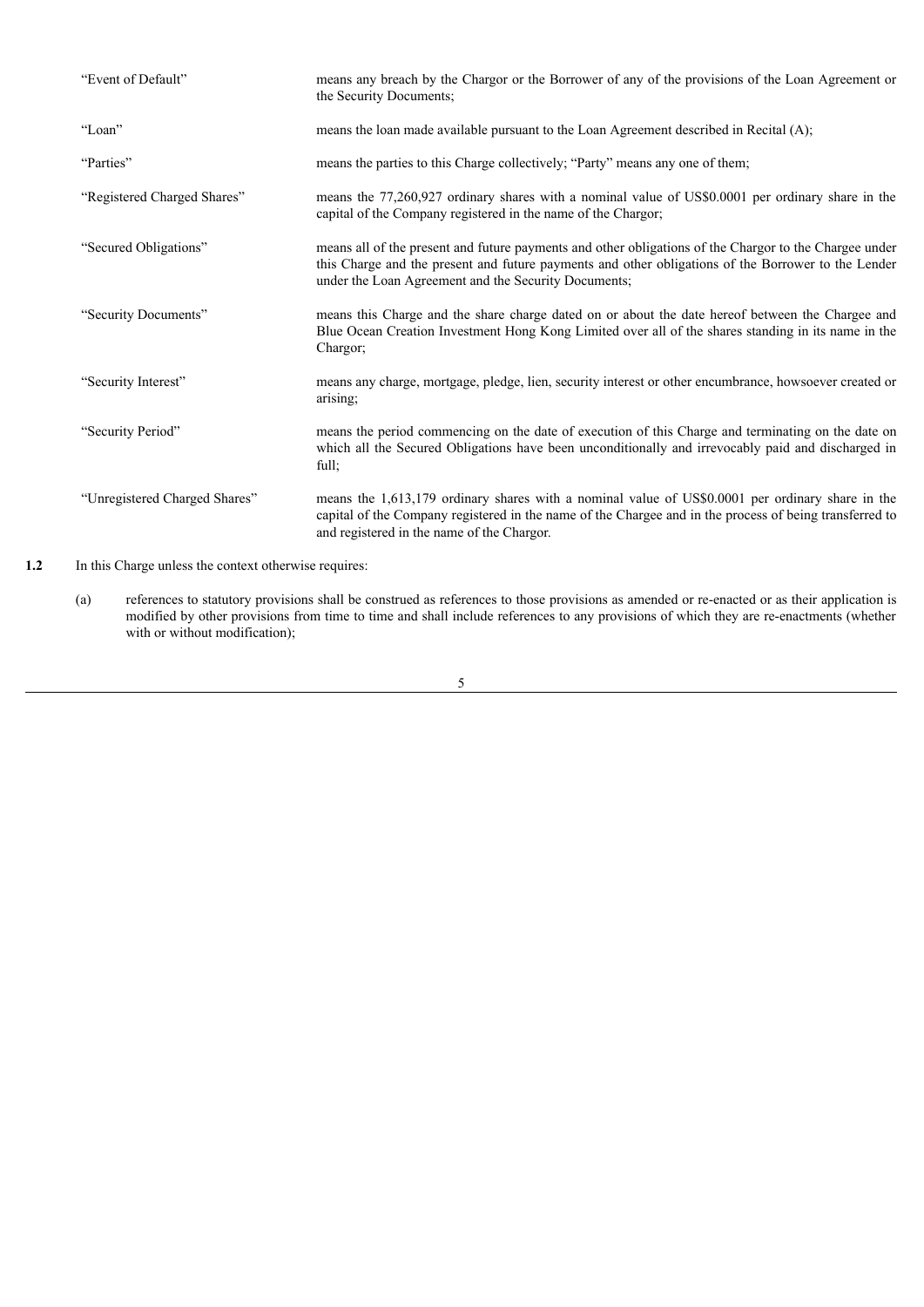- (b) references to clauses and schedules are references to clauses hereof and schedules hereto; references to sub-clauses or clauses are, unless otherwise stated, references to sub-clauses of the clauses hereof or clauses of the schedule in which the reference appears;
- (c) references to the singular shall include the plural and vice versa and references to the masculine shall include the feminine and/or neuter and vice versa;
- (d) references to persons shall include companies, partnerships, associations and bodies of persons, whether incorporated or unincorporated;
- (e) references to assets include property, rights and assets of every description; and
- (f) references to any document are to be construed as references to such document as amended or supplemented from time to time, including, without limitation, any increase in the amount or change to the repayment period or other terms of the facilities provided for under the Loan Agreement.

#### **2 CHARGOR'S REPRESENTATIONS AND WARRANTIES**

- **2.1** The Chargor hereby represents and warrants to the Chargee that, as at the date hereof:
	- (a) the authorised share capital of the Company is US\$25,100 consisting of 250,000,000 shares with a nominal or par value of US\$0.0001 each and 1,000,000 preferred shares with a nominal or par value of US\$0.0001 each;
	- (b) the issued share capital of the Company is 120,741,641 ordinary shares, inclusive of 136,899 ordinary shares held by the Company as treasury shares, with a nominal or par value of US\$0.0001 each and nil preference shares with a nominal or par value of US\$0.0001 each;
	- (c) all presently outstanding shares of the Company are duly authorized and validly issued, fully paid and non-assessable, and in each case such shares have been issued in full compliance with the requirements of all applicable securities laws and regulations and the constitutional documents of the Company;
	- (d) the Charged Shares are freely transferable;
	- (e) there are no outstanding options, warrants, rights (including conversion or pre- emptive rights and rights of first refusal) or other third party rights of any kind, proxy or shareholders agreement or agreements of any kind for the purchase or acquisition of the Charged Shares;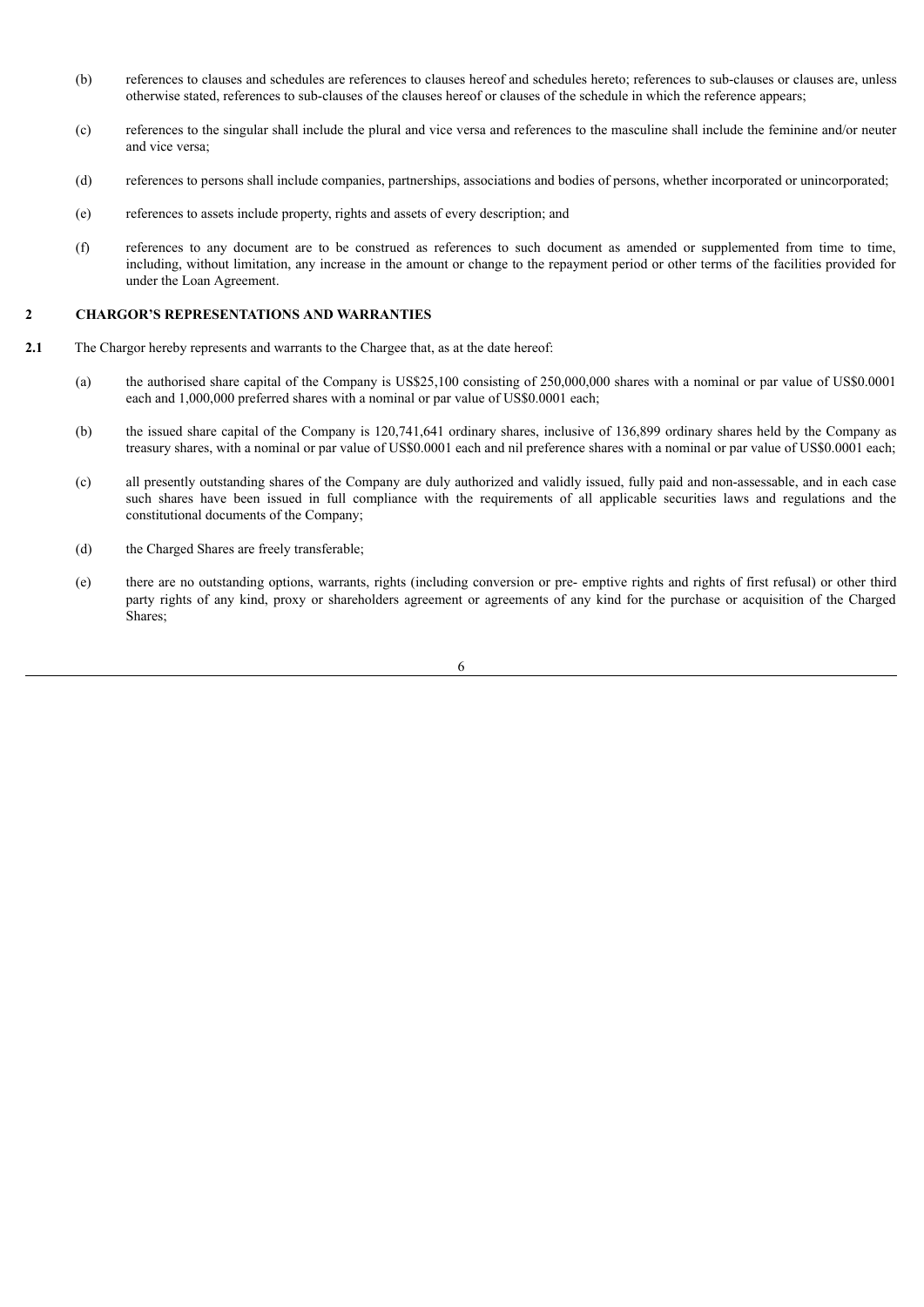- (f) the Chargor is a company duly organised, validly existing and in good standing under the laws of the British Virgin Islands;
- (g) the Chargor is the legal and/or beneficial owner of all of the Charged Property free from any Security Interest (other than those created by this Charge) and any options or rights of pre-emption;
- (h) the Chargor has full power and authority (i) to be the legal and/or beneficial owner of the Charged Property, (ii) to execute and deliver this Charge and (iii) to comply with the provisions of, and perform all its obligations under this Charge;
- (i) this Charge constitutes the Chargor's legal, valid and binding obligations enforceable against the Chargor in accordance with its terms except as such enforcement may be limited by any relevant bankruptcy, insolvency, administration or similar laws affecting creditors' rights generally;
- (j) the entry into and performance of this Charge by the Chargor and enforcement hereof by the Chargee will not (i) contravene the terms of any agreement to which the Chargor is bound or to which the Charged Property is subject or the memorandum and articles of association of the Company; (ii) does not violate any law or regulation of any governmental or official authority; and (ii) is not contrary to any agreement, contract or other undertaking to which the Chargor is a party or which is binding upon the Chargor or any of its assets;
- (k) all consents, licences, approvals and authorisations required in connection with the entry into, performance, validity and enforceability of this Charge have been obtained and are in full force and effect;
- (l) there is no litigation against or significantly affecting the Company or its shares;
- (m) the Chargor is solvent, no steps have been taken or are being taken to appoint a receiver or manager to take over its assets or a liquidator to wind it up;
- (n) the Chargor has taken all corporate and other action required to approve its execution, delivery and performance of this Charge;
- (o) the Company is not a land holding corporation for the purposes of the Land Holding Companies Share Transfer Tax Law of the Cayman Islands; and
- (p) the foregoing representations and warranties are true and accurate as at the date hereof and will be true and correct throughout the continuance of this Charge with reference to the facts and circumstances subsisting from time to time.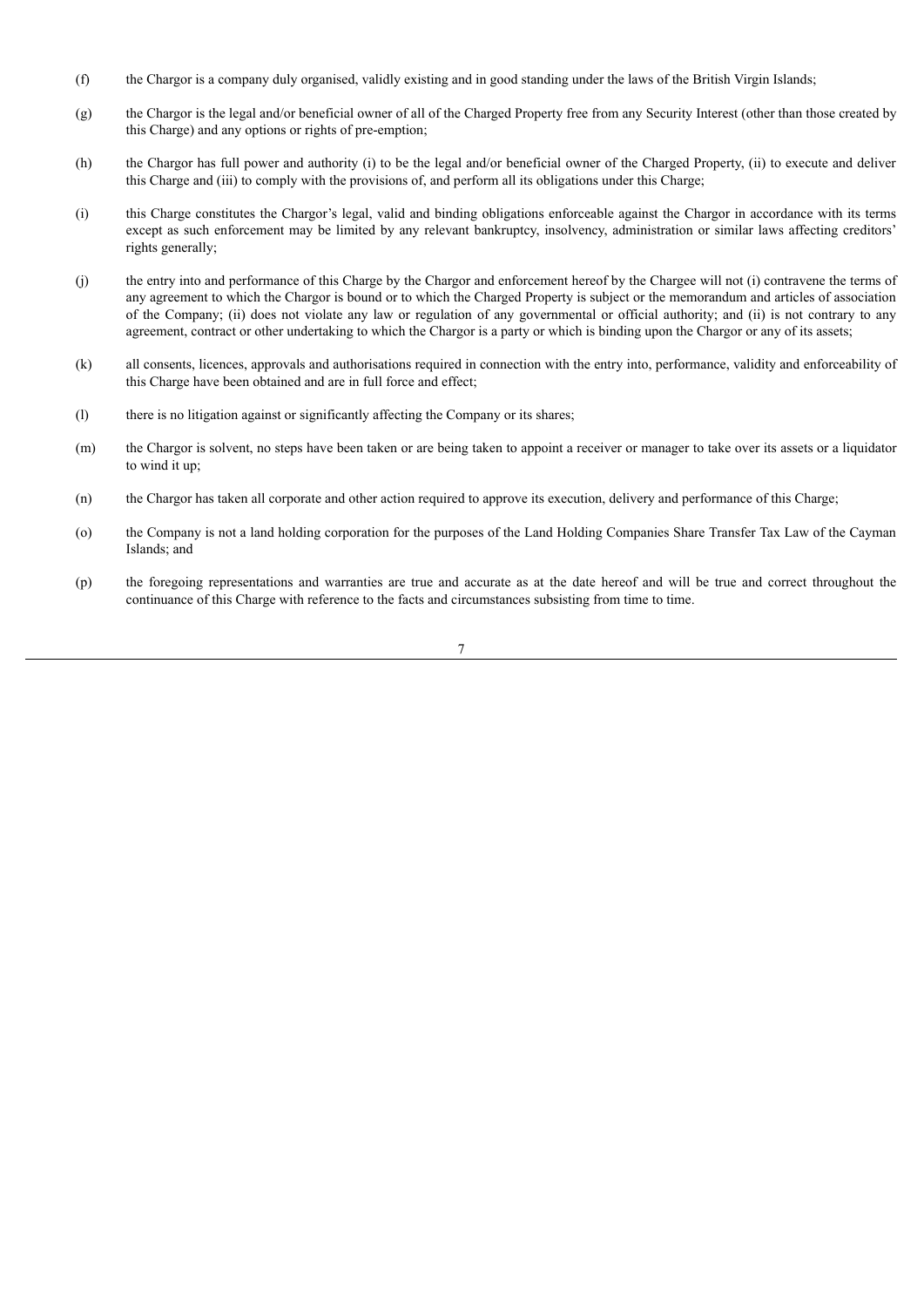## **3 COVENANT TO PAY**

- **3.1** The Chargor hereby covenants with and undertakes to the Chargee to pay:
	- (a) all amounts, interests, expenses, claims, liabilities, losses, costs, duties, fees, charges or other moneys as are stated in the Loan Agreement and this Charge to be payable by the Chargor or the Borrower or to be recoverable from the Chargor or Borrower by the Chargee or Lender (or in respect of which the Chargor or Borrower agrees in the Loan Agreement the other Security Documents and this Charge to indemnify the Chargee or Lender) at the times and in the manner specified in the Loan Agreement, the other Security Documents and this Charge; and
	- (b) interest on any such amounts, interests, expenses, claims, liabilities, losses, costs, duties, fees, charges or other moneys referred to in the Clause above from the date on which the relevant amount, interest, expense, liability, loss, cost, duty, fee, charge or other money is paid or discharged by the Chargee until the date of reimbursement thereof to the Chargee (both before and after any relevant judgment) at the rate described in the Loan Agreement, such interest to be payable on demand.

## **4 CHARGOR'S COVENANTS**

- **4.1** The Chargor hereby covenants that it will on the date hereof deliver (or cause to be delivered) to the Chargee:
	- (i) the original share certificate(s) (if any) in relation to the Registered Charged Shares;
	- (ii) a blank, signed and undated transfer in respect of (a) the Registered Charged Shares; and (b) the Unregistered Charged Shares, each in the form set out in Schedule 1;
	- (iii) an executed and undated letter of resignation and related letter of authorisation from the Chargor or its affiliates' nominated director and the Chargor or its affiliates' nominate alternate director of the Company in the form set out in Schedule 2;
	- (iv) an undertaking signed by a director of the Company in the form set out in Schedule 3;
	- (v) a notice of charge over shares addressed by the Chargor to the Company in the form set out in Schedule 4;
	- (vi) an irrevocable shareholder proxy signed by the Chargor in favour of the Chargee in the form set out in Schedule 5; and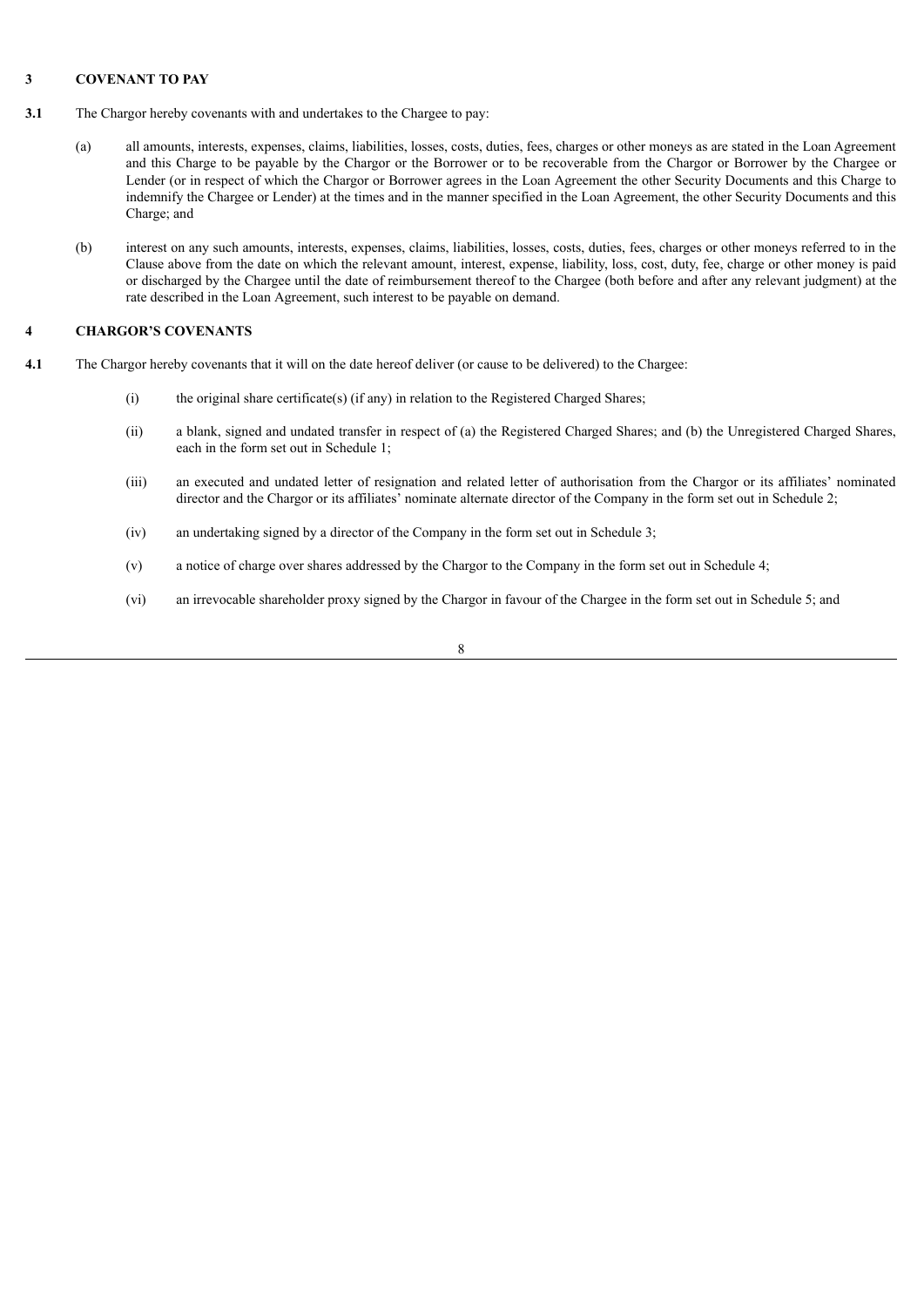- (vii) a certified copy of the Register of Members of the Company showing the Chargor as registered owner of the Registered Charged Shares and which includes an annotation of the existence of this Charge and the Security Interests created in respect of the Charged Shares.
- **4.2** The Chargor hereby covenants that it will:
	- (a) immediately upon execution of this Charge, instruct its registered agent to (i) create and maintain a Register of Charges and to enter particulars of the Security Interests created pursuant to this Charge in such Register of Charges in accordance with the provisions of s162 of the BVI Business Companies Act (the "**BVIBC Act**"); and (ii) effect registration of particulars of the Security Interests created by this Charge at the Registrar of Corporate Affairs in the British Virgin Islands pursuant to Section 163 of the BVI BC in the form required under the British Virgin Islands law;
	- (b) promptly and in any event within two (2) Business Days from and including the date of execution of this Charge, deliver or procure to be delivered to the Chargee (i) a certified copy of the updated Register of Charges maintained in accordance with the provisions of s162 of the BVI BC Act recording the particulars of the Security Interests created pursuant to this Charge; and (ii) a confirmation in writing from the registered agent of the Chargor that the relevant application form to register the Security Interests created pursuant to this Charge with the Registry of Corporate Affairs has been filed with the Registry of Corporate Affairs pursuant to Section 163 of the BVI BC Act;
	- (c) upon receipt of the same, and in any event within twenty (20) Business Days from and including the date of execution of this Charge, deliver or procure to be delivered to the Chargee the certificate of registration of charge issued by the Registrar of Corporate Affairs and a Registrar of Corporate Affairs stamped copy of the description of the Security Interests created pursuant to this Charge;
	- (d) in the event where the Chargor fails to undertake the matters set out in clause 4.2(a), the Chargor unconditionally and irrevocably acknowledges and agrees that the Chargee may effect the same;
	- (e) deliver (or cause to be delivered) to the Chargee:
		- (i) all original share certificates (if any) relating to the Unregistered Charged Shares and any shares in the Company acquired by or registered in the name of the Chargor after the date of this Charge forthwith upon such acquisition;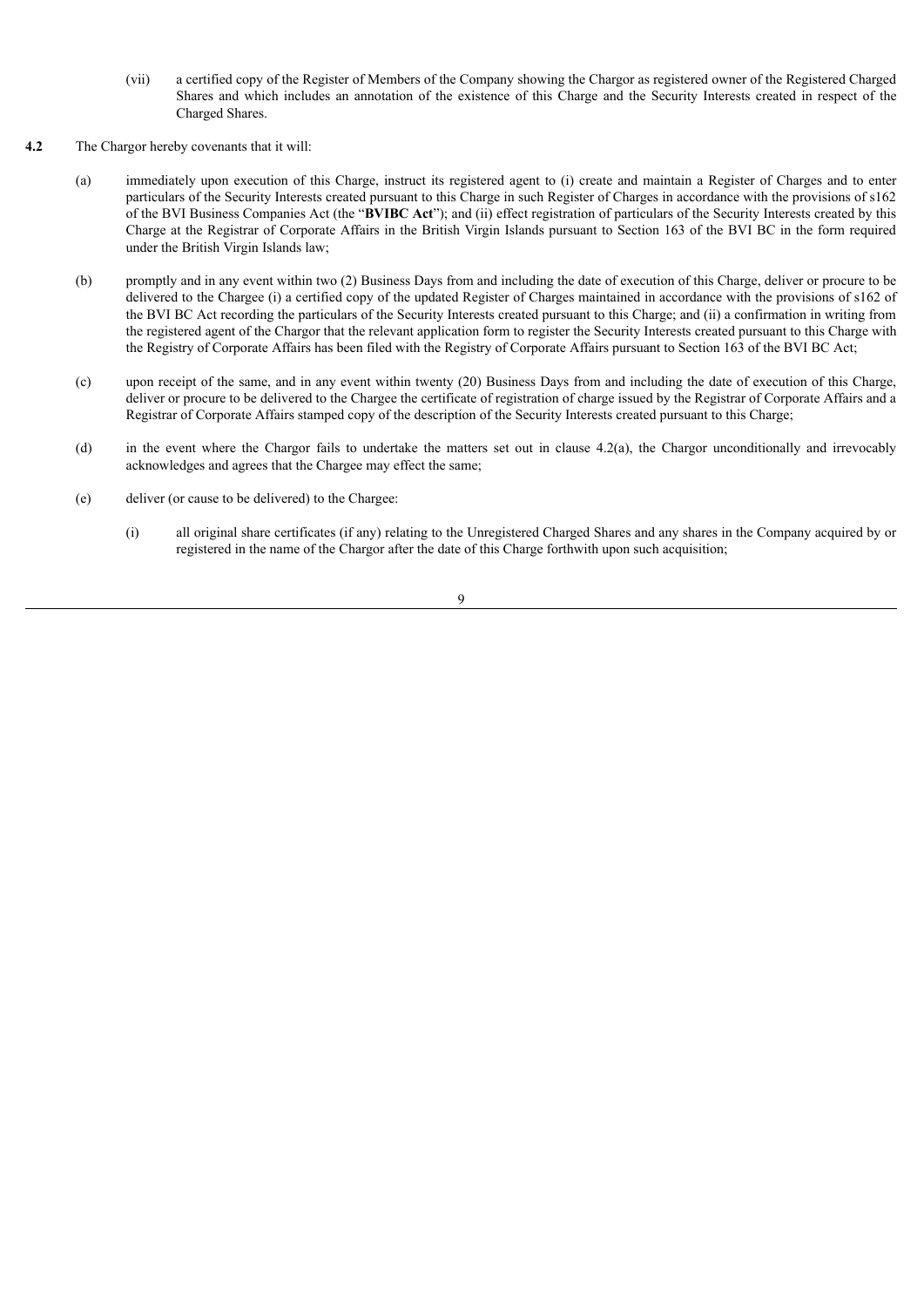- (ii) blank, signed and undated transfer in respect of the Unregistered Charged Shares and any shares in the Company acquired by the Chargor after the date of this Charge forthwith upon such acquisition; and
- (iii) an executed and undated letter of resignation and authority for the Chargee to date the same from each newly appointed director nominated by the Chargor or its affiliates and alternate director of the Company nominated by the Chargor or its affiliates, forthwith upon such appointment;
- (f) on demand of the Chargee and at the expense of the Chargor, execute and deliver to the Chargee or to such person or persons as the Chargee may nominate such additional charge or charges of the Charged Property (or any part thereof) for the purpose of further securing the payment and discharge of all Secured Obligations, each such additional charge to be in such form as the Chargee may reasonably require;
- (g) pay (and shall indemnify the Chargee on demand against) all calls, instalments and other payments which may be made or become due in respect of the Charged Shares and, in an Event of Default, the Chargee may do so on behalf of the Chargor; and
- (h) on request of the Chargee, provide to the Chargee immediately on receipt by the Chargor a copy of all notices, written consents, reports, accounts, circulars and other communications issued by the Company or by any third party in respect of the Charged Shares.
- **4.3** That Chargor covenants that it shall not without the prior written consent of the Chargee or as otherwise permitted in the Loan Agreement or the Security Documents:
	- (a) permit any person other than the Chargor, the Chargee or any transferee nominated by the Chargee on enforcement of this Charge to be the registered holder of any of the Charged Shares;
	- (b) assign, lease, license or grant any interest in the Charged Shares or agree to surrender or dispose of them (save as in accordance with this Charge);
	- (c) permit any variation of the rights attaching to the Charged Shares;
	- (d) exercise any voting or other rights in a way which may prejudice the value of the Charged Shares or otherwise jeopardise the security constituted by this Charge over them;
	- (e) effect or permit the Company to be continued to another jurisdiction outside of the Cayman Islands;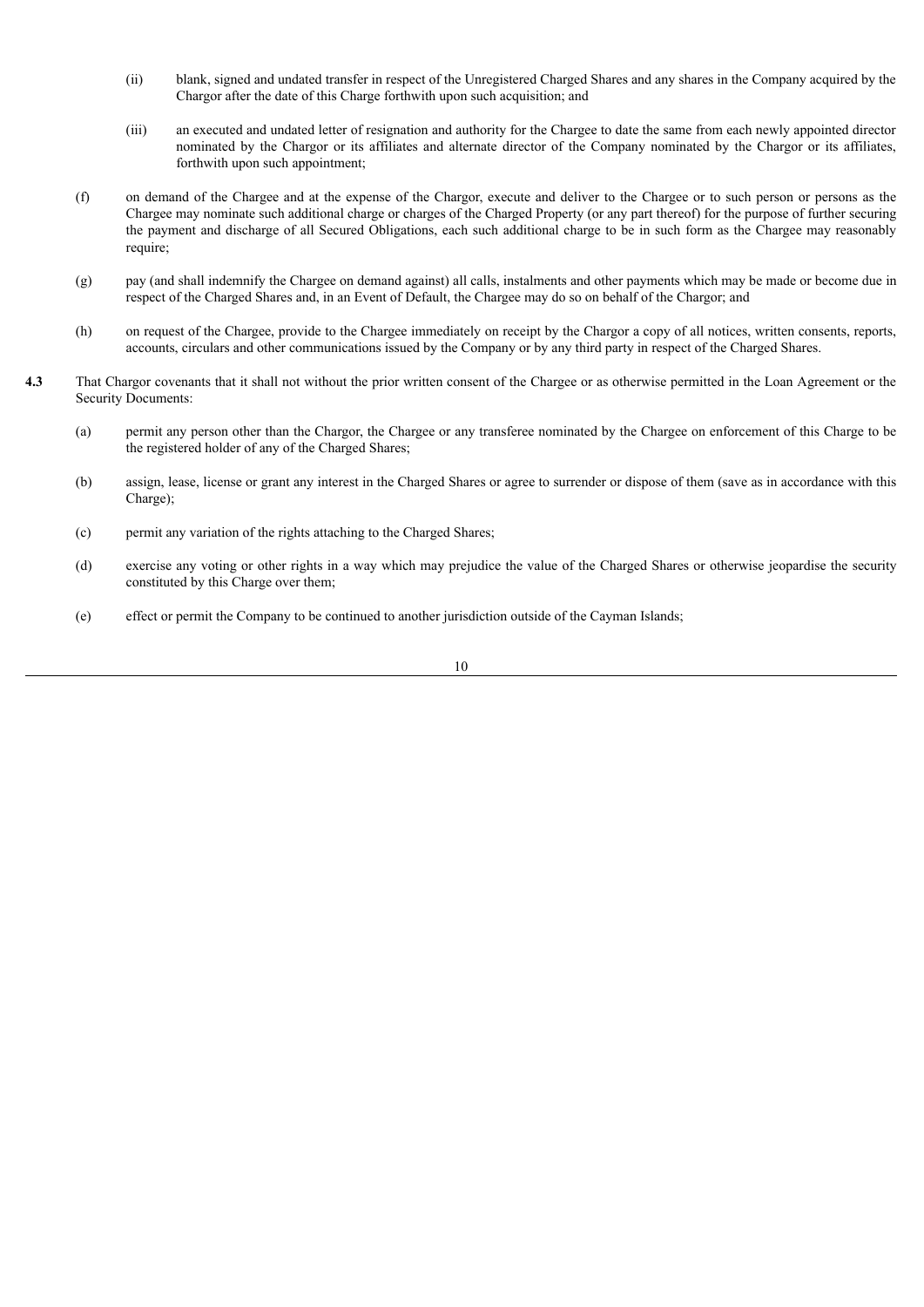- (f) do anything (or permit the Company to do anything) which might prejudice the Company's status as an exempted company;
- (g) effect or permit the appointment of any new or further directors or officers of the Company;
- (h) effect or permit any scheme of arrangement, merger, consolidation, amalgamation or other reorganisation applicable to the Company; or
- (i) permit any amendment to the memorandum or articles of association of the Company in a way which might reasonably be expected to prejudice the value of the Charged Property or otherwise jeopardise the security constituted by this Charge in any material respect.
- **4.4** The Chargor hereby covenants that during the Security Period it will remain the beneficial owner of the Charged Property (subject only to the Security Interests hereby created) and that it will not:
	- (a) create or suffer the creation of any Security Interest (other than that created by this Charge) on or in respect of the whole of any part of the Charged Property or any of its interest therein; or
	- (b) sell, assign, transfer or otherwise dispose of any of its interest in the Charged Property.
- **4.5** The Chargor covenants that it shall not and shall procure that the Company shall not:
	- (a) create or permit to subsist any Security Interest upon the whole or any of the Charged Property except as permitted by the Security Documents;
	- (b) register (or permit the registered office service provider of the Company to register) any transfer of the Charged Shares to any person (except to the Chargee or its nominees pursuant to the provisions of this Charge);
	- (c) issue any replacement share certificates in respect of any of the Charged Shares;
	- (d) do anything which might prejudice its status as an exempted company;
	- (e) exercise any rights of forfeiture over any of the Charges Shares; or
	- (f) purchase, redeem, otherwise acquire, cancel, sub-divide, amalgamate, merge, reclassify or otherwise restructure any of the Charged Property,

in each case, unless permitted by the Loan Agreement or otherwise unless the prior consent in writing of the Chargee has been Obtained.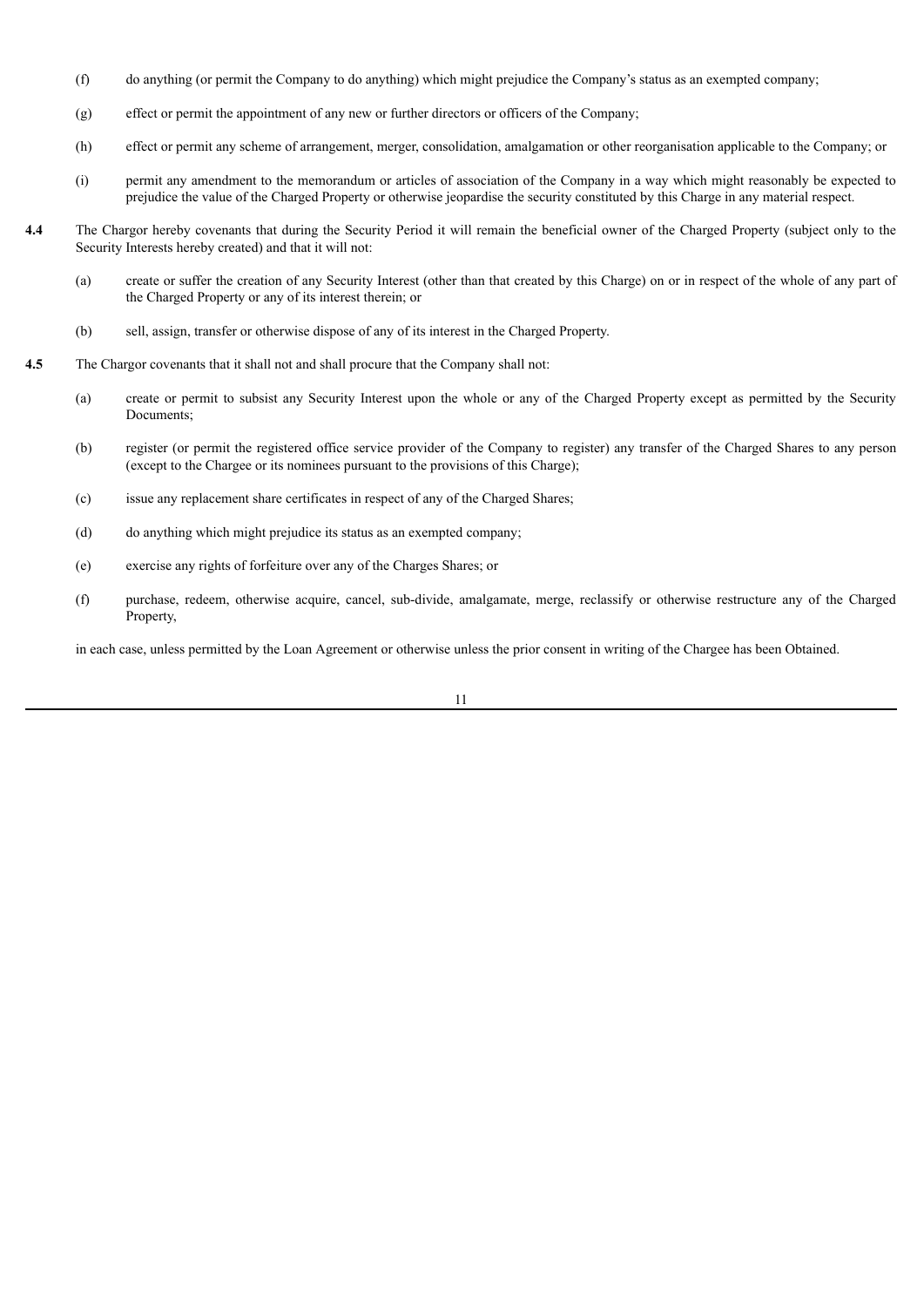### **5 SECURITY**

- **5.1** As a continuing security for the payment and/or discharge of the Secured Obligations, the Chargor as legal and/or beneficial owner of the Charged Shares hereby:
	- (a) charges in favour of the Chargee by way of a first fixed charge, the Charged Shares;
	- (b) charges in favor of the Chargee by way of first fixed charge all benefits present and future, actual and contingent accruing in respect of the Charged Property and all the Chargor's right, title and interest to and in the Charged Property (to the extent not effectively charged under Sub-Clause (a) above); and
	- (c) assigns, and agrees to assign, absolutely by way of security in favour of the Chargee all its rights, present and future, actual and contingent, relating to any of the Charged Property (to the extent not effectively charged under Sub-Clause (a) and (b) above).
- **5.2** The Chargor shall remain liable to perform all the obligations assumed by it in relation to the Charged Property and the Chargee shall be under no obligation of any kind whatsoever in respect thereof or be under any liability whatsoever in the event of any failure by the Chargor to perform its obligations in respect thereof.
- **5.3** If the Chargee at any time receives or is deemed to have received notice of any subsequent security interest affecting all or part of the Charged Property or any assignment of transfer of the Charged property which is prohibited by the terms of this Charge, all payments thereafter by or on behalf of the Chargor to the Chargee shall be treated as having been credited to a new account of the Chargor and not as having been applied in reduction of the Secured Obligations as at the time when the Chargee receives such notice.

## **6 DEALINGS WITH CHARGED PROPERTY**

- **6.1** Unless and until an Event of Default has occurred:
	- (a) the Chargor shall be entitled to exercise all voting and/or consensual powers pertaining to the Charged Property or any part thereof for all purposes not inconsistent with the terms of this Charge and/or the Loan Agreement and/or other Security Documents;
	- (b) the Chargor shall be entitled to receive and retain any dividends, interest or other moneys or assets accruing on or in respect of the Charged Property or any part thereof; and
	- (c) the Chargor shall be entitled to receive all notices pertaining to the Charged Shares.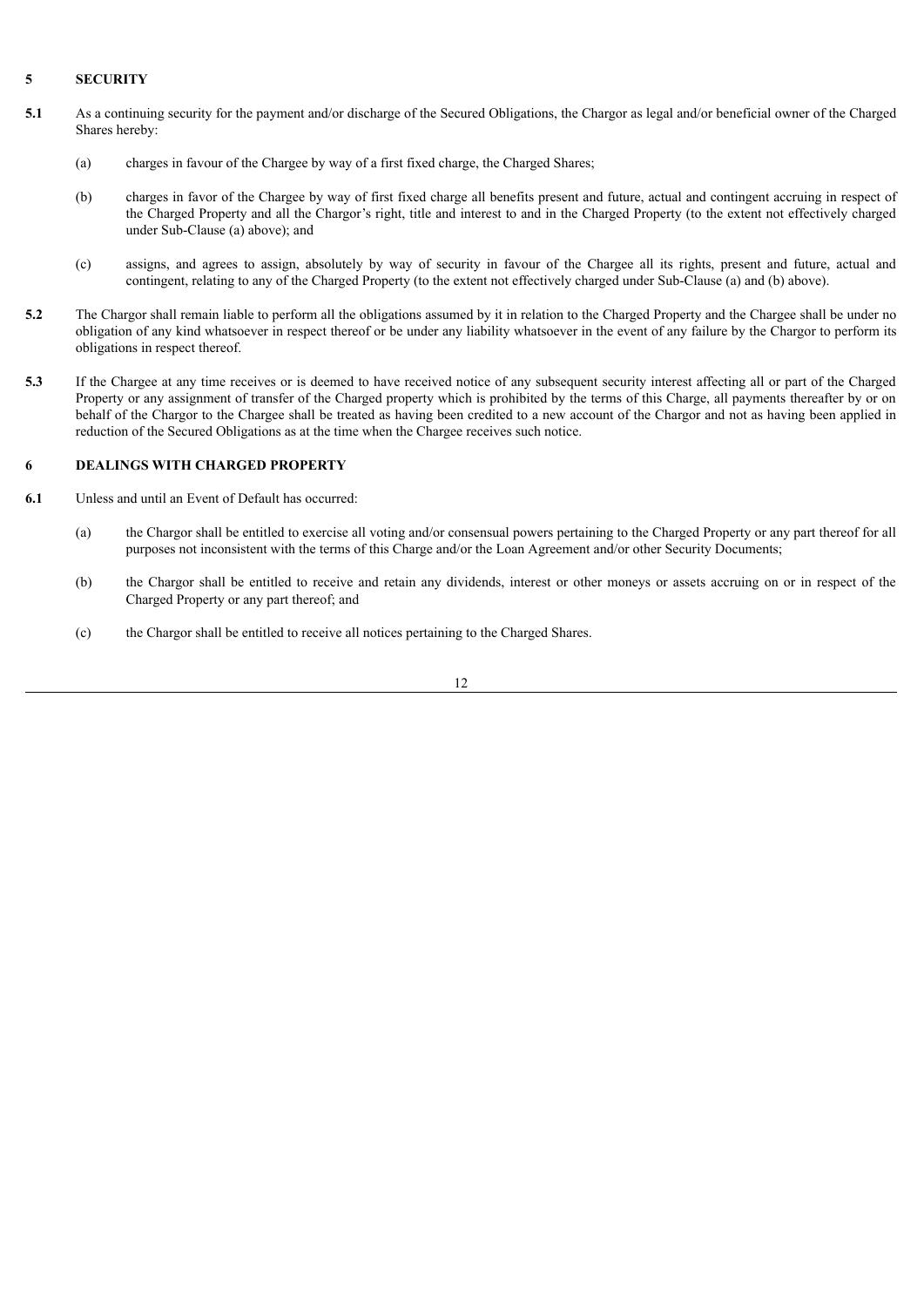- **6.2** The Chargor shall pay all calls, instalments or other payments, and shall discharge all other obligations, which may become due in respect of any of the Charged Property and in an Event of Default, the Chargee may if it thinks fit make such payments or discharge such obligations on behalf of the Chargor. Any sums so paid by the Chargee in respect thereof shall be repayable on demand and pending such repayment shall constitute part of the Secured Obligations.
- **6.3** The Chargee shall not have any duty to ensure that any dividends, distributions, interest or other moneys and assets receivable in respect of the Charged Property are duly and punctually paid, received or collected as and when the same become due and payable or to ensure that the correct amounts (if any) are paid or received on or in respect of the Charged Property or to ensure the taking up of any (or any offer of any) stocks, shares, rights, moneys or other property paid, distributed, accruing or offered at any time by way of redemption bonus, rights, preference, or otherwise on or in respect of, any of the Charged Property.

## **7 PRESERVATION OF SECURITY**

- **7.1** It is hereby agreed and declared that:
	- (a) the Security Interest created by this Charge shall be held by the Chargee as a continuing security for the payment and discharge of the Secured Obligations and the security so created shall not be satisfied by any intermediate payment or satisfaction of any part of the Secured Obligations;
	- (b) the Security Interest so created shall be in addition to and shall not in any way be prejudiced or affected by any of the other Security Documents;
	- (c) the Chargee shall not be bound to enforce any other security before enforcing the security created by this Charge;
	- (d) no delay or omission on the part of the Chargee in exercising any right, power or remedy under this Charge shall impair such right, power or remedy or be construed as a waiver thereof nor shall any single or partial exercise of any such right, power or remedy preclude any further exercise thereof or the exercise of any other right, power or remedy. The rights, powers and remedies herein provided are cumulative and not exclusive of any rights, powers and remedies provided by law and may be exercised from time to time and as often as the Chargee may deem expedient; and
	- (e) any waiver by the Chargee of any terms of this Charge shall only be effective if given in writing and then only for the purpose and upon the terms for which it is given.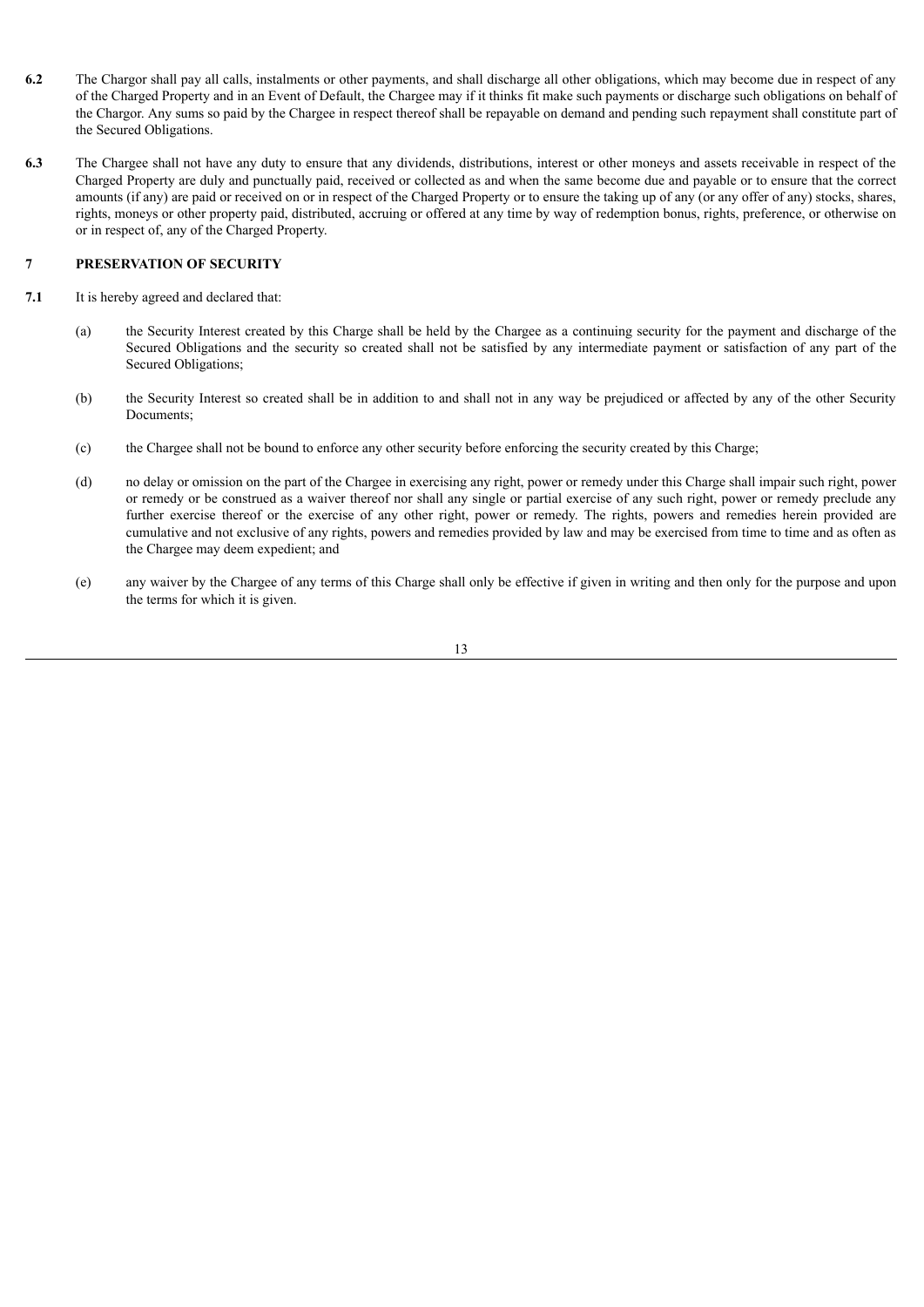- **7.2** The rights of the Chargee under this Charge and the security hereby constituted shall not be affected by any act, omission, matter or thing which, but for this provision, might operate to impair, affect or discharge such rights and security, in whole or in part, including without limitation, and whether or not known to or discoverable by the Company, the Chargor, the Chargee or any other person:
	- (a) any time or waiver granted to or composition with the Company or any other person;
	- (b) the taking, variation, compromise, renewal or release of or refusal or neglect to perfect or enforce any rights, remedies or securities against the Company or any other person;
	- (c) any legal limitation, disability, incapacity or other circumstances relating to the Company or any other person;
	- (d) any amendment or supplement to the Loan Agreement, the other Security Documents or any other document or security;
	- (e) the dissolution, liquidation, merger, consolidation, reconstruction or reorganisation of the Company or any other person; or
	- (f) the unenforceability, invalidity or frustration of any obligations of the Company or any other person under the Loan Agreement, the other Security Documents or any other document or security.
- **7.3** Until the Secured Obligations have been unconditionally and irrevocably satisfied and discharged in full to the satisfaction of the Chargee, the Chargor shall not by virtue of any payment made hereunder on account of the Secured Obligations or by virtue of any enforcement by the Chargee of its rights under, or the security constituted by, this Charge or by virtue of any relationship between or transaction involving, the Chargor and the Company (whether such relationship or transaction shall constitute the Chargor a creditor of the Company, a guarantor of the obligations of the Company or a party subrogated to the rights of others against the Company or otherwise howsoever and whether or not such relationship or transaction shall be related to, or in connection with, the subject matter of this Charge):
	- (a) exercise any rights of subrogation in relation to any rights, security or moneys held or received or receivable by the Chargee or any person;
	- (b) exercise any right of contribution from any co-surety liable in respect of such moneys and liabilities under any other guarantee, security or agreement;
	- (c) exercise any right of set-off or counterclaim against the Company or any such co- surety;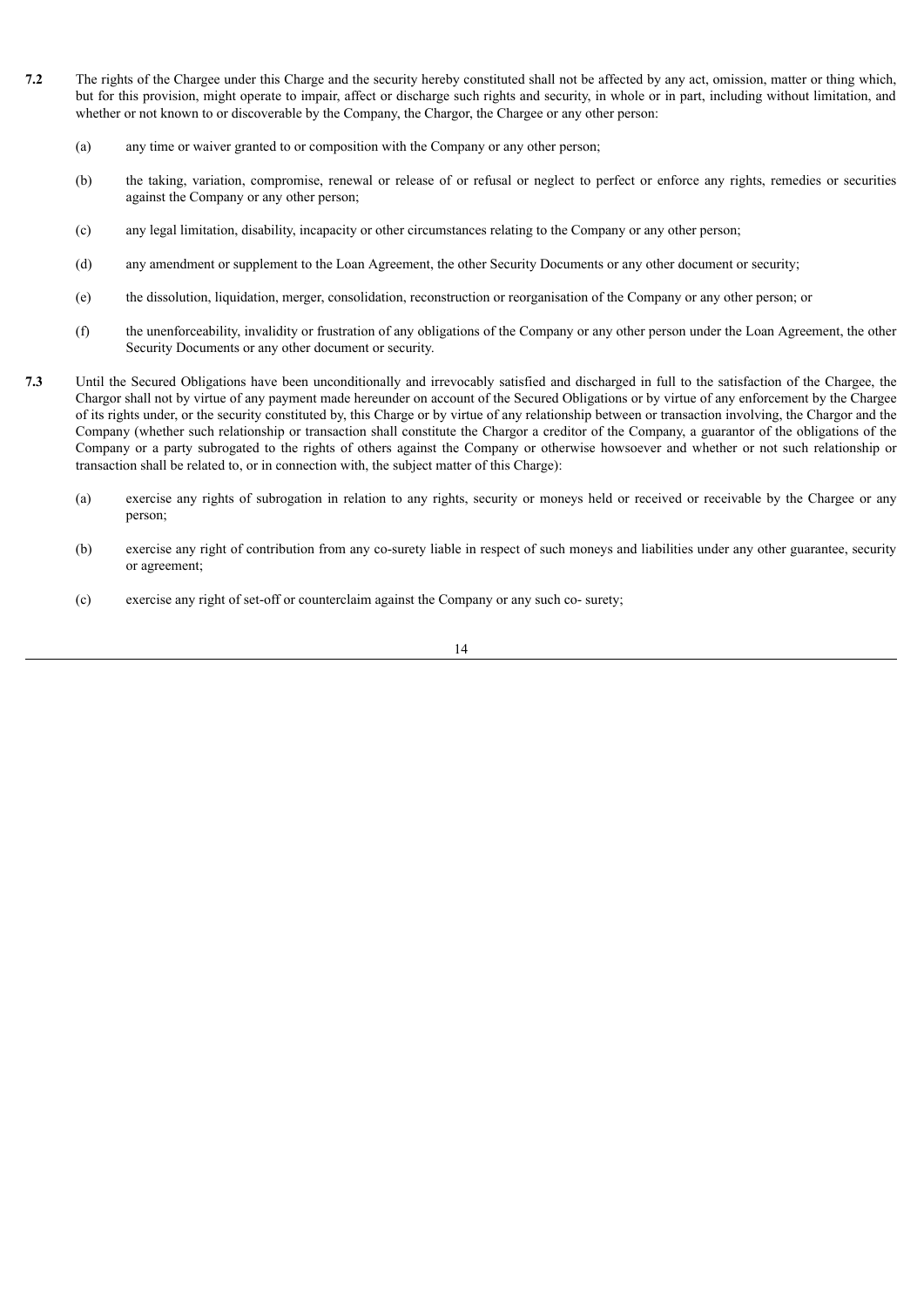- (d) receive, claim or have the benefit of any payment, distribution, security or indemnity from the Company or any such co-surety; or
- (e) unless so directed by the Chargee (when the Chargor will prove in accordance with such directions), claim as a creditor of the Company or any such co-surety in competition with the Chargee.
- **7.4** The Chargor shall hold in trust for the Chargee and forthwith pay or transfer (as appropriate) to the Chargee any such payment (including an amount equal to any such set-off), distribution (other than such dividend or distribution payments described in Paragraph 6.1(b)) or benefit of such security, indemnity or claim in fact received by it.
- **7.5** Until the Secured Obligations have been unconditionally and irrevocably satisfied and discharged in full to the satisfaction of the Chargee, the Chargee may at any time keep in a separate account or accounts (without liability to pay interest thereon) in the name of the Chargee for as long as it may think fit, any moneys received, recovered or realised under this Charge or under any other guarantee, security or agreement relating in whole or in part to the Secured Obligations without being under any intermediate obligation to apply the same or any part thereof in or towards the discharge of such amount, provided that the Chargee shall be obliged to apply amounts standing to the credit of such account or accounts once the aggregate amount held by the Chargee in any such account or accounts is sufficient to satisfy the outstanding amount of the Secured Obligations in full.

## **8 ENFORCEMENT OF SECURITY**

- 8.1 Upon the occurrence of an Event of Default the security hereby constituted shall become immediately enforceable and the Chargee may, at any time, without notice to, or consultation with, or the consent of, the Chargor:
	- (a) solely and exclusively exercise all voting and/or consensual powers pertaining to the Charged Property or any part thereof and may exercise such powers in such manner as the Chargee may think fit; and/or
	- (b) remove the then existing directors and officers (with or without cause) by dating and presenting the undated, signed letters of resignation delivered pursuant to this Charge; and/or
	- (c) receive and retain all dividends, interest, distributions or other moneys or assets accruing on or in respect of the Charged Property or any part thereof, such dividends, interest, distributions or other moneys or assets to be held by the Chargee, until applied in the manner described in Sub-Clause 8.4, as additional security charged under and subject to the terms of this Charge and any such dividends, interest, distributions or other moneys or assets received by the Chargor after such time shall be held in trust by the Chargor for the Chargee and paid or transferred to the Chargee on demand; and/or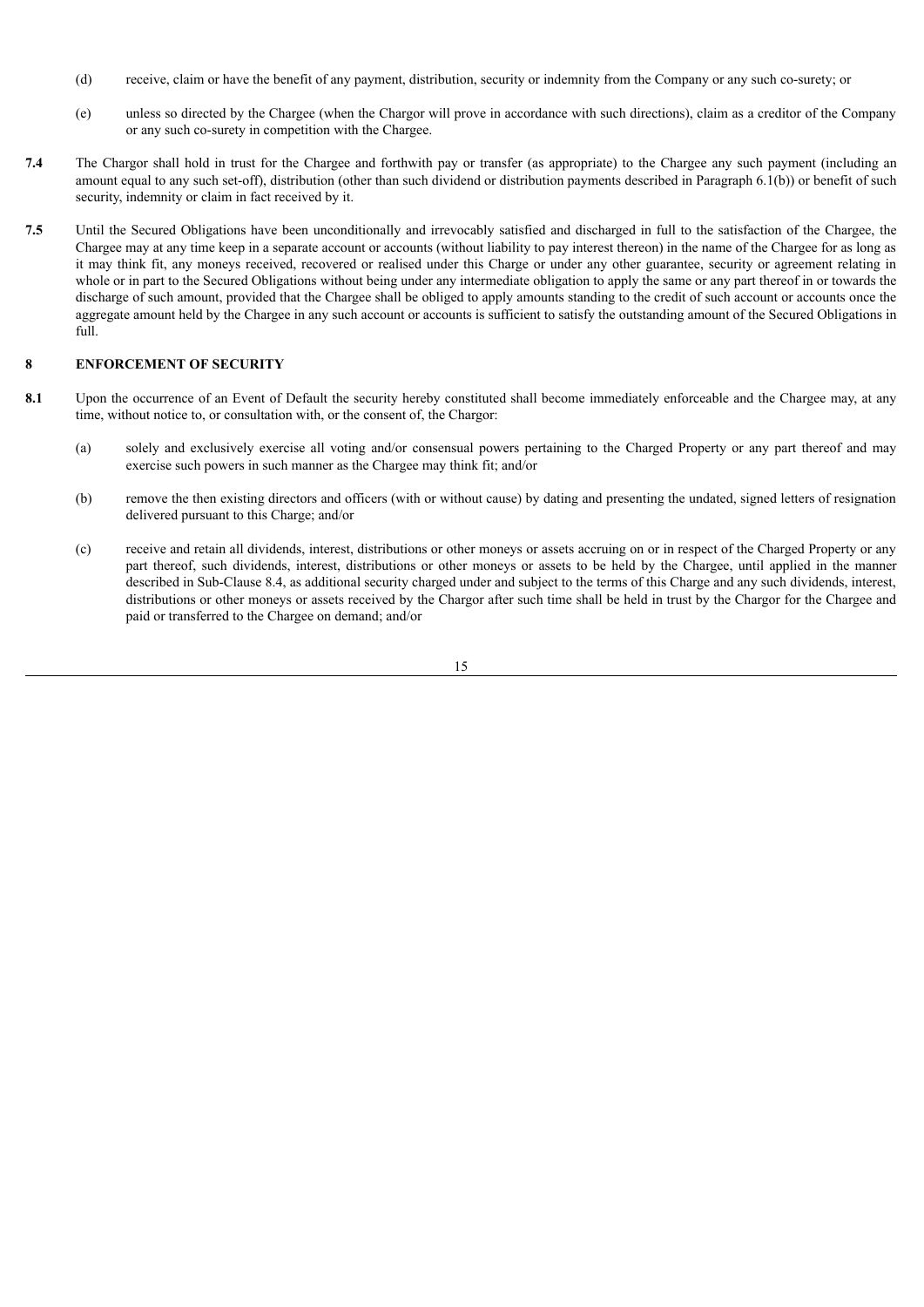- (d) take possession of, assign, exchange, sell, transfer, grant options over or otherwise dispose of the Charged Property or any part thereof at such place and in such manner and at such price or prices as the Chargee may deem fit, and thereupon the Chargee shall have the right to deliver, assign and transfer in accordance therewith the Charged Property so sold, transferred, granted options over or otherwise disposed of; and/or
- (e) exercise and do all such rights and things as the Chargee would be capable of doing if it were the absolute beneficial owner of the Charged Property; and/or
- (f) do anything else it may think fit for the realistaion of the Charged Property or incidental to the exercise of any of the rights conferred on the Chargee under or by virtue of any document to which the Chargor is a party; and/or
- (g) complete any undated blank share transfer forms of all or any part of the Charged Property by dating the same and/or inserting its name or the name of its nominee as transferee; and/or
- (h) exercise all rights and remedies afforded to it under this Charge and applicable law.
- **8.2** The Chargee shall not be obliged to make any enquiry as to the nature or sufficiency of any payment received by it under this Charge or to make any claim or to take any action to collect any moneys assigned by this Charge or to enforce any rights or benefits assigned to the Chargee by this Charge or to which the Chargee may at any time be entitled hereunder.
- **8.3** Upon any sale of the Charged Property or any part thereof by the Chargee the purchaser shall not be bound to see or enquire whether the Chargee's power of sale has become exercisable in the manner provided in this Charge and the sale shall be deemed to be within the power of the Chargee, and the receipt of the Chargee for the purchase money shall effectively discharge the purchaser who shall not be concerned with the manner of application of the proceeds of sale or be in any way answerable therefor.
- **8.4** All moneys received by the Chargee pursuant to this Charge shall be held by it upon trust in the first place to pay or make good all such expenses, liabilities, losses, costs, duties, fees, charges or other moneys whatsoever as may have been paid or incurred by the Chargee in exercising any of the powers specified or otherwise referred to in this Charge and the balance shall be applied in the following manner:
	- (a) FIRST: in or towards satisfaction of any amounts in respect of the balance of the Secured Obligations as are then accrued due and payable or are then due and payable by virtue of payment demanded, in such order or application as the Chargee shall think fit;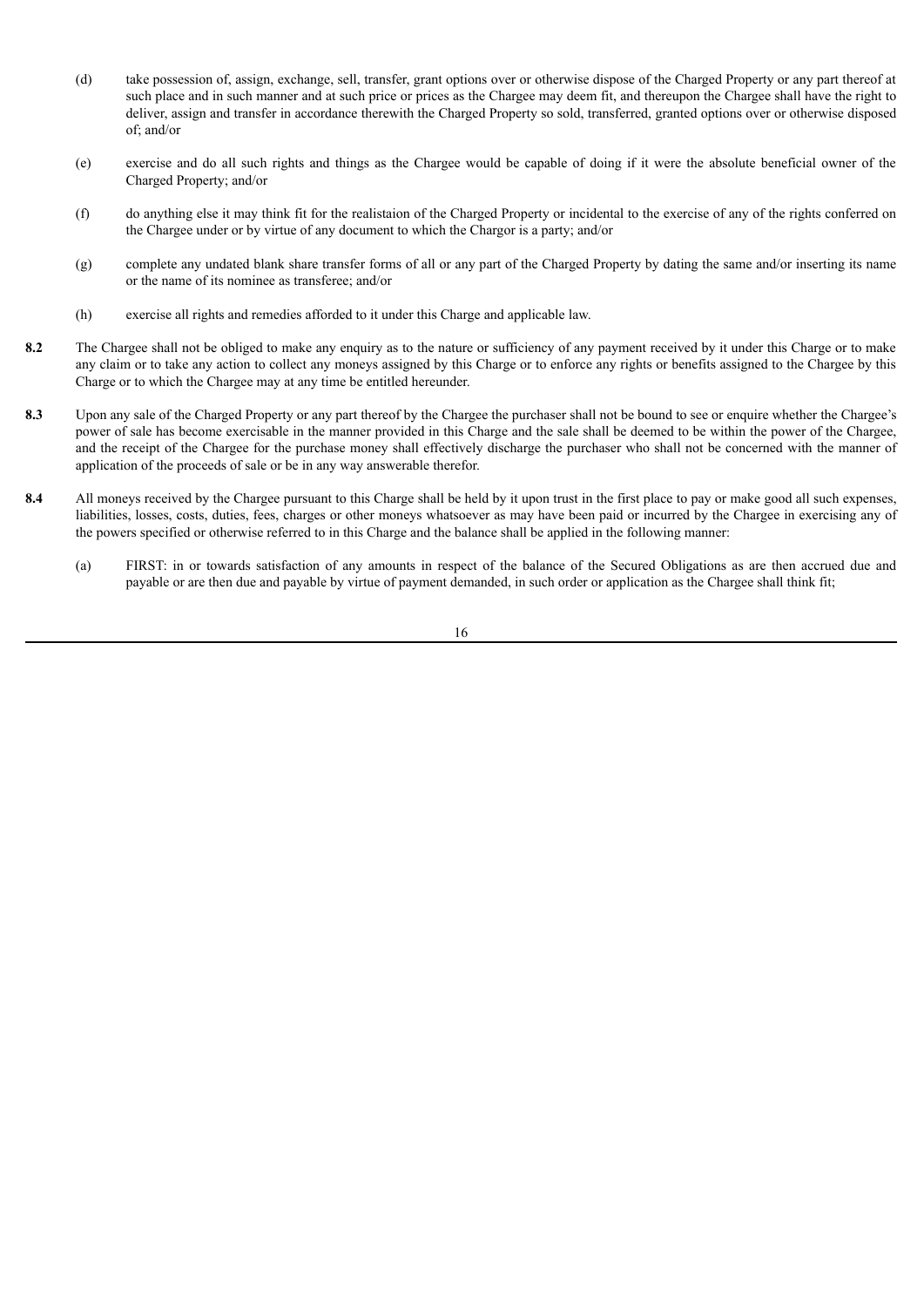- (b) SECOND: in retention of an amount equal to any part or parts of the Secured Obligations as are or are not then due and payable but which (in the sole and absolute opinion of the Chargee) will or may become due and payable in the future and, upon the same becoming due and payable, in or towards satisfaction thereof in accordance with the foregoing provisions of this Sub-Clause 8.4**;** and
- (c) THIRD: the surplus (if any) shall be repaid promptly to the Chargor or whosoever else may be entitled thereto.
- 8.5 Neither the Chargee nor its agents, managers, officers, employees, delegates or advisers shall be liable for any claim, demand, liability, loss, damage, cost or expense incurred or arising in connection with the exercise or purported exercise of any rights, powers and discretions hereunder in the absence of fraud or dishonesty; and in no event shall the Chargee be liable for consequential damages.
- **8.6** The Chargee shall not by reason of the taking of possession of the whole or any part of the Charged Property or any part thereof be liable to account as mortgagee-in- possession or for anything except actual receipts or be liable for any loss upon realisation or for any default or omission for which a mortgagee-in-possession might be liable.
- **8.7** The Chargor authorises the Chargee (but the Chargee shall not be obliged to exercise such right) after the occurrence of an Event of Default to setoff against the Secured Obligations any amount or other obligation (contingent or otherwise) owing by the Chargee to the Chargor.

## **9 RECEIVER**

- **9.1** At any time after the occurrence of an Event of Default the Chargee may, without notice to the Chargor, appoint one or more persons to be a Receiver (the "**Receiver**") in relation to the Charged Property.
- **9.2** Where the Chargee appoints two or more persons as Receiver, the Receivers may act jointly or independently.
- **9.3** The Chargee may remove any Receiver it appoints and appoint another person or other persons as Receiver or Receivers, either in the place of the person removed (or who has otherwise ceased to act) or to act jointly with a Receiver or Receivers.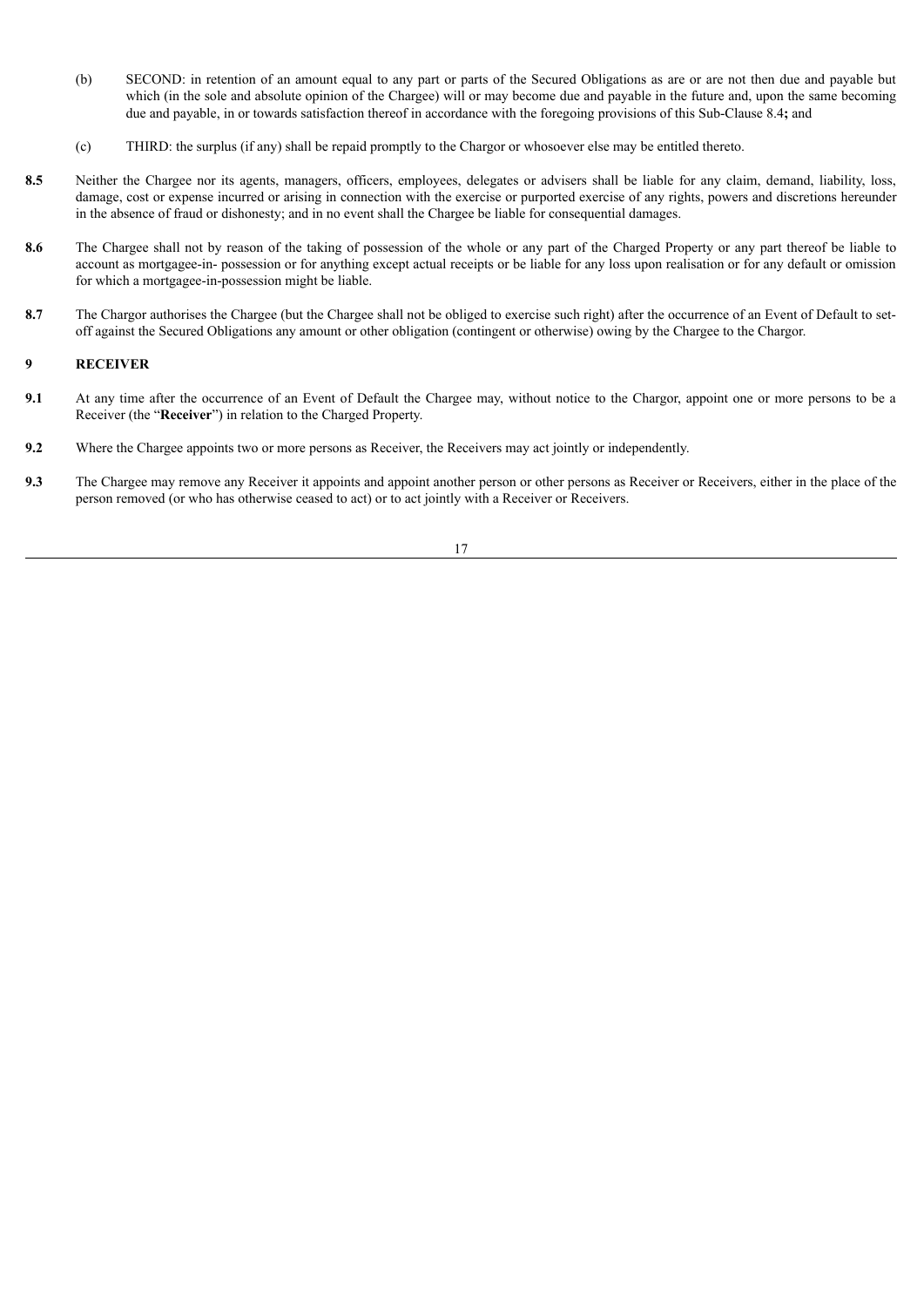- **9.4** In addition to all other rights or powers vested in the Chargee hereunder or by statute or otherwise, the Receiver may take such action in relation to the enforcement of this Charge to:
	- (a) take possession of, redeem, collect and get in all or any part of the Charged Property;
	- (b) raise or borrow money and grant security therefor over all or any part of the Charged Property;
	- (c) appoint an attorney or accountant or other professionally qualified person to assist him in the performance of his functions;
	- (d) do all acts and to execute in the name and on behalf of the Chargor any document or deed in respect of all or any part of the Charged Property;
	- (e) in the name of the Chargor or in his own name, bring, prosecute, enforce, defend and abandon applications, claims, disputes, actions, suits and proceedings in connection with all or any part of the Charged Property and to submit to arbitration, negotiate, compromise and settle any such applications, claims, disputes, actions, suits or proceedings;
	- (f) sell, call in, collect and convert to money the Charged Property or any of it at such place and in such manner and at such price or prices as he shall think fit;
	- (g) exercise any powers, discretion, voting or other rights or entitlements in relation to the Charged Property and generally to carry out any other action which he may in his sole discretion deem appropriate in relation to the enforcement of this Charge;
	- (h) make any arrangement or compromise which he shall think expedient; and
	- (i) do all such other acts and things as may be considered to be incidental or conducive to any of the matters or powers aforesaid and which the Receiver lawfully may or can do as agent for the Chargor.
- **9.5** Every Receiver shall, so far as it concerns responsibility for his acts, be deemed to be an agent of the Chargor, which shall be solely responsible for his acts and defaults and for the payment of his remuneration and no Receiver shall at any time act as agent for the Chargee.
- **9.6** Every Receiver shall be entitled to remuneration for his services at a rate to be fixed by agreement between him and the Chargee (or, failing such agreement, to be fixed by the Chargee) appropriate to the work and responsibilities involved, upon the basis of current industry practice.
- **9.7** To the fullest extent permissible under law, the Chargee may exercise any right or power that the Receiver may exercise in relation to the enforcement of this Charge.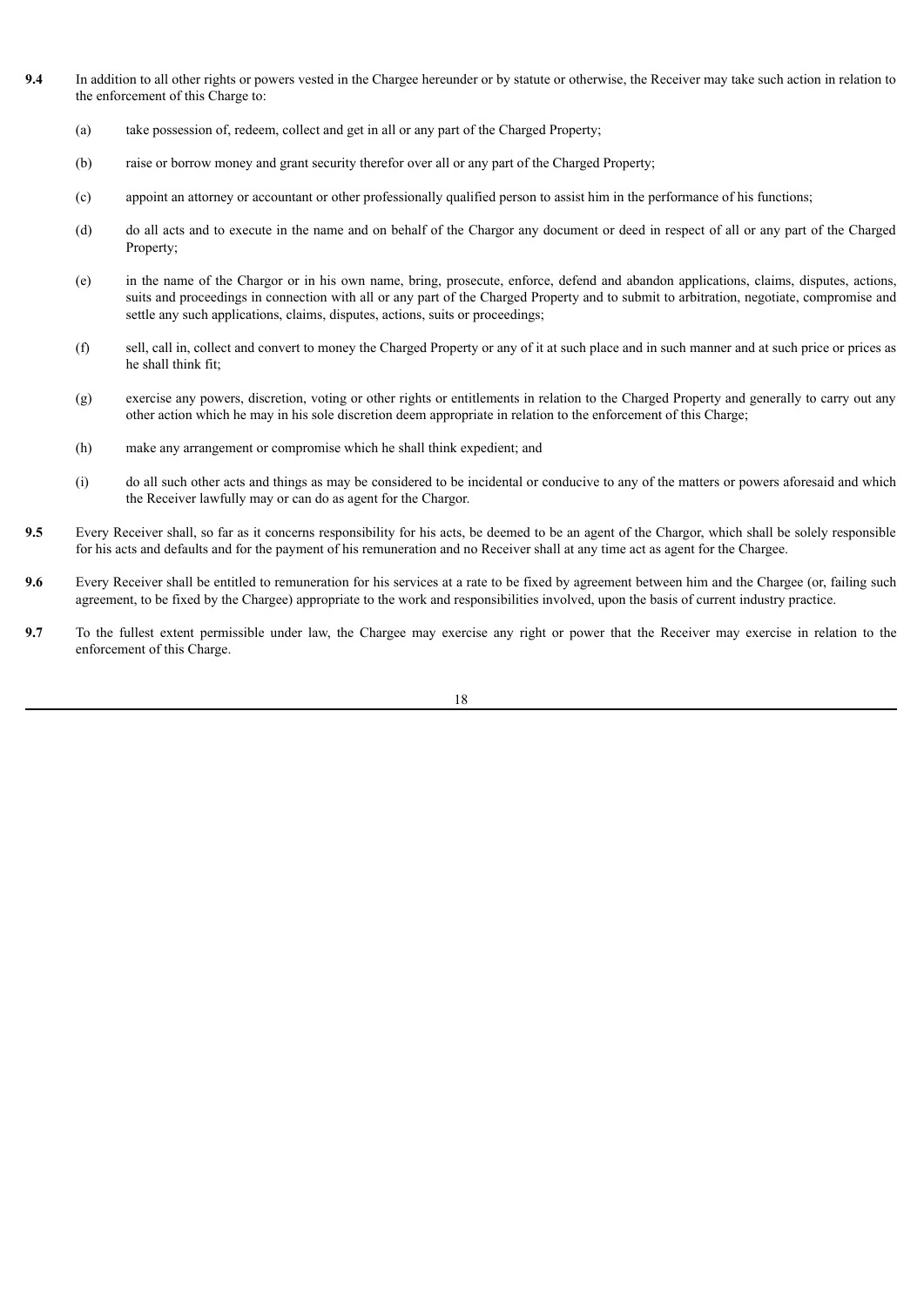- **9.8** The Chargee shall have no liability or responsibility to the Chargor arising out of the exercise or non-exercise of the powers conferred on it by the above Clause.
- **9.9** The appointment of a Receiver shall not preclude the Chargee from making any subsequent appointment of a Receiver over all or any of the Charged Property over which a Receiver has not previously been appointed or has ceased to act.

## **10 FURTHER ASSURANCES**

- **10.1** The Chargor shall execute and do all such assurances, acts and things as the Chargee in its absolute discretion may require for:
	- (a) perfecting, protecting or ensuring the priority of the Security Interest hereby created (or intended to be created);
	- (b) preserving or protecting any of the rights of the Chargee under this Charge;
	- (c) ensuring that the security constituted by this Charge and the covenants and obligations of the Chargor under this Charge shall inure to the benefit of any assignee of the Chargee;
	- (d) facilitating the appropriation or realisation of the Charged Property or any part thereof; or
	- (e) exercising any power, authority or discretion vested in the Chargee under this Charge,

in any such case forthwith upon demand by the Chargee and at the expense of the Chargor.

- 10.2 Without limitation to the generality of Sub-Clause 10.1, the Chargor covenants with the Chargee that it will on demand of the Chargee use its best efforts to procure any amendment to the memorandum and articles of association of the Company necessary or, in the opinion of the Chargee desirable, in order to give effect to the terms of this Charge or any documents or transactions provided for herein.
- **10.3** The Chargor shall provide such assurances and do all acts and things the Receiver may in his absolute discretion require for the purpose of exercising the powers (or giving effect to the exercise of the powers) conferred on the Receiver hereunder and the Chargor hereby irrevocably appoints the Receiver to be the lawful attorney in fact of the Chargor to do any act or thing and to exercise all the powers of the Chargor for the purpose of exercising the powers (or giving effect to the exercise of the powers) conferred on the Receiver hereunder.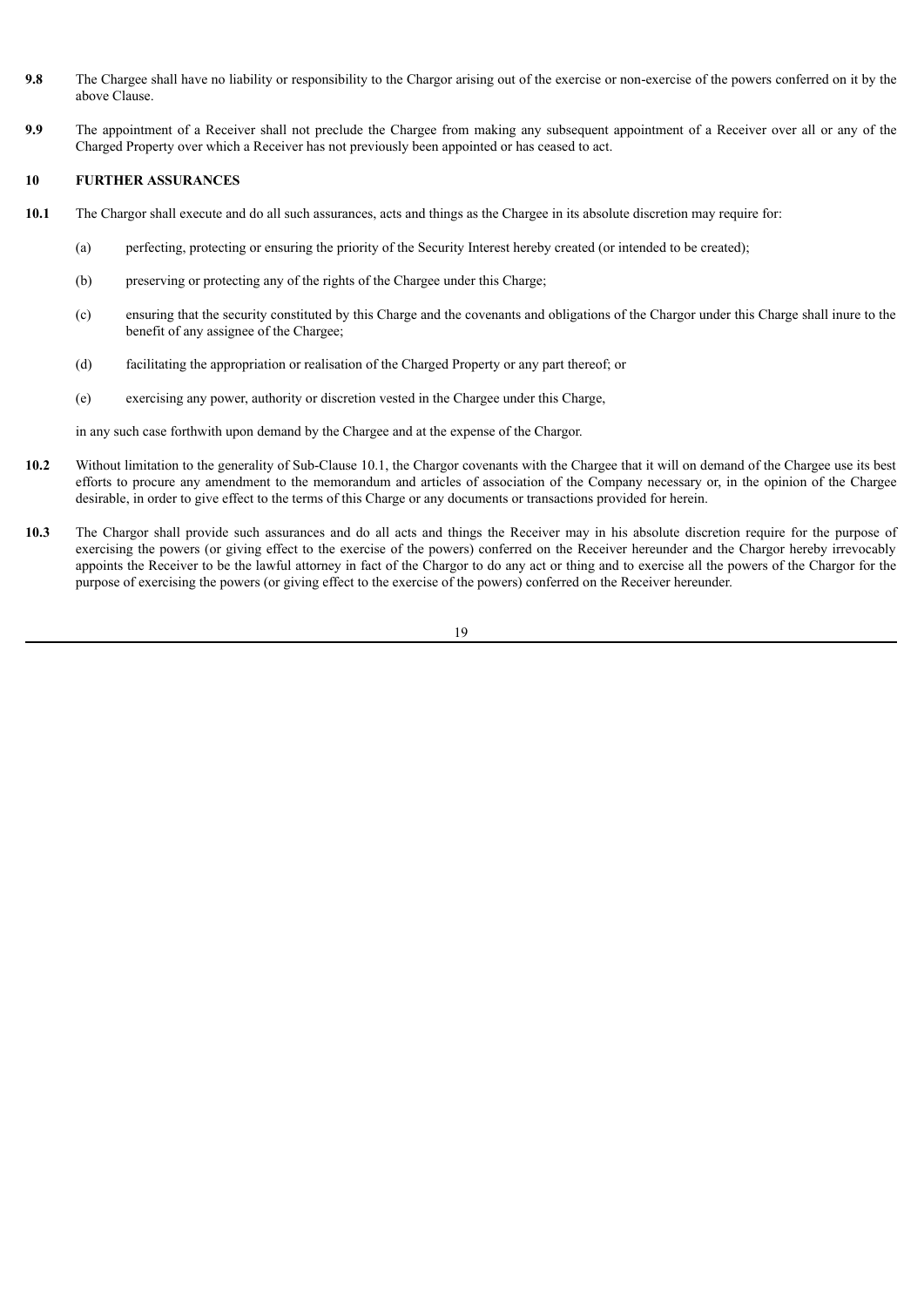## **11 INDEMNITIES**

- **11.1** The Chargor will indemnify and save harmless the Chargee, the Receiver and each agent or attorney appointed under or pursuant to this Charge (each an "**Indemnitee**") from and against any and all expenses, claims, liabilities, losses, taxes, costs, duties, fees and charges properly and reasonably suffered, incurred or made by the Chargee, the Receiver or such agent or attorney:
	- (a) in the exercise or purported exercise of any rights, powers or discretions vested in them pursuant to this Charge or by law;
	- (b) in the preservation or enforcement of the Chargee's rights under this Charge or the priority thereof; or
	- (c) on the release of any part of the Charged Property from the security created by this Charge,

and the Chargee, the Receiver or such agent or attorney may retain and pay all sums in respect of the same out of money received under the powers conferred by this Charge. All amounts recoverable by the Chargee, the Receiver or such agent or attorney or any of them shall be recoverable on a full indemnity basis.

**11.2** If, under any applicable law or regulation, and whether pursuant to a judgment being made or registered against the Chargor or the bankruptcy or liquidation of the Chargor or for any other reason any payment under or in connection with this Charge is made or falls to be satisfied in a currency (the "Payment Currency") other than the currency in which such payment is due under or in connection with this Charge (the "Contractual Currency"), then to the extent that the amount of such payment actually received by the Chargee when converted into the Contractual Currency at the rate of exchange, falls short of the amount due under or in connection with this Charge, the Chargor, as a separate and independent obligation, shall indemnify and hold harmless the Chargee against the amount of such shortfall. For the purposes of this Clause, "rate of exchange" means the rate at which the Chargee is able on or about the date of such payment to purchase the Contractual Currency with the Payment Currency and shall take into account any premium and other costs of exchange with respect thereto.

#### **12 POWER OF ATTORNEY**

- **12.1** The Chargor, by way of security and in order more fully to secure the performance of its obligations hereunder, hereby irrevocably appoints the Chargee, each director and officer of the Chargee and the persons deriving title under it jointly and also severally to be its attorney:
	- (a) to execute and complete in favour of the Chargee or its nominees or of any purchaser any documents which the Chargee may from time to time require for perfecting its title to or for vesting any of the assets and property hereby charged or assigned in the Chargee or its nominees or in any purchaser and to give effectual discharges for payments;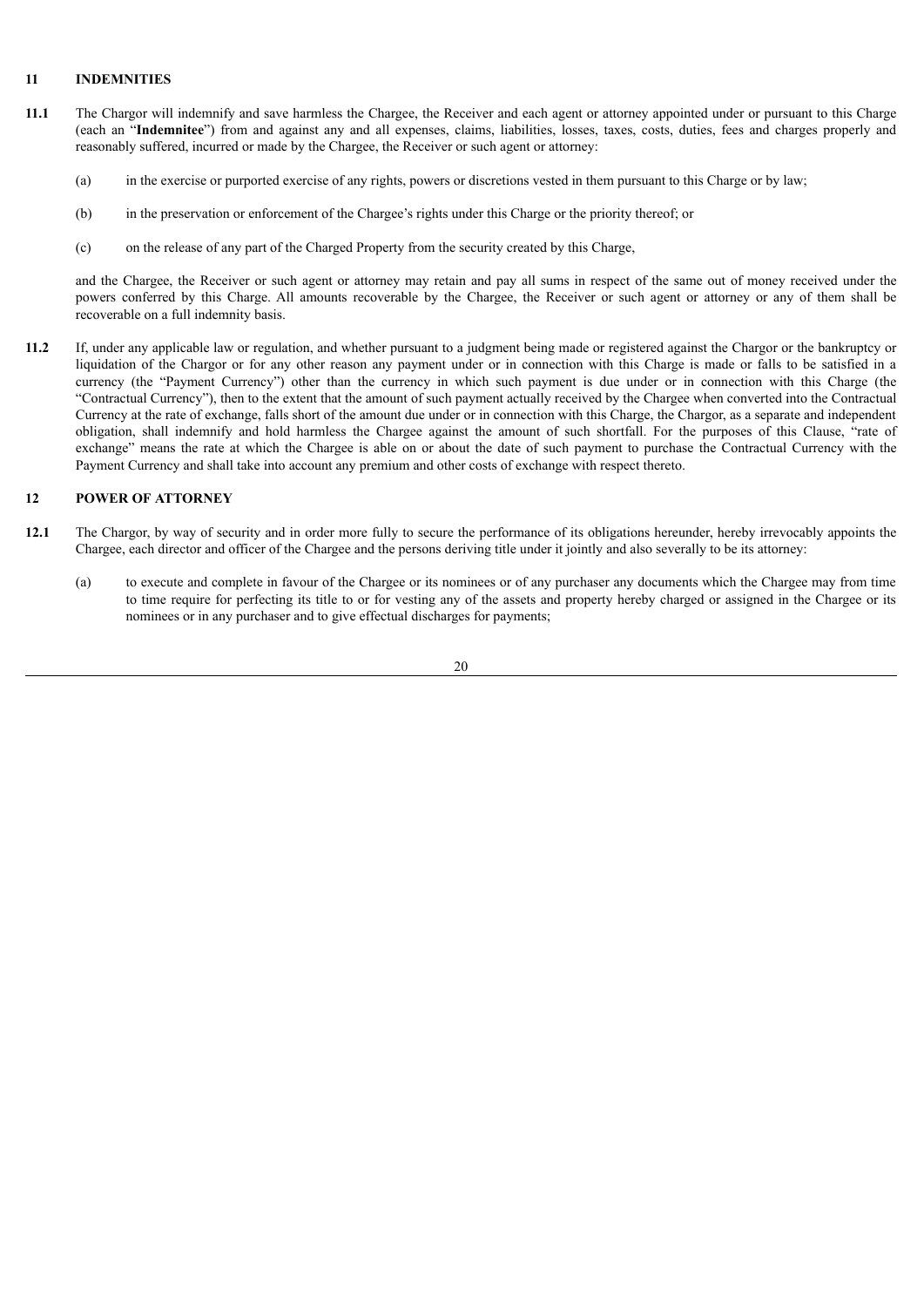- (b) to take and institute on non-payment (if the Chargee in its sole discretion so decides) all steps and proceedings in the name of the Chargor or of the Chargee for the recovery of such moneys, property and assets hereby charged and to agree accounts;
- (c) to act as the Chargor's corporate representative (and/or to appoint any officer or nominee of the Chargee for such purpose) to represent the Chargor at any general meeting of the members of the Company and to sign any resolution in writing of the members of the Company or to requisition or convene general meetings of the Company or to waive or consent to short notice of such in that capacity;
- (d) to make allowances and give time or other indulgence to any surety or other person liable;
- (e) otherwise generally to act for it and in its name and on its behalf; and
- (f) to sign, execute, seal and deliver and otherwise perfect and do any such legal assignments and other assurances, charges, authorities and documents over the moneys, property and assets hereby charged, and all such deeds, instruments, acts and things (including, without limitation, those referred to in **Clause 10**) which may be required for the full exercise of all or any of the powers conferred or which may be deemed proper on or in connection with any of the purposes aforesaid.
- **12.2** The power hereby conferred shall be a general power of attorney and the Chargor hereby ratifies and confirms and agrees to ratify and confirm any instrument, act or thing which any such attorney may execute or do. In relation to the power referred to herein, the exercise by the Chargee of such power shall be conclusive evidence of its right to exercise the same.
- **12.3** Notwithstanding any other provision of this Clause 12, the power of attorney pursuant to this Clause 12 shall not be exercisable by or on behalf of the Chargee until an Event of Default or, with respect to any matter set out in Clause 10, the Chargor has failed to comply with any of its obligations under Clause 10.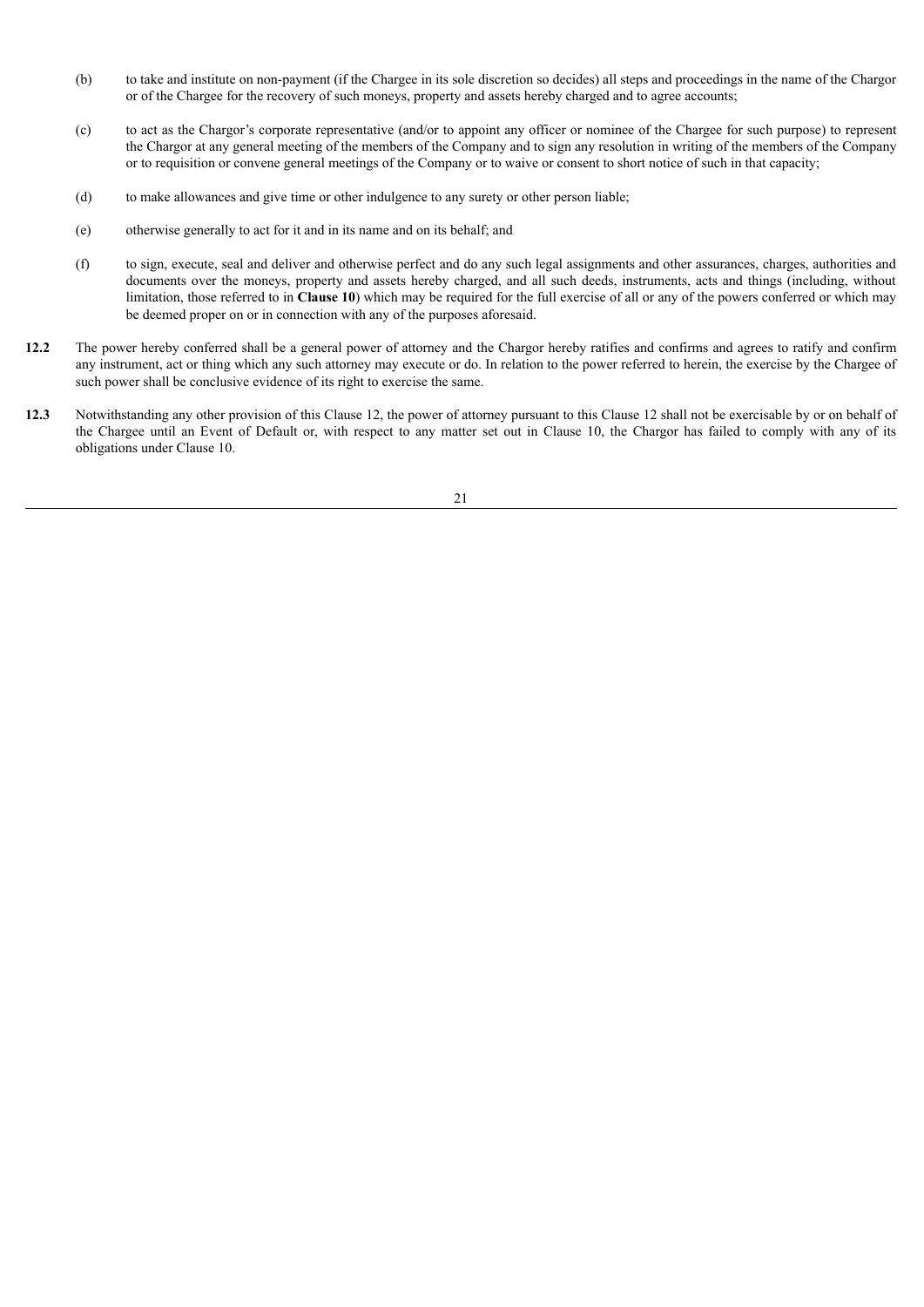#### **13 EXPENSES**

- **13.1** The Chargor shall pay to the Chargee on demand all costs, fees and expenses (including, but not limited to, legal fees and expenses) and taxes thereon incurred by the Chargee or for which the Chargee may become liable in connection with:
	- (a) the negotiation, preparation and execution of this Charge;
	- (b) the preserving or enforcing of, or attempting to preserve or enforce, any of its rights under this Charge or the priority hereof;
	- (c) any variation of, or amendment or supplement to, any of the terms of this Charge; and/or
	- (d) any consent or waiver required from the Chargee in relation to this Charge,

and in any case referred to in Sub**-**Clauses (c) and (d) regardless of whether the same is actually implemented, completed or granted, as the case may be.

**13.2** The Chargor shall pay promptly any stamp, documentary and other like duties and taxes to which this Charge may be subject or give rise and shall indemnify the Chargee on demand against any and all liabilities with respect to or resulting from any delay or omission on the part of the Chargor to pay any such duties or taxes.

#### **14 NOTICES**

**14.1** Any notice required to be given hereunder shall be in writing in the English language and shall be served by sending the same by prepaid recorded post, facsimile or by delivering the same by hand to the address of the Party or Parties in question as set out below (or such other address as such Party or Parties shall notify the other Parties of in accordance with this Clause). Any notice sent by post as provided in this Clause shall be deemed to have been served two Business Days after despatch and any notice sent by electronic mail or facsimile as provided in this Clause shall be deemed to have been served at the time of despatch and in proving the service of the same it will be sufficient to prove in the case of a letter that such letter was properly stamped, addressed and placed in the post; and in the case of a facsimile that such facsimile was duly despatched to a current facsimile number of the addressee.

Chargor

#### Name: **Blue Ocean Structure Investment Company Limited**

Address:

Fax:

E-mail:

Chargee: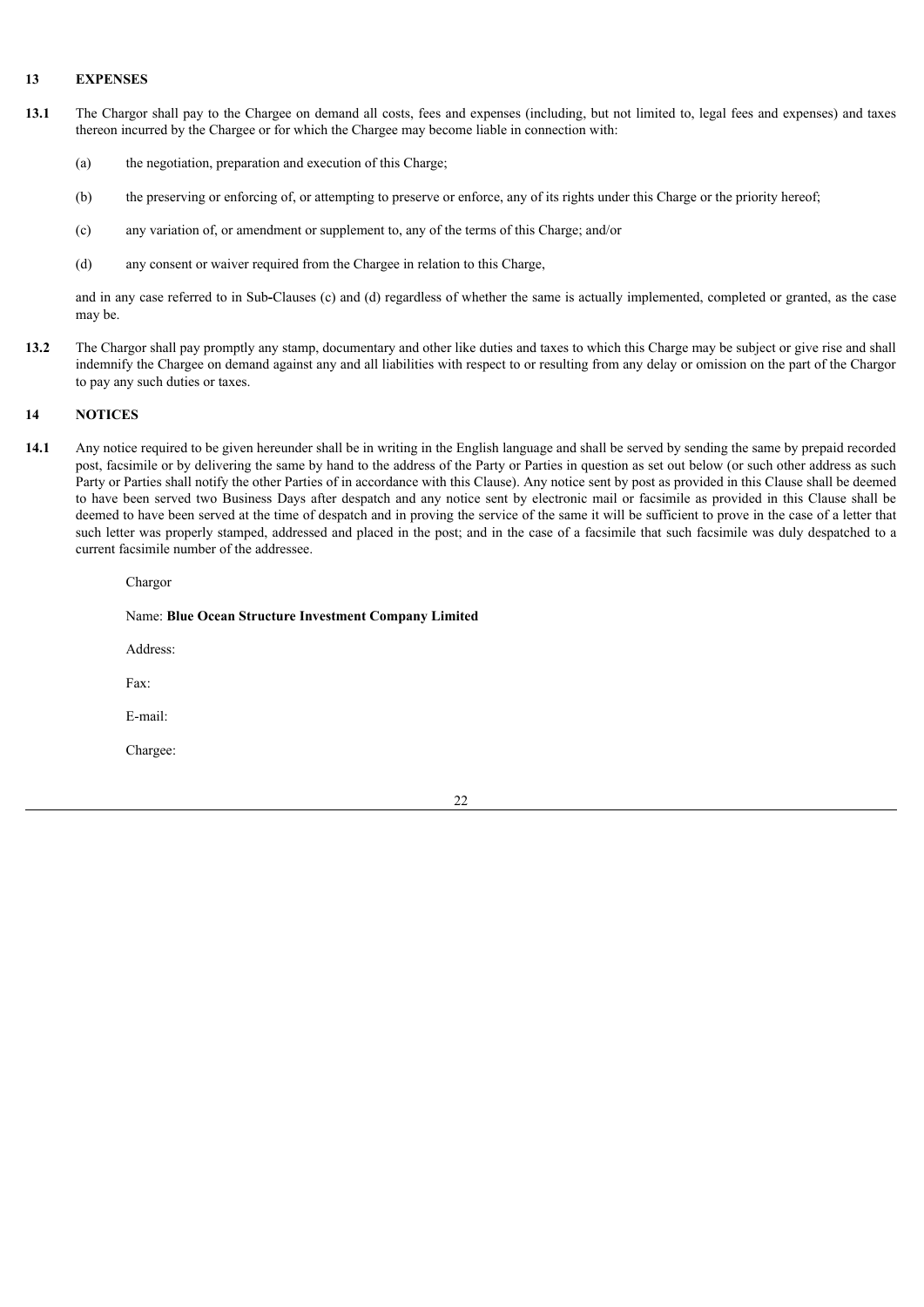#### Name: **Golden Meditech Stem Cells (BVI) Company Limited**

Address: 48/F Bank of China Tower, 1 Garden Road, Central, Hong Kong Special Administrative Region of the People's Republic of China

Fax: +852 3605 8181

E-mail: samuel@goldenmeditech.com

- **14.2** Any notice or communication given by the Chargee shall be deemed to have been received:
	- (a) if sent by facsimile transmission, at the time of transmission or the following Business Day if transmitted after normal business hours;
	- (b) if delivered personally (including being sent by courier) at the time of delivery, or the following business Day if delivered after normal business hours;
	- (c) if posted, on the second Business Day following the day on which it was properly dispatched in the post; and
	- (d) if sent by electronic mail, at the time that the electronic mail is recorded in the sender's information processing system as having been sent.
- **14.3** In proving service it shall be sufficient to prove that the envelope containing such notice was properly addressed and posted, with courier or postal fees prepaid if applicable, or that the facsimile was transmitted to the number provided by the Chargor for such purpose, or that the electronic mail was addressed to the email address provided by the Chargor for such purpose and the email was recorded in the Chargee's information processing system as having been sent.

#### **15 ASSIGNMENTS**

- **15.1** This Charge and all non-contractual obligations arising out of or in connection with it shall be binding upon and shall inure to the benefit of the Chargor and the Chargee and each of their respective successors and (subject as hereinafter provided) assigns and references in this Charge to any of them shall be construed accordingly.
- **15.2** The Chargor may not assign or transfer all or any part of its rights and/or obligations under this Charge.
- **15.3** The Chargee may assign or transfer all or any part of its rights or obligations under this Charge to any assignee or transferee without the consent of the Chargor. The Chargee shall notify the Chargor following any such assignment or transfer.

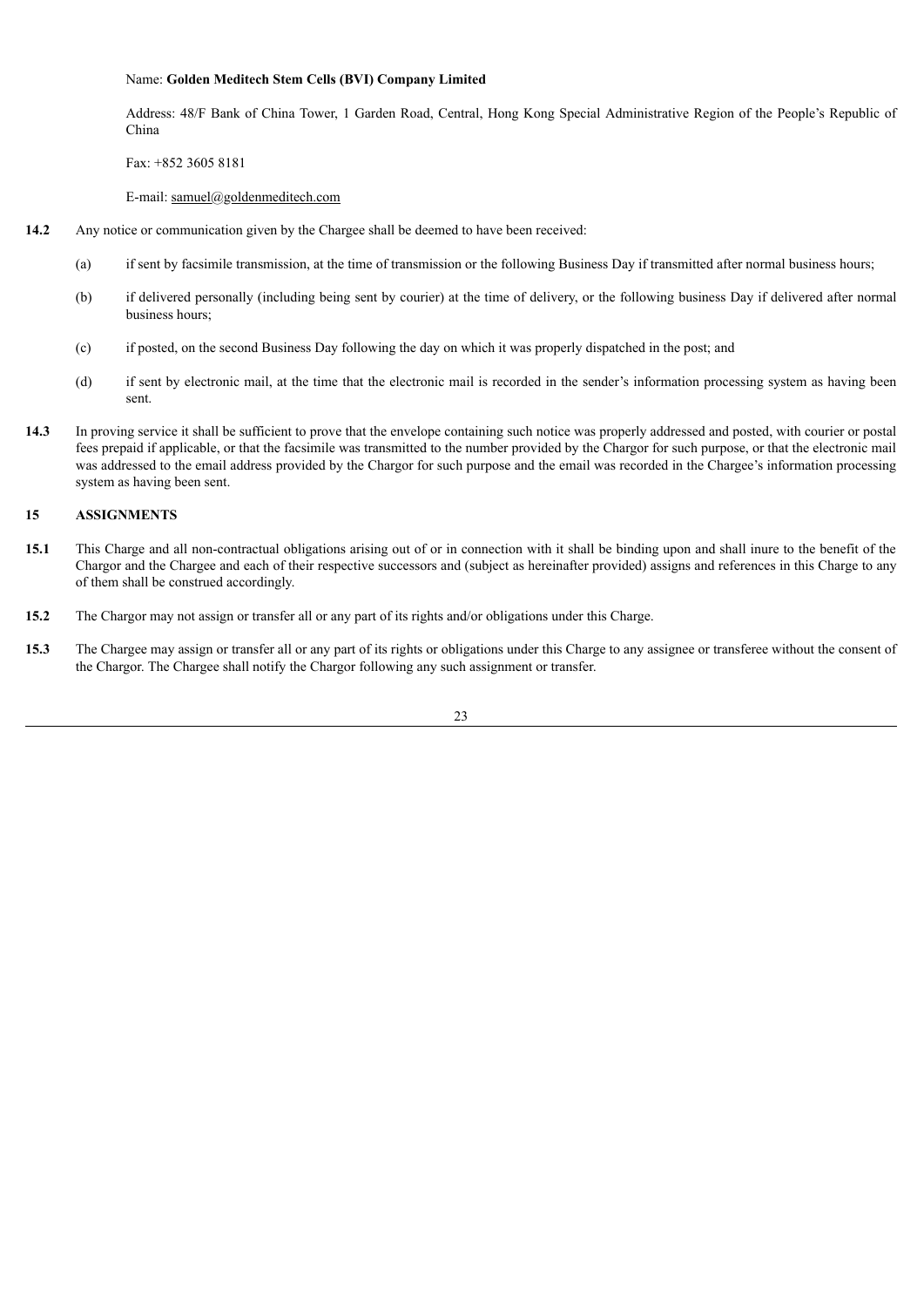#### **16 RELEASE**

- **16.1** Upon the Chargee being satisfied that the Secured Obligations have been unconditionally and irrevocably paid and discharged in full, and following a written request therefore from the Chargor, the Chargee will, subject to being indemnified to its reasonable satisfaction for the costs and expenses incurred by the Chargee in connection therewith, release the security constituted by this Charge.
- **16.2** Any settlement or discharge under this Charge between the Chargee and the Chargor shall be conditional upon no security or payment to the Chargee by the Company or the Chargor or any other person being avoided or set-aside or ordered to be refunded or reduced by virtue of any provision or enactment relating to bankruptcy, insolvency, administration or liquidation for the time being in force and, if such condition is not satisfied, the Chargee shall be entitled to recover from the Chargor on demand the value of such security or the amount of any such payment as if such settlement or discharge had not occurred.
- **16.3** Any receipt, release or discharge of any Security Interest created by this Charge or any other Security Documents or of any liability arising under this Charge or any other Security Document may be given by the Chargee in accordance with the provisions of this Charge or any other Security Document and shall not release or discharge the Chargor from any liability owed to the Chargee for the same or any other monies which may exist independently of this Charge or of any other Security Document. Where such receipt, release or discharge relates to only part of the Secured Obligations such receipt, release or discharge shall not prejudice or affect any other part of the Secured Obligations or any of the rights and remedies of the Chargee under this Charge or under any Security Document or any of the obligations of the Chargor under this Charge or any Security Document.
- **16.4** The Chargee shall, following the release of the Security Interest and discharge of the obligations of the Chargor under this Charge, provide written confirmation of such release and discharge to the Chargor.
- **16.5** The security constituted by this Charge shall be continuing and shall not be considered as satisfied or discharged by any intermediate payment or settlement of the whole or any part of the Secured Obligations or any other matter or thing whatsoever and shall be binding until all the Secured Obligations have been unconditionally and irrevocably paid and discharged in full in accordance with the terms of this Charge.
- **16.6** This Charge is in addition to and shall not merge with or otherwise prejudice or affect any banker's lien, right to combine and consolidate accounts, right of set-off or other contractual or other right or remedy, or any guarantee, lien, pledge, bill, note, charge or other security now or hereafter held by or available to the Parties.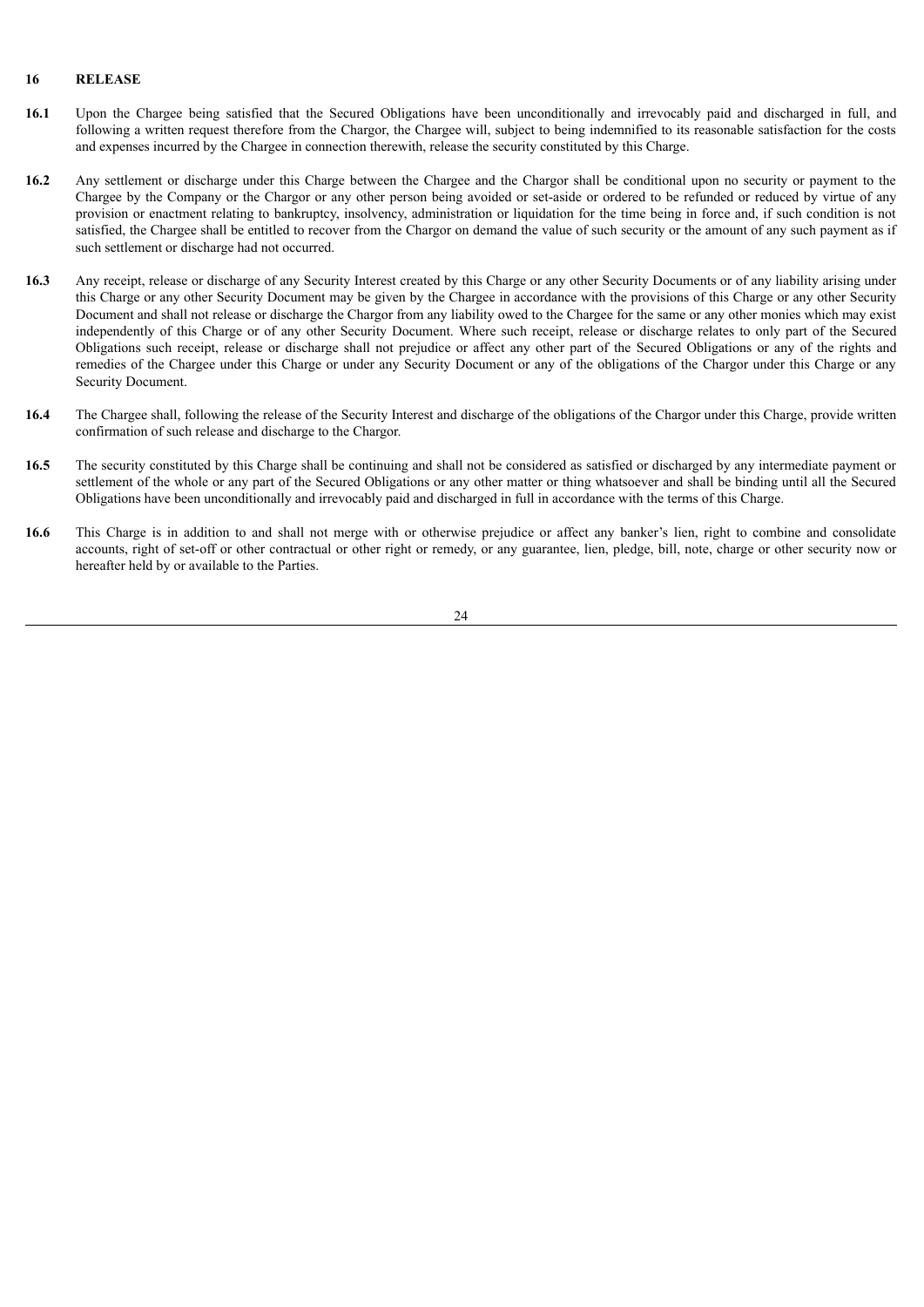#### **17 CURRENCY**

- **17.1** For the purpose of, or pending the discharge of, any of the Secured Obligations, the Chargee may, in its sole discretion, convert any moneys received, recovered, or realised in any currency under this Charge (including the proceeds of any previous conversion under this Clause) from their existing currency or denomination into any other at such rate or rate of exchange and at such time as the Chargee thinks fit.
- **17.2** No payment to the Chargee (whether under any judgment of a court or otherwise) shall discharge the Secured Obligations in respect of which it was made unless and until the Chargee shall have received payment in full in the currency in which such Secured Obligations were incurred and, to the extent that the amount of any such payment shall on actual conversion into such currency fall short of such Secured Obligations expressed in that currency, the Chargee shall have a further separate cause of action against the Chargor and shall be entitled to enforce that cause of action and this Charge to recover the amount of the shortfall.

## **18 MISCELLANEOUS**

- 18.1 The Chargee, at any time and from time to time, may delegate by power of attorney or in any other manner to any person or persons all or any of the powers, authorities and discretions which are for the time being exercisable by the Chargee under this Charge in relation to the Charged Property or any part thereof. Any such delegation may be made upon such terms and be subject to such regulations as the Chargee may think fit. The Chargee shall not be in any way liable or responsible to the Chargor for any loss or damage arising from any act, default, omission or misconduct on the part of any such delegate provided the Chargee has acted reasonably in selecting such delegate.
- **18.2** All sums payable by the Chargor under this Charge shall be paid without any set off, counterclaim, withholding or deduction whatsoever unless required by law in which event the Chargor will, simultaneously with making the relevant payment under this Charge, pay to the Chargee such additional amount as will result in the receipt by the Chargee of the full amount which would otherwise have been receivable and will supply the Chargee promptly with evidence satisfactory to the Chargee that the Chargor has accounted to the relevant authority for the sum withheld or deducted.
- **18.3** No delay or omission on the part of the Chargee in exercising any right or remedy under this Charge shall impair that right or remedy or operate as or be taken to be a waiver of it nor shall any single, partial or defective exercise of any such right or remedy preclude any other or further exercise under this Charge of that or any other right or remedy.
- **18.4** The Chargee's rights, powers and remedies under this Charge are cumulative and are not, nor are they to be construed as, exclusive of any rights, powers or remedies provided by law or otherwise and may be exercised from time to time and as often as the Chargee deems expedient.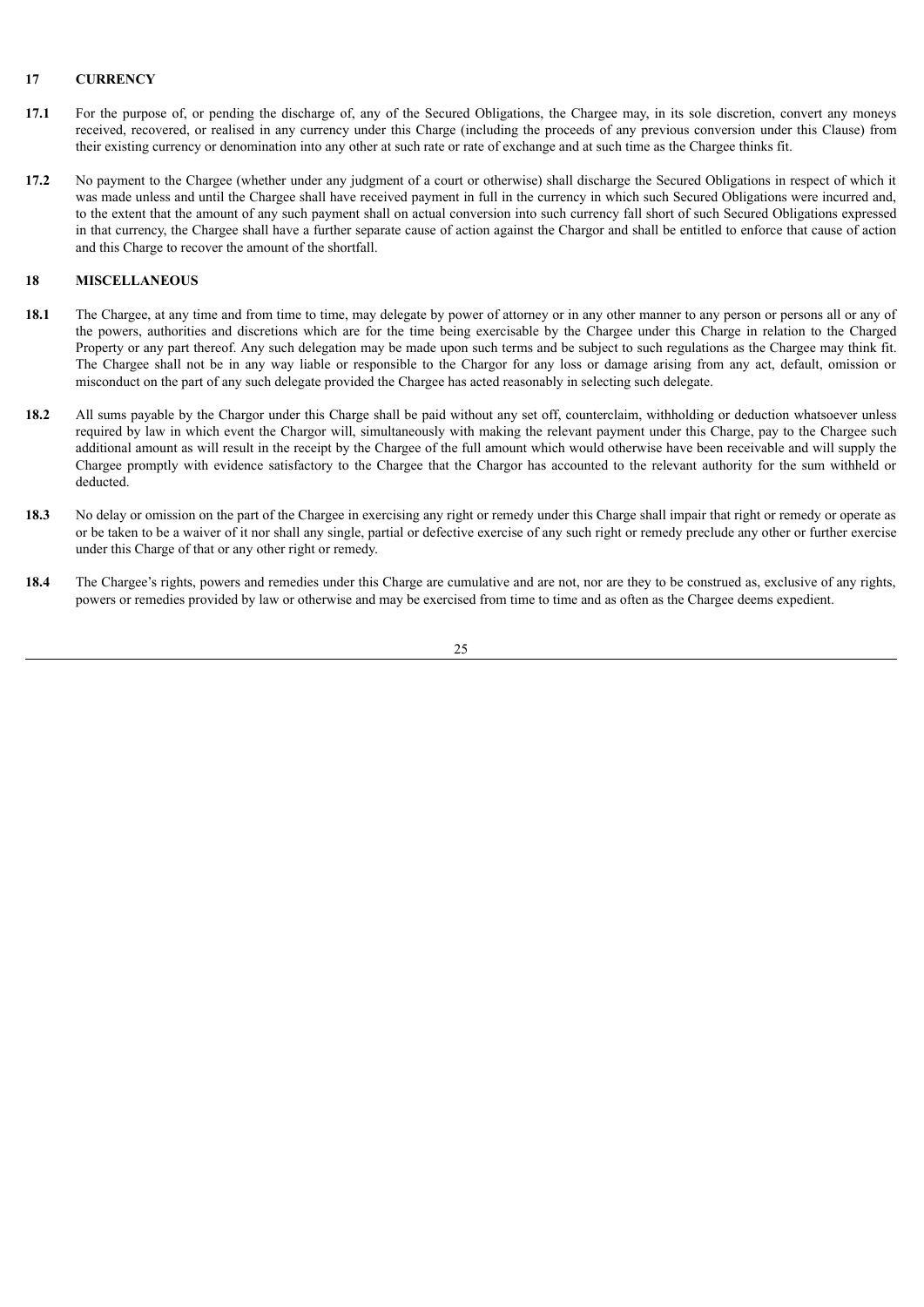- **18.5** Any waiver by the Chargee of any terms of this Charge or any consent or approval given by the Chargee under it shall be effective only if given in writing and then only for the purpose and upon the terms and conditions (if any) on which it is given.
- **18.6** If at any time any one or more of the provisions of this Charge is or becomes illegal, invalid or unenforceable in any respect under any law of any jurisdiction, neither the legality, validity or enforceability of the remaining provisions of this Charge nor the legality, validity or enforceability of such provision under the law of any other jurisdiction shall be in any way affected or impaired as a result.
- **18.7** Any statement, certificate or determination of the Chargee as to the Secured Obligations or (without limitation) any other matter provided for in this Charge shall, in the absence of manifest error, be conclusive and binding on the Chargor.
- **18.8** The Chargor shall be deemed to be a principal debtor and the sole, original and independent obligor for the Secured Obligations and the Security Interest created by this Charge shall be deemed to be a principal security for the Secured Obligations. The liability of the Chargor under this Charge shall not be discharged, impaired or otherwise affected by any circumstance, act, omission, matter or thing which but for this provision might operate to reduce, release, prejudice or otherwise exonerate the Chargor from its obligations under the Security Documents in whole or in part, including without limitation and whether or not known to the Chargor, the Chargee or any other person any variation (however fundamental and whether or not involving any increase in the liability of the Chargor or any other obligor thereunder) or replacement of any Security Documents or any other document or security so that the Chargor's obligations under this Charge remain in full force and effect and that this Charge shall be construed accordingly as if there were no such circumstance, act, omission, matter or thing.
- 18.9 This Charge, including its Schedules and together with any documents referred to herein, contains the whole agreement between the Parties in respect of the subject matter of this Charge and supersedes and replaces any prior written or oral agreements, representations or understandings between them relating to such subject matter. The Parties confirm that they have not entered into this Charge on the basis of any representation that is not expressly incorporated into this Charge. Without limiting the generality of the foregoing, neither Party shall have any remedy in respect of any untrue statement made to him upon which he may have relied in entering into this Charge, and a Party's only remedy is for breach of contract. However, nothing in this Charge purports to exclude liability for any fraudulent statement or act.
- **18.10** No variations of this Charge shall be effective unless made in writing and signed by each of the Parties.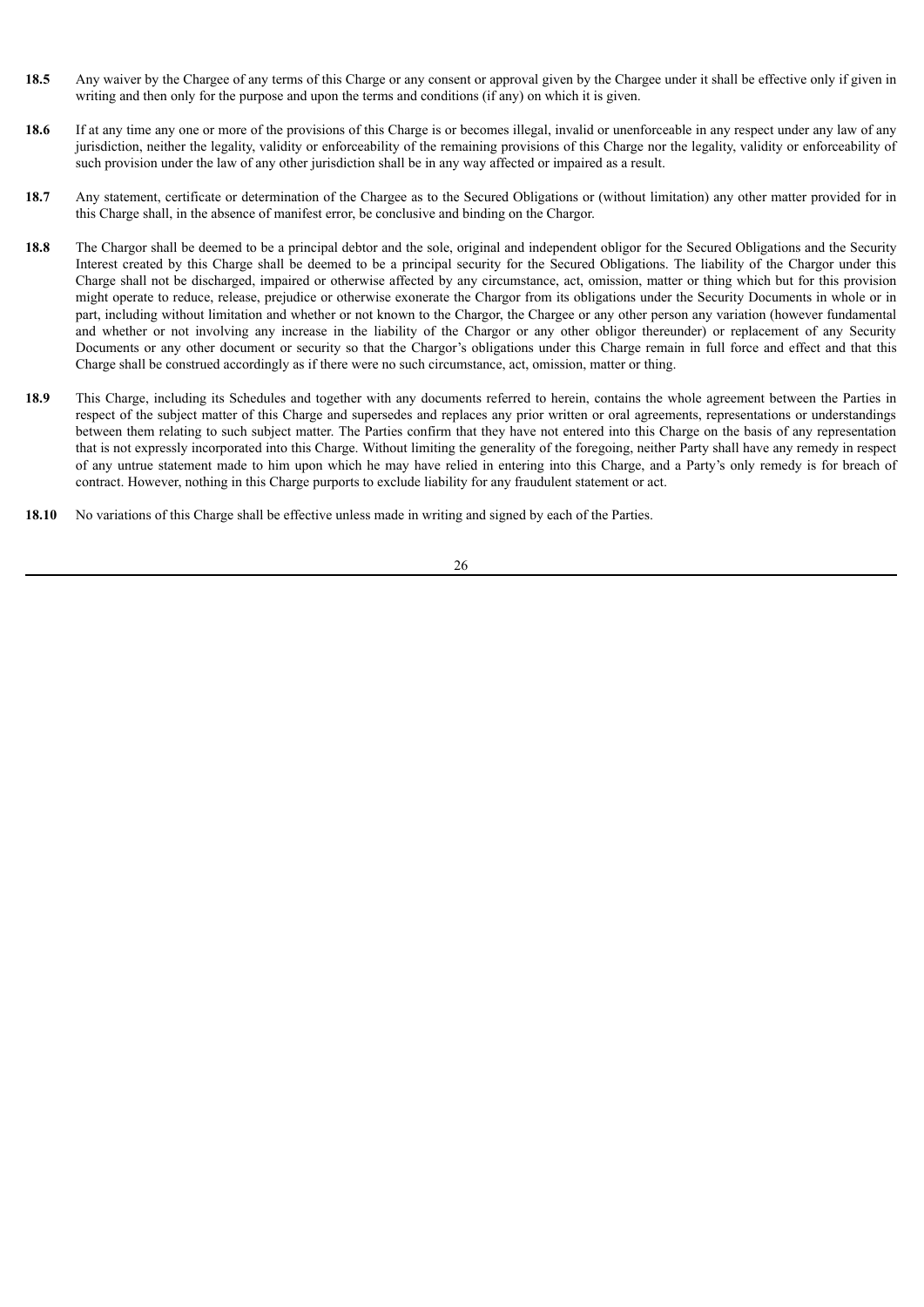- **18.11** The headings in this Charge are inserted for convenience only and shall not affect the construction of this Charge.
- **18.12** This Charge may be executed in counterparts each of which when executed and delivered shall constitute an original but all such counterparts together shall constitute one and the same instrument.
- **18.13** If any of the Clauses, Sub-Clauses, conditions, covenants or restrictions of this Charge or any deed or document emanating from it shall be found to be void but would be valid if some part thereof were deleted or modified, then such Clause, Sub-Clause, condition, covenant or restriction shall apply with such deletion or modification as may be necessary to make it valid and effective.

#### **19 GOVERNING LAW AND JURISDICTION**

**19.1** This Charge shall be governed by and construed in accordance with the laws of the Cayman Islands and the Parties hereby irrevocably submit to the non-exclusive jurisdiction of the courts of the Cayman Islands, provided that nothing in this Clause shall affect the right of the Chargee to serve process in any manner permitted by law or limit the right of the Chargee to take proceedings with respect to this Charge against the Chargor in any jurisdiction nor shall the taking of proceedings with respect to this Charge in any jurisdiction preclude the Chargee from taking proceedings with respect to this Charge in any other jurisdiction, whether concurrently or not.

#### **20 RIGHTS UNDER THE CONTRACTS (RIGHTS OF THIRD PARTIES) LAW, 2014**

- **20.1** The parties hereby agree that each Receiver has the express right to enforce the contractual terms of this agreement pursuant to the terms of The Contracts (Rights of Third Parties) Law, 2014.
- **20.2** The consent of any person who is not a party to this Charge is not required for any rescission or variation of this Charge by the Parties, or any termination of this Charge by the Parties.

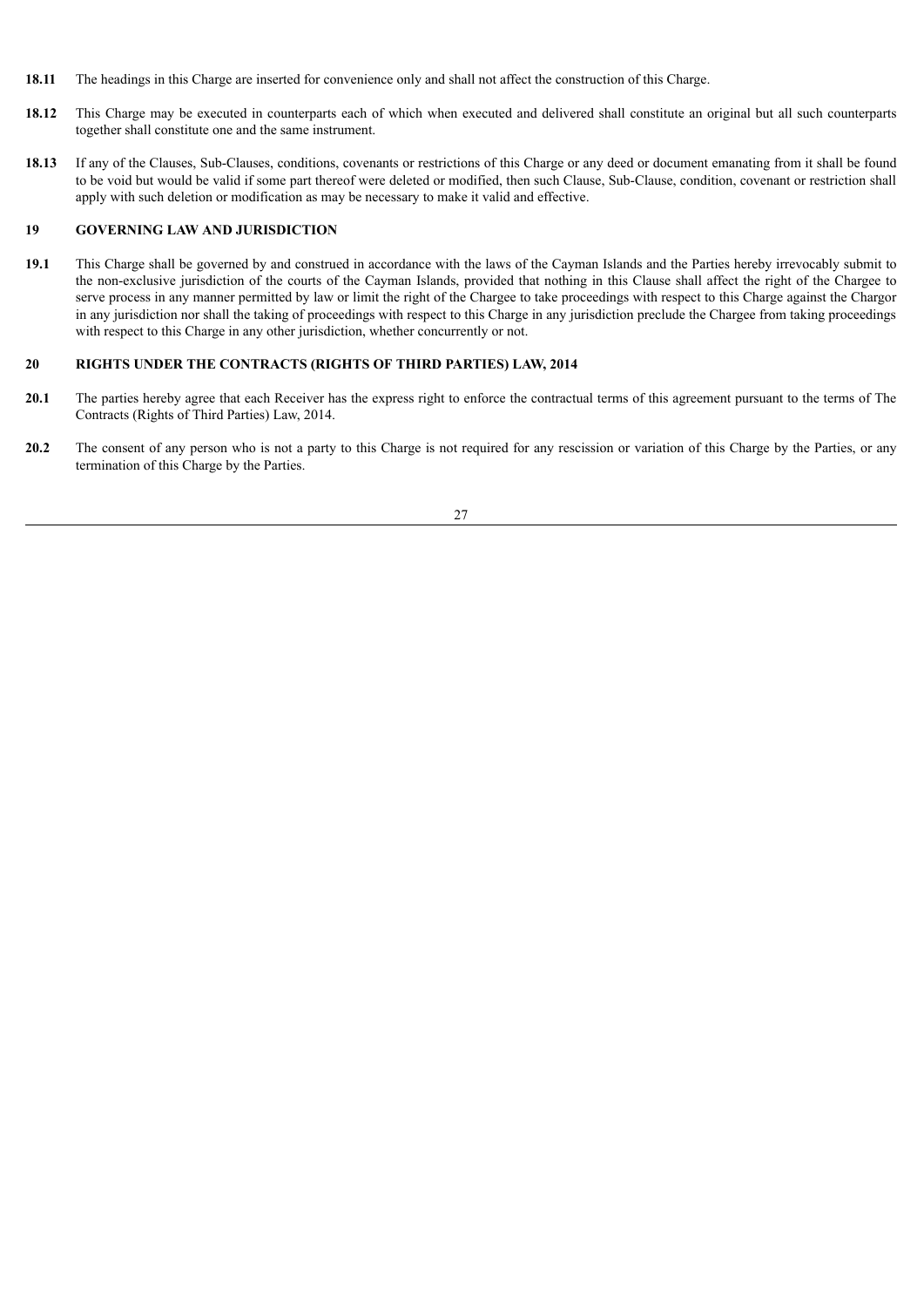**IN WITNESS** whereof the Chargor has caused this Deed to be duly executed and delivered the day and year first before written.

# **The Chargor**

| <b>EXECUTED</b> as a DEED by                                                                 |             |
|----------------------------------------------------------------------------------------------|-------------|
|                                                                                              |             |
| authorised signatory for<br><b>BLUE OCEAN STRUCTURE</b><br><b>INVESTMENT COMPANY LIMITED</b> | /s/ Xu Ping |
| in the presence of:                                                                          |             |
| /s/ Wang Gang                                                                                |             |
| Name:                                                                                        |             |
| Occupation:                                                                                  |             |
| Address:                                                                                     |             |
|                                                                                              | 28          |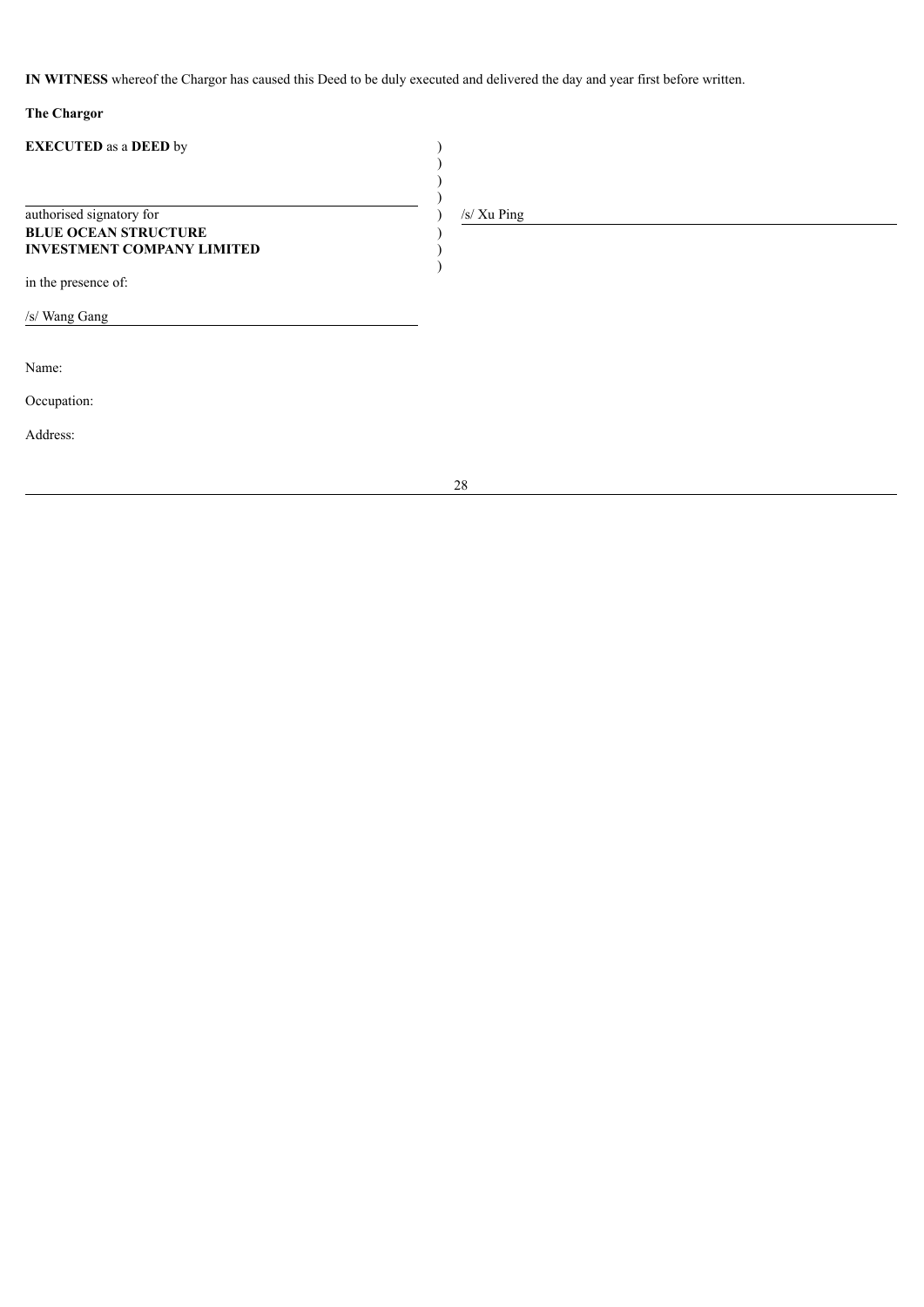# **The Chargee**

| <b>EXECUTED</b> as a DEED by                                                           |              |
|----------------------------------------------------------------------------------------|--------------|
| authorised signatory for<br><b>GOLDEN MEDITECH STEM CELLS</b><br>(BVI) COMPANY LIMITED | /s/ Kam Yuen |
| in the presence of:                                                                    |              |
| /s/ Kong Kam Yu                                                                        |              |
|                                                                                        |              |
| Name:                                                                                  |              |
| Occupation:                                                                            |              |
| Address:                                                                               |              |
|                                                                                        | 29           |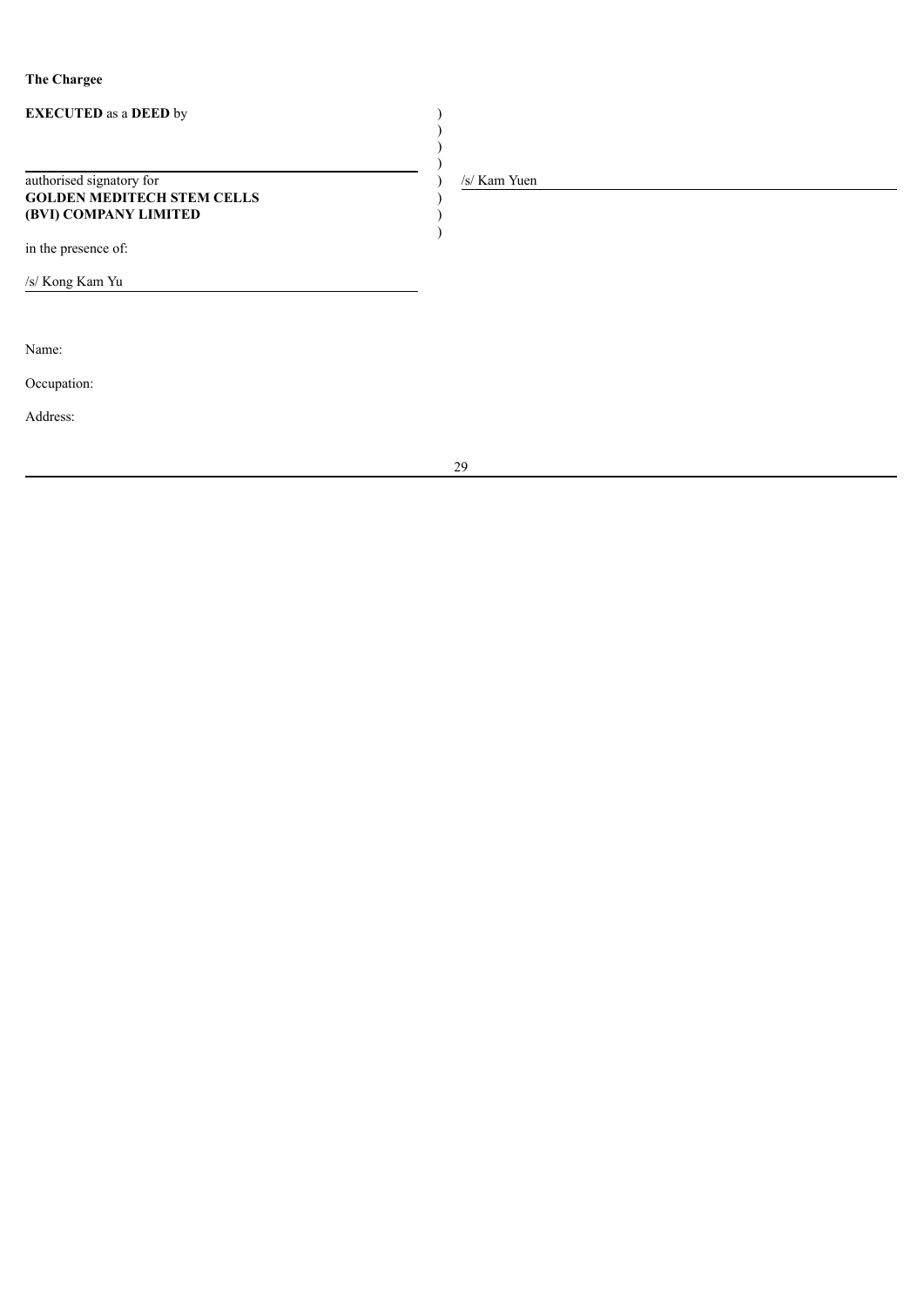#### **JOINT FILING AGREEMENT**

<span id="page-39-0"></span>In accordance with Rule 13d-1(k) under the Securities Exchange Act of 1934 (the " $\Delta ct$ "), as amended, the undersigned agree that the Schedule 13D filed with the Securities and Exchange Commission on or about the date hereof with respect to the beneficial ownership by the undersigned of the ordinary shares of Global Cord Blood Corporation, a Cayman Islands Company, is being filed, and all amendments thereto will be filed, on behalf of each of the persons and entities named below that is named as a reporting person in such filing, and further agree that this Joint Filing Agreement be included as an exhibit to the Schedule 13D.

The undersigned further agree that, as contemplated by Rule 13d-1(k) under the Act, each party hereto is responsible for the timely filing of such Schedule 13D and any amendments thereto, and for the completeness and accuracy of the information concerning such party contained therein, provided that no party is responsible for the completeness or accuracy of the information concerning any other party, unless such party knows or has reason to believe that such information is inaccurate.

This Joint Filing Agreement may be executed in two or more counterparts, each of which shall be deemed an original, but all of which together shall constitute one and the same instrument.

IN WITNESS WHEREOF, the undersigned have set their hands as of May 23, 2022.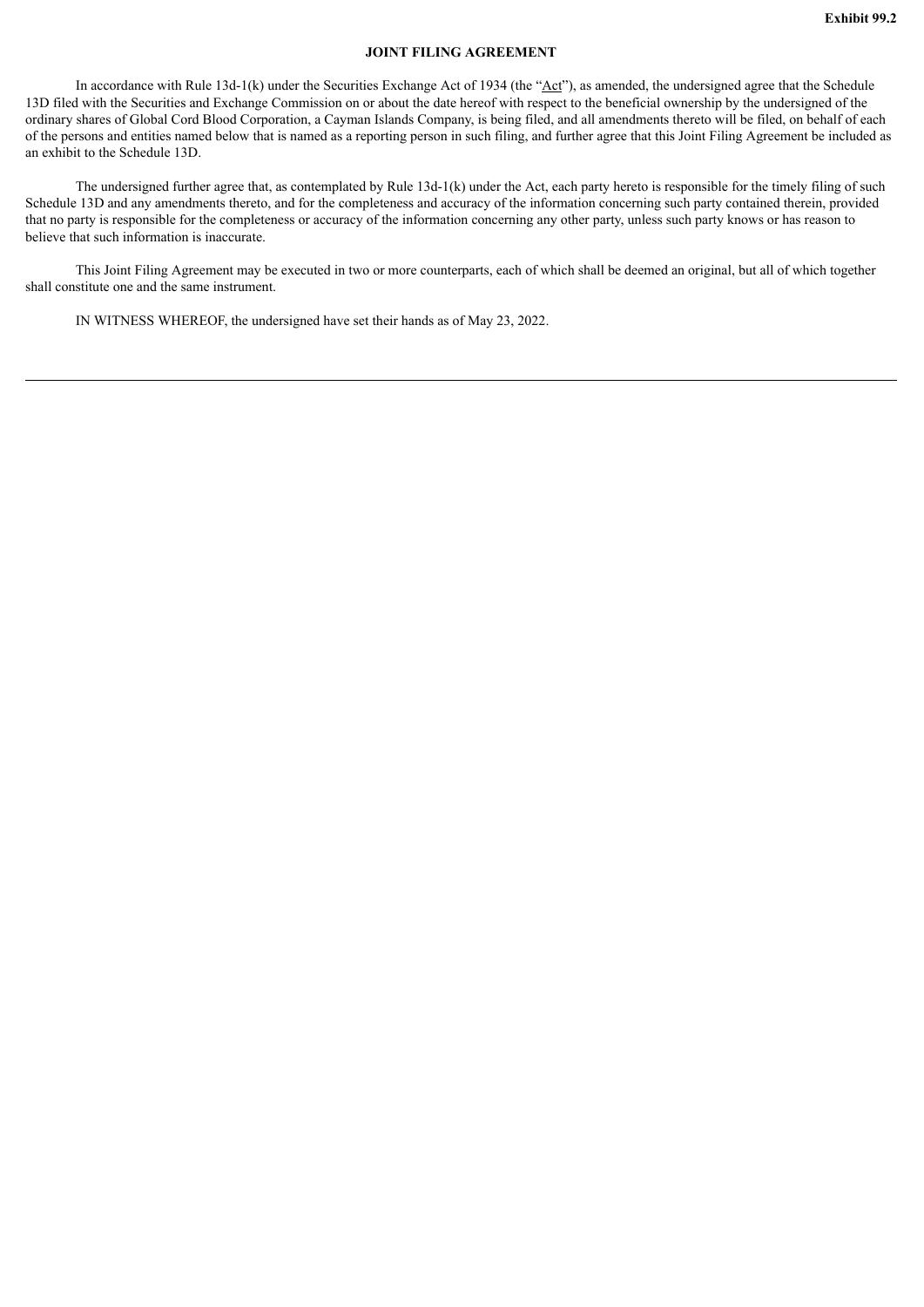**Y U E N KA M**

/s/ Yuen Kam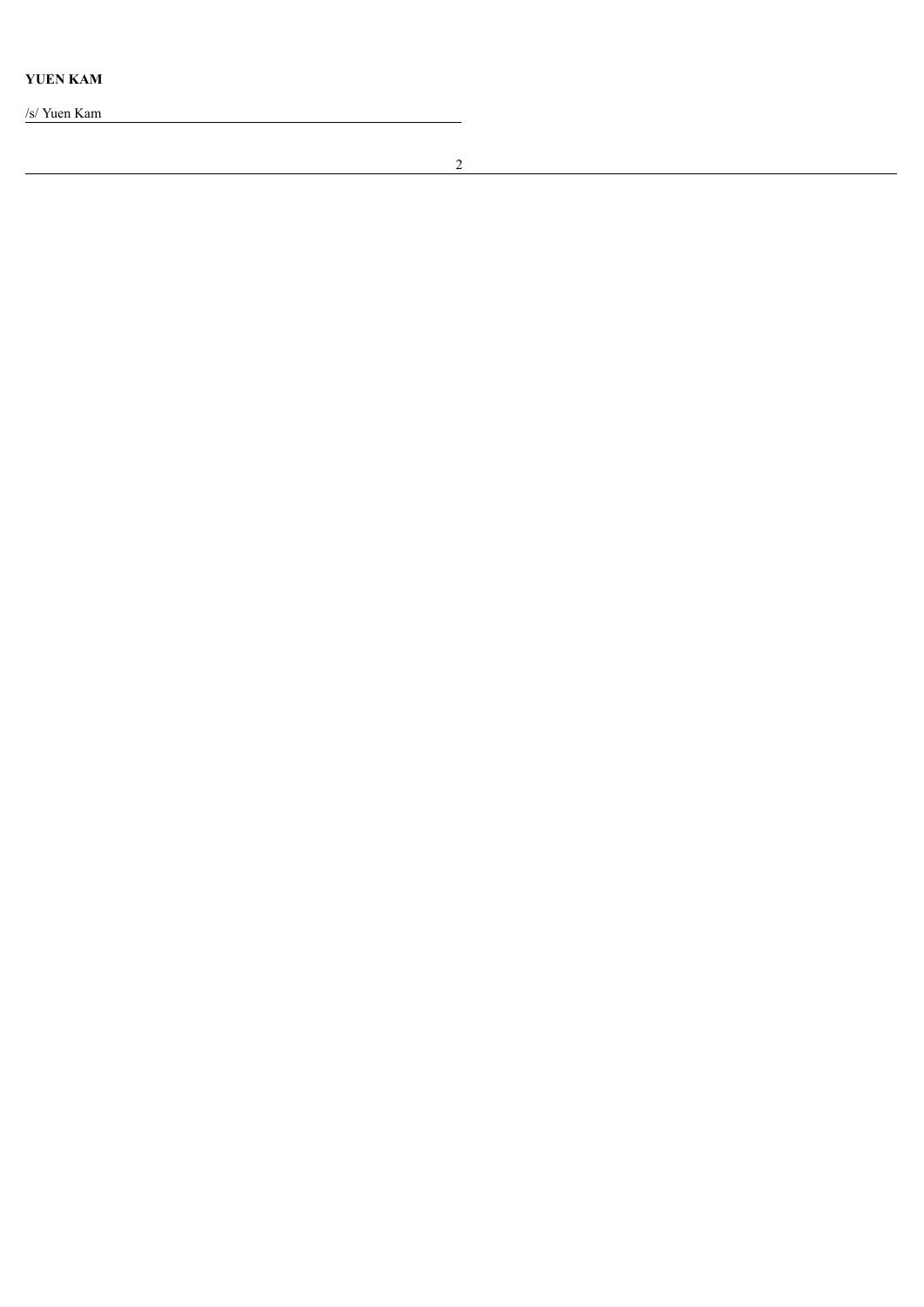# **Golden Meditech Stem Cells (BVI) Company Limited**

/s/ Yuen Kam Name: Yuen Kam Title: Authorized Signatory